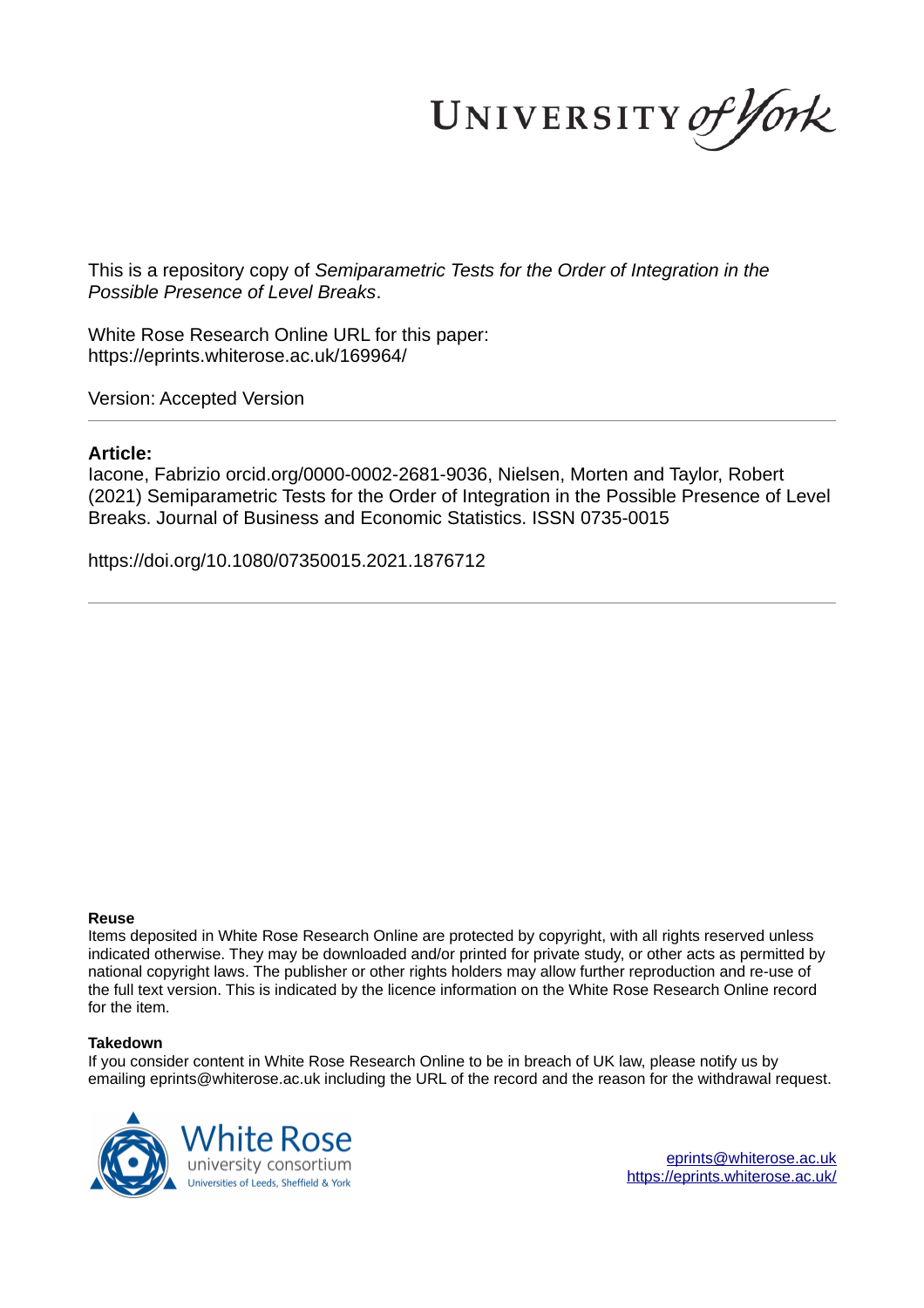# Semiparametric Tests for the Order of Integration in the Possible Presence of Level Breaks

Fabrizio Iacone Universit`a degli Studi di Milano and University of York

Morten Ørregaard Nielsen Queen's University and CREATES

A.M. Robert Taylor\* University of Essex

January 8, 2021

#### Abstract

Lobato and Robinson (1998) develop semiparametric tests for the null hypothesis that a series is weakly autocorrelated, or  $I(0)$ , about a constant level, against fractionally integrated alternatives. These tests have the advantage that the user is not required to specify a parametric model for any weak autocorrelation present in the series. We extend this approach in two distinct ways. First we show that it can be generalised to allow for testing of the null hypothesis that a series is  $I(\delta)$  for any  $\delta$  lying in the usual stationary and invertible region of the parameter space. The second extension is the more substantive and addresses the well known issue in the literature that long memory and level breaks can be mistaken for one another, with unmodelled level breaks rendering fractional integration tests highly unreliable. To deal with this inference problem we extend the Lobato and Robinson (1998) approach to allow for the possibility of changes in level at unknown points in the series. We show that the resulting statistics have standard limiting null distributions, and that the tests based on these statistics attain the same asymptotic local power functions as infeasible tests based on the unobserved errors, and hence there is no loss in asymptotic local power from allowing for level breaks, even where none is present. We report results from a Monte Carlo study into the finite-sample behaviour of our proposed tests, as well as several empirical examples.

Keywords: Fractional integration; level breaks; Lagrange multiplier testing principle; spurious long memory; local Whittle likelihood; conditional heteroskedasticity.

JEL Classification: C22

<sup>✯</sup>Correspondence to: Robert Taylor, Essex Business School, University of Essex, Colchester, CO4 3SQ, U.K. E-mail: robert.taylor@essex.ac.uk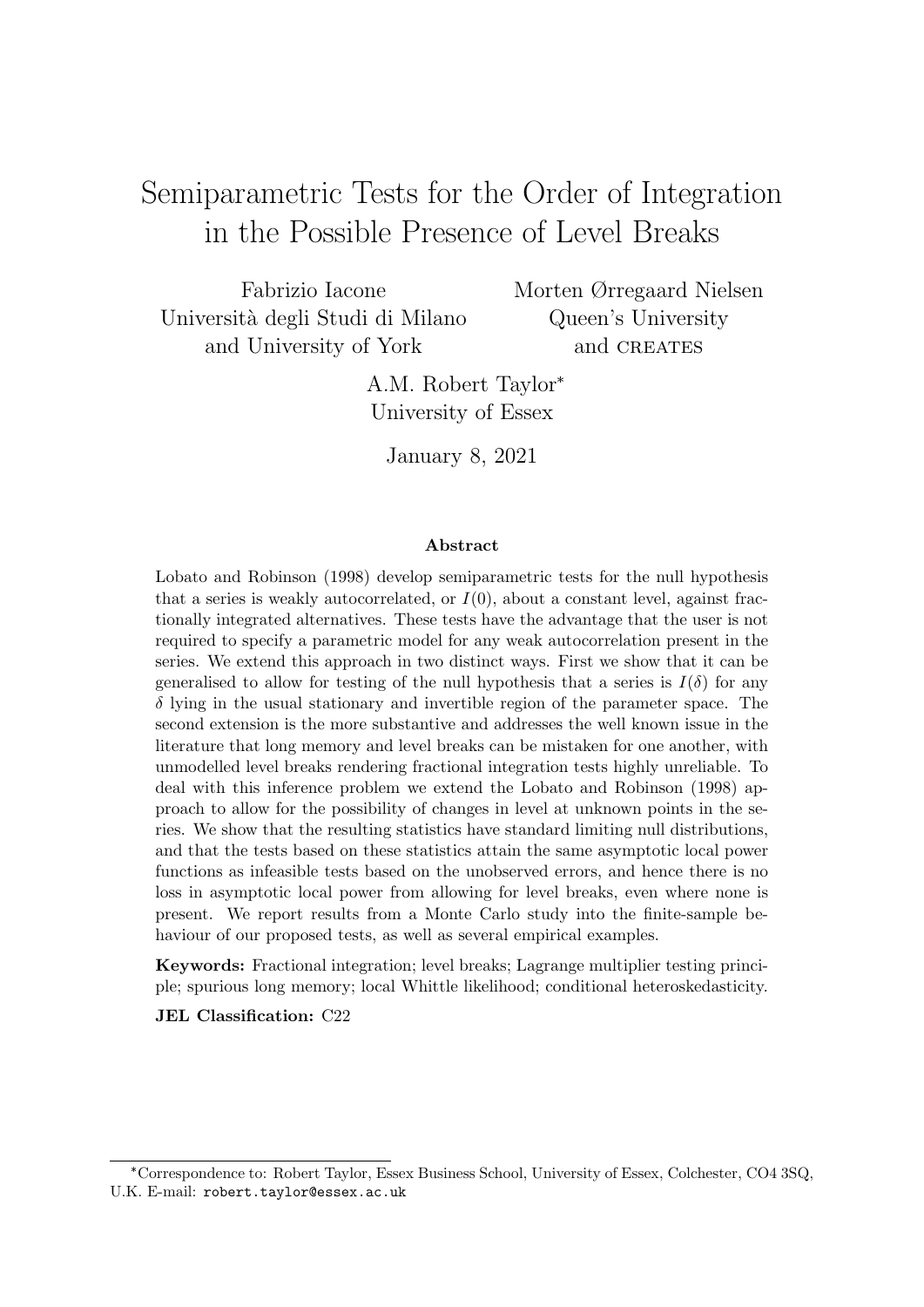### 1 Introduction

It is well known that if not accounted for, level shifts in a weakly autocorrelated (or short memory) process, denoted  $I(0)$ , can induce features in the autocorrelation function and the periodogram of a time series that can be mistaken as evidence of long memory; see, inter alia, Diebold and Inoue (2001), Gourieroux and Jasiak (2001), Granger and Hyung  $(2004)$ , Mikosch and Stărică  $(2004)$ , Qu $(2011)$ , and Iacone, Leybourne, and Taylor  $(2019)$ . To avoid the possibility of spurious inference being made about the memory properties of a time series, it is therefore important to develop tests on the fractional integration (memory) parameter of a time series which are robust to level shifts. As a consequence, Iacone et al. (2019) generalise the parametric Lagrange Multiplier [LM] time domain based fractional integration tests of Tanaka (1999) and Nielsen (2004) to allow for the possibility of a single break in the deterministic trend function at an unknown point in the sample. These tests are equivalent to analogous extensions of the frequency domain tests of Robinson (1994) to allow for breaks in the deterministic trend function. Iacone et al. (2019) show that this approach delivers an LM test which, regardless of whether a break occurs or not, is a locally most powerful test and has a  $\chi_1^2$  limiting null distribution.

However, a significant practical disadvantage of the tests of Iacone et al. (2019) is that, like the tests of Robinson (1994), Tanaka (1999) and Nielsen (2004) from which they are derived, they are based on fitting a full parametric model to the data. Crucially, the short run component of this model must be correctly specified under the null hypothesis for the resulting test to be correctly asymptotically sized. This requirement is clearly problematic in practice, and is likely to be further complicated in the case where level breaks are present as this would likely interfere with any preliminary model selection stage used to specify the form used for the short memory component. It therefore seems worth developing long memory tests analogous to those of Iacone *et al.* (2019) but which do not require the user to specify a parametric model for the short memory component of the series.

Our contribution in this paper is therefore to develop semiparametric analogues of the parametric tests of Iacone et al. (2019). We will base our approach on an extension of the semiparametric frequency domain based fractional integration tests of Lobato and Robinson (1998). This approach is based on the use of a low frequency approximation provided by the local Whittle [LW] likelihood, which obviates the need to explicitly model any short range dependence present in the data. To account for the possibility of level breaks, the Lobato and Robinson (1998)-type statistics we propose are constructed from data which have been de-trended allowing for the possibility of level breaks, the locations of which are estimated by a standard residual sum of squares estimator applied to the levels data. The tests proposed in Lobato and Robinson (1998), again based on the LM testing principle, are specifically designed for testing the null hypothesis that a time series is  $I(0)$ . We show that, as conjectured in Lobato and Robinson (1998, p. 478), their approach can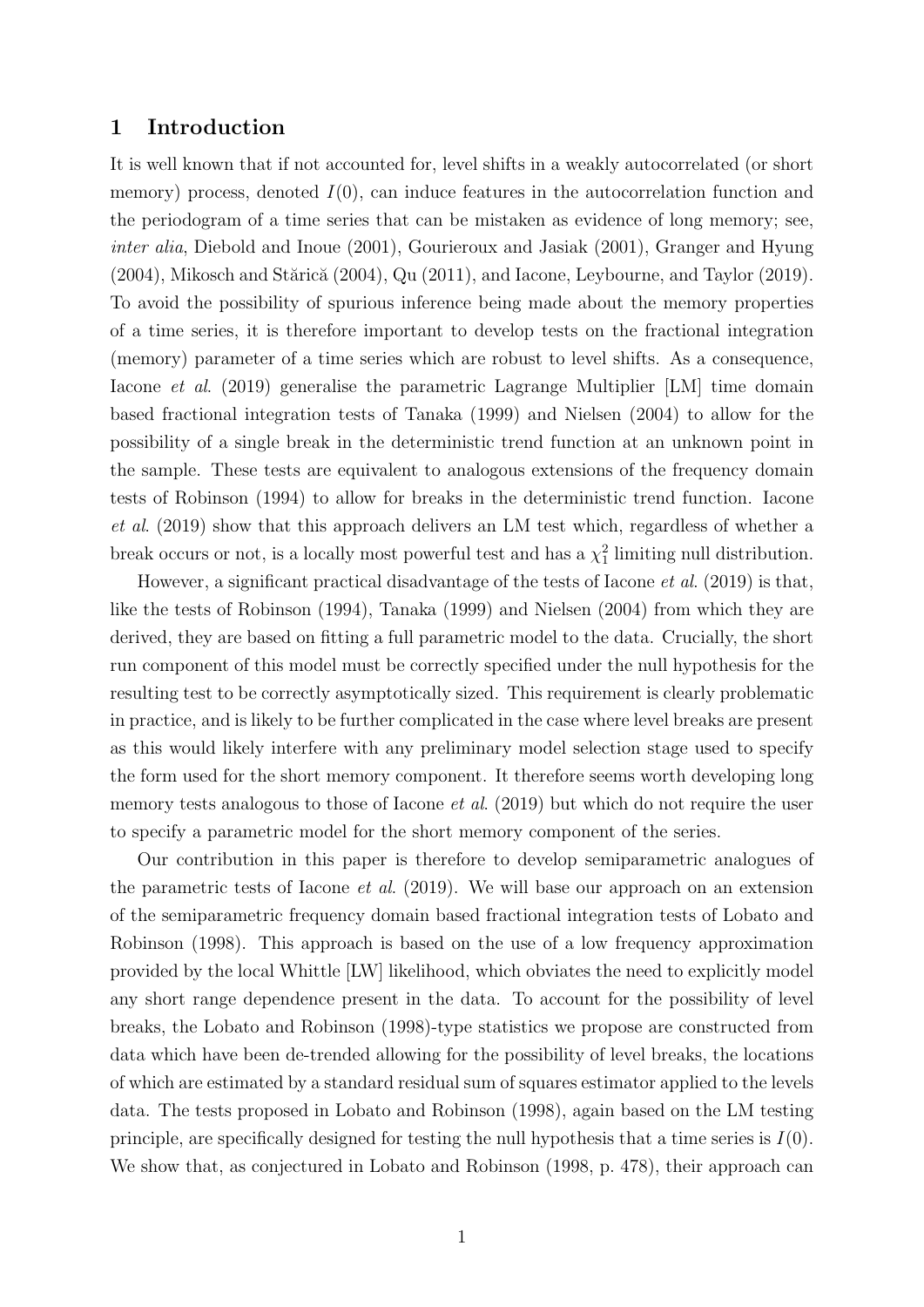be generalised to provide a valid test for the null hypothesis that the series is integrated of order  $\delta$ , for any  $\delta$  lying in the stationary and invertible region of the parameter space  $(-0.5 < \delta < 0.5)$ . It is also possible to test orders of integration outside the stationary and invertible region using data transformations. For example, the null hypothesis of an autoregressive unit root can be obtained by testing for the null hypothesis of short memory in the first differences of the series; as such this is then a test in the levels data for a unit root allowing for the possibility of trend breaks. Because the tests are based on the LM testing principle, no preliminary estimation of the memory parameter is required.

Our focus on the Lobato and Robinson (1998) testing approach is due, at least in part, to results in Shao and Wu (2007a) who show that the standard Lobato and Robinson (1998) tests are, for a suitable choice of the bandwidth parameter  $m$  used in the local Whittle loss function, considerably more powerful than other semiparametric tests for testing the null of  $I(0)$  against the alternative of fractional integration that are available in the literature. In particular, they show that tests based on the rescaled range and rescaled variance statistics and tests based on the well-known KPSS statistic of Kwiatkowski, Phillips, Schmidt and Shin (1992) have power against local alternatives of order  $(\ln(T))^{-1}$ , where  $T$  denotes the sample size. On the other hand, the Lobato and Robinson (1998) tests have power against local alternatives of order  $m^{-1/2}$ , where the bandwidth parameter m is typically of the type  $m = T^{\alpha}$  for some  $0 < \alpha < 4/5$ . Moreover, these other approaches have only been developed to test the null hypothesis of  $I(0)$  against the alternative of fractional integration, whereas we wish to maintain the flexibility to test a more general  $I(\delta)$  null hypothesis. Busetti and Harvey (2001, 2003) develop extensions of the KPSS test that allow for a single level break at an unknown point in the sample, although their approach is based on the assumption that a level break is known to occur.

We establish that, regardless of whether level breaks occur or not, the large sample properties of the tests we propose are identical to those which obtain for the standard Lobato and Robinson (1998) tests for  $\delta = 0$  in the case where no level breaks occur. In particular, our proposed LM-type test has a  $\chi^2$  limiting null distribution and the corresponding t-type test a  $N(0, 1)$  limiting null distribution, regardless of the value of  $\delta$ being tested under the null hypothesis, and each attains the same asymptotic local power function as the corresponding infeasible test based on the unobserved errors. Moreover, these asymptotic local power functions do not alter between the break and no break cases and so there is no loss in asymptotic local power from allowing for level breaks, even where no breaks are present. Although based on different and hence not directly comparable models, these large sample properties contrast with those of most popular *unit root* tests, such as that of Dickey and Fuller (1979), and stationarity tests, such as that of KPSS. In particular, the limiting null distributions of unit root and stationarity test statistics tend to be non-standard and depend on the functional form of the fitted deterministic, differing between the no break and break cases, and dependent on the locations of the breaks.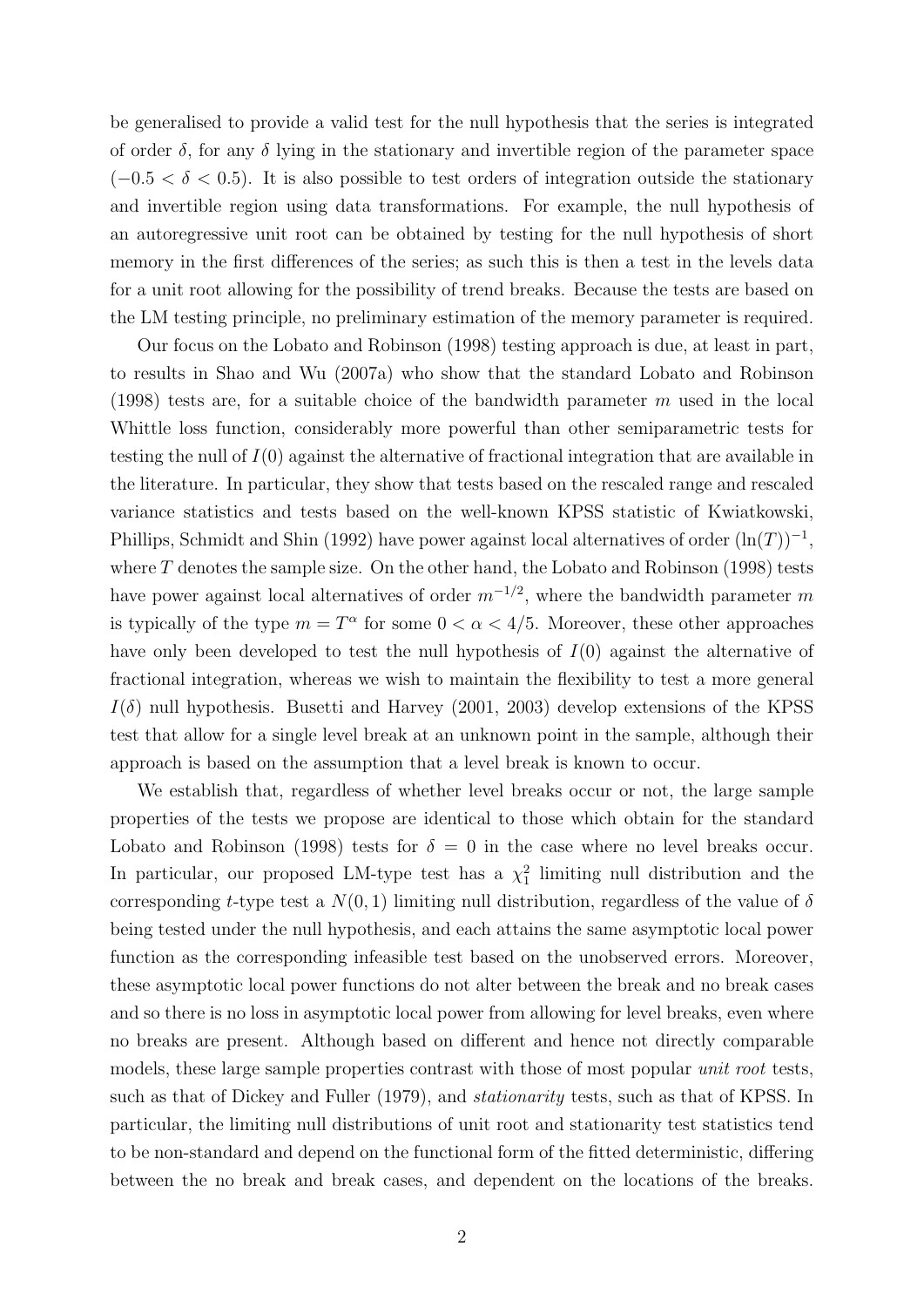Moreover, where breaks are fitted but not actually present in the data, these tests show a considerable decline in asymptotic local power relative to the case where no break is fitted.

The remainder of the paper is organised as follows. Section 2 sets out the fractionally integrated level break model within which we work. Section 3 describes our tests in the infeasible case where the errors are observable. Our proposed semiparametric statistics for the case of unknown level breaks are described in Section 4, where we also establish their large sample properties. Section 5 summarises the results from a Monte Carlo simulation study into the finite sample size and power properties of our proposed tests and compares with the nonparameteric KPSS-type tests of Busetti and Harvey (2001, 2003). Illustrative empirical examples of the methods developed in this paper to bitcoin returns data, VIX market volatility, U.S. CPI inflation, and U.S. real GDP growth are considered in Section 6. Section 7 concludes. Proofs of our main results are provided in a mathematical appendix. A supplementary appendix contains full details of the Monte Carlo design and results.

### 2 The Fractionally Integrated Model with Level Breaks

Consider the scalar time series process,  $y_t$ , satisfying the data generating process (DGP),

$$
y_t = \beta_1 + \beta_2' DU_t(\tau^*) + u_t, \quad t = 1, \dots, T.
$$
 (1)

 $\text{In (1), } \bm{\beta}=(\beta_1, \bm{\beta}'_2)'$  is a vector of fixed parameters and  $\bm{DU}_t(\bm{\tau}^*):=(DU_t(\tau_1^*),\ldots,DU_t(\tau_k^*))'$ is a vector of k level break terms, where  $DU_{t}(\tau)$  is defined for a generic argument  $\tau$  as  $DU_t(\tau) := \mathbb{I}(t \geq |\tau T|), \mathbb{I}(\cdot)$  denotes the usual indicator function,  $|\cdot|$  denotes the integer part of its argument, and where  $A := B$  and  $B = A$  is used to denote that A is defined by B. The formulation in (1) therefore allows for up to k level breaks where  $\tau^* := (\tau_1^*, \ldots, \tau_k^*)'$ is the vector of (unknown) putative level break fractions and  $\mathbf{\beta}_2 := (\beta_{2,1}, \ldots, \beta_{2,k})'$  the associated break magnitude parameters, such that a level break occurs at time  $\lfloor \tau_i^* T \rfloor$  when  $\beta_{2,i} \neq 0$  for  $i = 1, \ldots, k$ . The true but unknown number of level breaks present,  $k^*$  say, is then given by the number of non-zero elements of the vector  $\beta_2$ . The (putative) level break fractions are assumed to be such that  $\tau_i^* \in [\tau_L, \tau_U] =: \Lambda$  for all  $i = 1, \ldots, k$ , where  $\Lambda \subset (0,1)$  is compact and the quantities  $\tau_L$  and  $\tau_U$  are trimming parameters below and above which, respectively, a level break is deemed not to occur. We also make the standard assumption that  $|\tau_i^* - \tau_j^*| \geq \lambda > 0$  for all  $i \neq j$ , such that there are at least  $\lfloor \lambda T \rfloor$ observations between breaks. Note that these conditions imply that the number of breaks that can feasibly be calculated, given  $\tau_L, \tau_U, \lambda$ , satisfies  $k \leq 1 + |(\tau_U - \tau_L)/\lambda|$ .

In the context of  $(1)$  the shocks,  $u_t$ , are assumed to follow a stationary and invertible process which is fractionally integrated of order  $\delta$ , denoted  $u_t \in I(\delta)$ . For our purposes, we define fractional integration for  $u_t$  as

$$
u_t := \Delta^{-\delta} \eta_t,\tag{2}
$$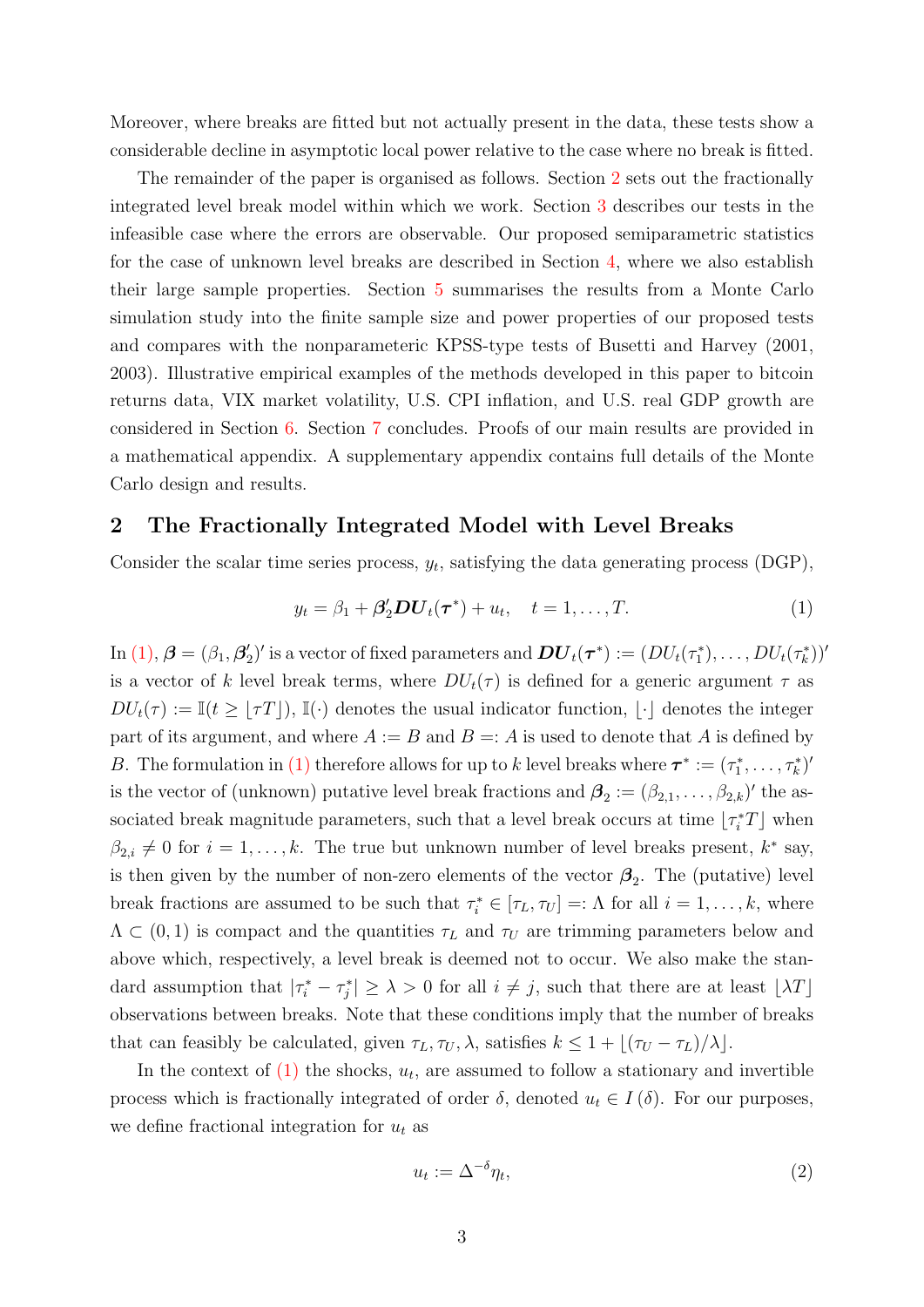where  $\eta_t$  is a zero mean  $I(0)$  process. We define  $I(0)$  to be such that  $\eta_t$  has spectral density  $f(\lambda)$  with  $f(\lambda) \to G$  for some  $G \in (0,\infty)$  as  $\lambda \to 0$ ; formal assumptions on  $\eta_t$  required for our large sample theory results will be delayed until Section 3. The assumption that  $u_t$  is stationary and invertible entails that the long memory parameter,  $\delta$ , is such that  $\delta \in (-0.5, 0.5)$ . A process satisfying the conditions just stated for  $u_t$  is often referred to in the literature as a type I fractionally integrated process.

Our interest focuses on testing the null hypothesis that  $u_t$ , and hence  $y_t$ , is  $I(\delta_0)$  for some  $\delta_0 \in (-0.5, 0.5)$ ; that is,  $H_0 : \delta = \delta_0$  in (1). Note that the extension to allow  $\delta_0 \neq 0$  is non-trivial, in the sense that testing  $\delta = \delta_0$  on  $y_t$ , as we do in this paper, is different from testing  $\delta = 0$  on  $\Delta^{\delta_0} y_t$ , as is done for example in Iacone *et al.* (2019), since the latter process has a different unconditional mean thereby changing the model and its interpretation. Based on the familiar LM testing principle we will develop tests against two-sided alternatives of the form  $H_1: \delta \neq \delta_0$   $(y_t$  is not  $I(\delta_0))$  together with corresponding t-type tests against one-sided alternatives of the form  $H_1$ :  $\delta > \delta_0$  ( $y_t$  is more persistent than an  $I(\delta_0)$  series) or  $H_1: \delta < \delta_0$  ( $y_t$  is less persistent than an  $I(\delta_0)$  series).

Next, in Section 3, we discuss the tests proposed in Lobato and Robinson (1998) which were developed for testing the specific null hypothesis that  $y_t$  is short memory. These tests apply to the case where either  $u_t$  in (1) is observable or where it is known that  $\beta_2 = 0$  (so that no level breaks are present). We show that this approach can be readily extended to develop tests for the null hypothesis that  $y_t$  is  $I(\delta_0)$  for some  $\delta_0 \in (-0.5, 0.5)$ . Then, in Section 4, we show how these tests can be generalised to allow for the possibility that  $\beta_2 \neq 0$  in (1), such that a level shift could potentially occur in the data. The testing approach we outline in Section 4 does not assume knowledge of whether a level shift genuinely occurs; that is, we do not assume knowledge of whether  $\beta_2 = 0$  or  $\beta_2 \neq 0$ .

# 3 Tests of  $H_0: \delta = \delta_0$  when it is known that  $\beta_2 = 0$

Suppose for the purposes of this section that it is known to be the case that  $\beta_2 = 0$  in (1). Under this restriction we can also set  $\beta_1 = 0$  with no loss of generality because, as discussed in Lobato and Robinson (1998, p. 477), the statistics we will discuss in this paper are invariant to  $\beta_1$  in the case where  $\beta_2 = 0$ . The restriction that  $\beta_2 = 0$  is therefore equivalent to the case where  $\beta_1$ ,  $\beta_2$  and  $\tau^*$  are all known, such that  $u_t$  in (1) is observable. We may therefore proceed as if  $u_t$  were observable. We will discuss the application of the tests to  $u_t$ , although in the context of this section they could equally be applied to  $y_t$  because no mean-correction is required (provided the mean is constant) due to invariance to  $\beta_1$ .

For observable  $u_t$ , semiparametric inference on  $\delta$  based on the approximation of the Whittle likelihood at low frequencies was proposed by Künsch (1987) and analysed further in Robinson (1995b). This approach is semiparametric as it does not require the specification of a parametric model for  $f(\lambda)$  and, within the class of semiparametric methods,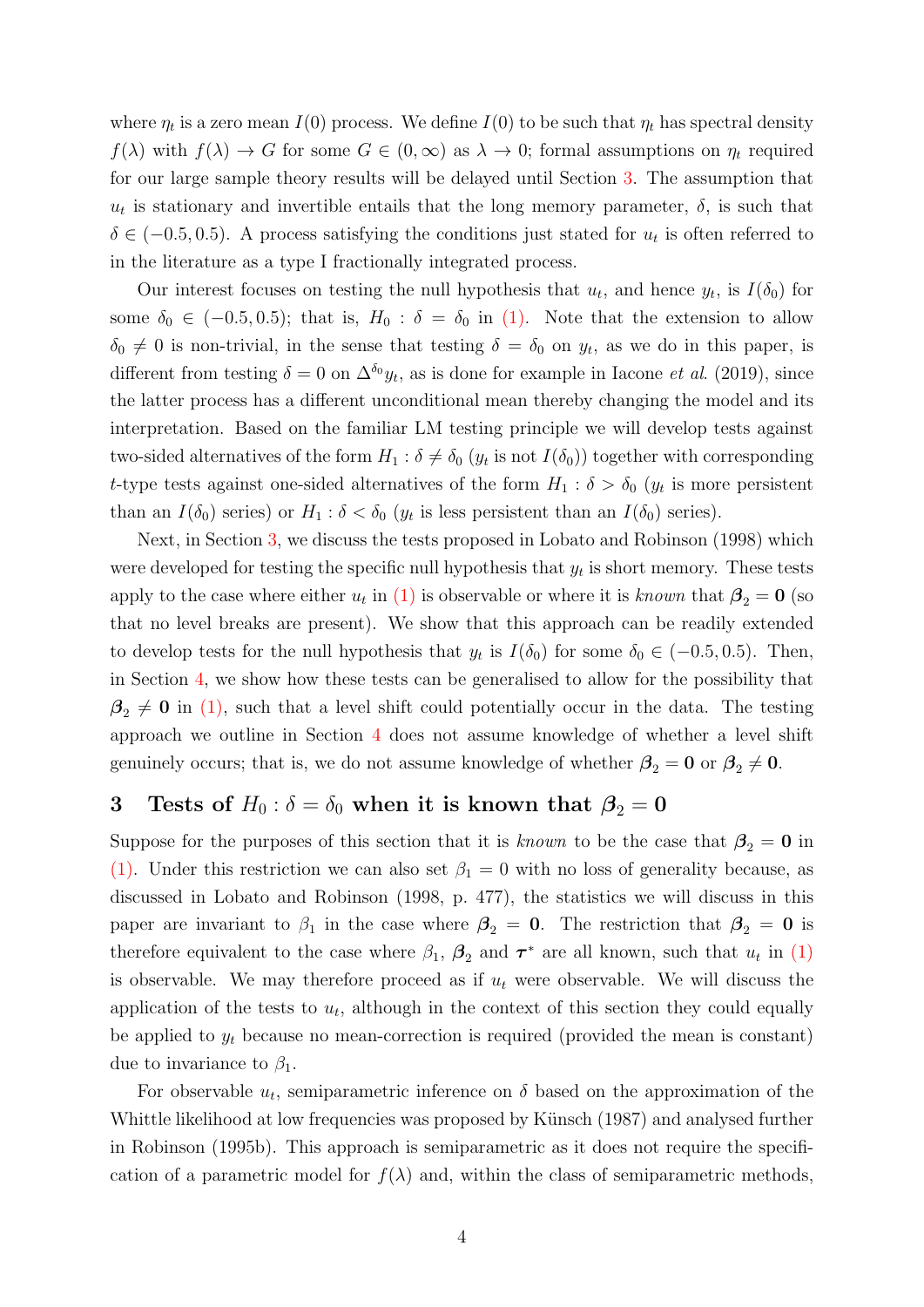it has the advantage of being based on a (local) likelihood, and it is therefore considerably more efficient than other semiparametric estimates such as the log-periodogram regression of Geweke and Porter-Hudak (1983) and Robinson (1995a).

For a generic series  $a_t$ , let  $w_a(\lambda) := \frac{1}{\sqrt{2\pi}}$  $\frac{1}{2\pi T} \sum_{t=1}^{T} a_t e^{i\lambda t}$  denote the Fourier transform of  $a_t$ , and let  $I_a(\lambda) := |w_a(\lambda)|^2$  denote the periodogram. Then, as discussed in Robinson (1995b), for the observable series  $u_t$ , the local Whittle estimate of  $\delta$  is obtained by minimising the loss function  $R(d)$  with respect to d, where

$$
R(d) := \ln\left(\frac{1}{m}\sum_{j=1}^{m} \lambda_j^{2d} I_u(\lambda_j)\right) - 2d\frac{1}{m}\sum_{j=1}^{m} \ln(\lambda_j)
$$
 (3)

.

and m denotes the bandwidth, satisfying the rate condition that  $1/m + m/T \rightarrow 0$  as  $T \to \infty$ . Recall that  $\lambda_j := \frac{2\pi j}{T}$  $\frac{\pi j}{T}$  for integer j are the Fourier frequencies. Applying the LM principle to the objective function in (3) yields the LM-type statistic to test  $H_0$ :  $\delta = \delta_0$ ,

$$
LM_m^*(\delta_0) := m \left( \frac{\partial^2 R(d)}{\partial^2 d} \right)^{-1} \left( \frac{\partial R(d)}{\partial d} \right)^2 \Big|_{d = \delta_0}
$$

Defining the t-type statistic

$$
t_m^*(\delta_0) := -\left(\frac{m^{-1/2} \sum_{j=1}^m \nu_j \lambda_j^{2\delta_0} I_u(\lambda_j)}{\frac{1}{m} \sum_{j=1}^m \lambda_j^{2\delta_0} I_u(\lambda_j)}\right), \text{ where } \nu_j := \ln j - \frac{1}{m} \sum_{j=1}^m \ln j,\tag{4}
$$

the  $LM_m^*(\delta_0)$  statistic in (5) can be equivalently re-written in terms of the Fourier frequencies and the periodogram ordinates at those frequencies as

$$
LM_m^*(\delta_0) = t_m^*(\delta_0)^2 = \left(\frac{m^{-1/2}\sum_{j=1}^m \nu_j \lambda_j^{2\delta_0} I_u(\lambda_j)}{\frac{1}{m}\sum_{j=1}^m \lambda_j^{2\delta_0} I_u(\lambda_j)}\right)^2.
$$
 (5)

The null hypothesis  $H_0$  that  $u_t$  is  $I(\delta_0)$  can then be rejected for large values of  $LM_m^*(\delta_0)$ , while a large positive (negative) value of  $t_m^*(\delta_0)$  would allow rejection against the onesided alternative  $H_1 : \delta > \delta_0$  ( $H_1 : \delta < \delta_0$ ). It will turn out that standard critical values can be employed in the context of these decision rules.

Lobato and Robinson (1998) analyse the special case of the  $t_m^*(0)$  and  $LM_m^*(0)$  statistics in (4) and (5), respectively, which obtain setting  $\delta_0 = 0$ , such that one is testing the null hypothesis of short memory,  $H_0$ :  $\delta = 0$ . For the purpose of later sections, we need to also define the Lobato and Robinson  $(1998)$  t- and LM-type test statistics for the hypothesis  $H_0$ :  $\delta = \delta_0$  applied to the observed data,  $\{y_t\}$ , and which do not account for the possibility of level breaks; we will denote these as  $t_m(\delta_0)$  and  $LM_m(\delta_0)$ , respectively. These differ from the infeasible statistics  $t_m^*(\delta_0)$  and  $LM_m^*(\delta_0)$  for the hypothesis  $H_0$ :  $\delta = \delta_0$  which are applied to the unobserved innovations,  $\{u_t\}$ . In the context of this section, where it is known that  $\beta_2 = 0$ , then  $t_m(\delta_0)$  and  $t_m^*(\delta_0)$  coincide, as do  $LM_m(\delta_0)$ and  $LM_m^*(\delta_0)$ . Lobato and Robinson (1998) establish that, under certain regularity con-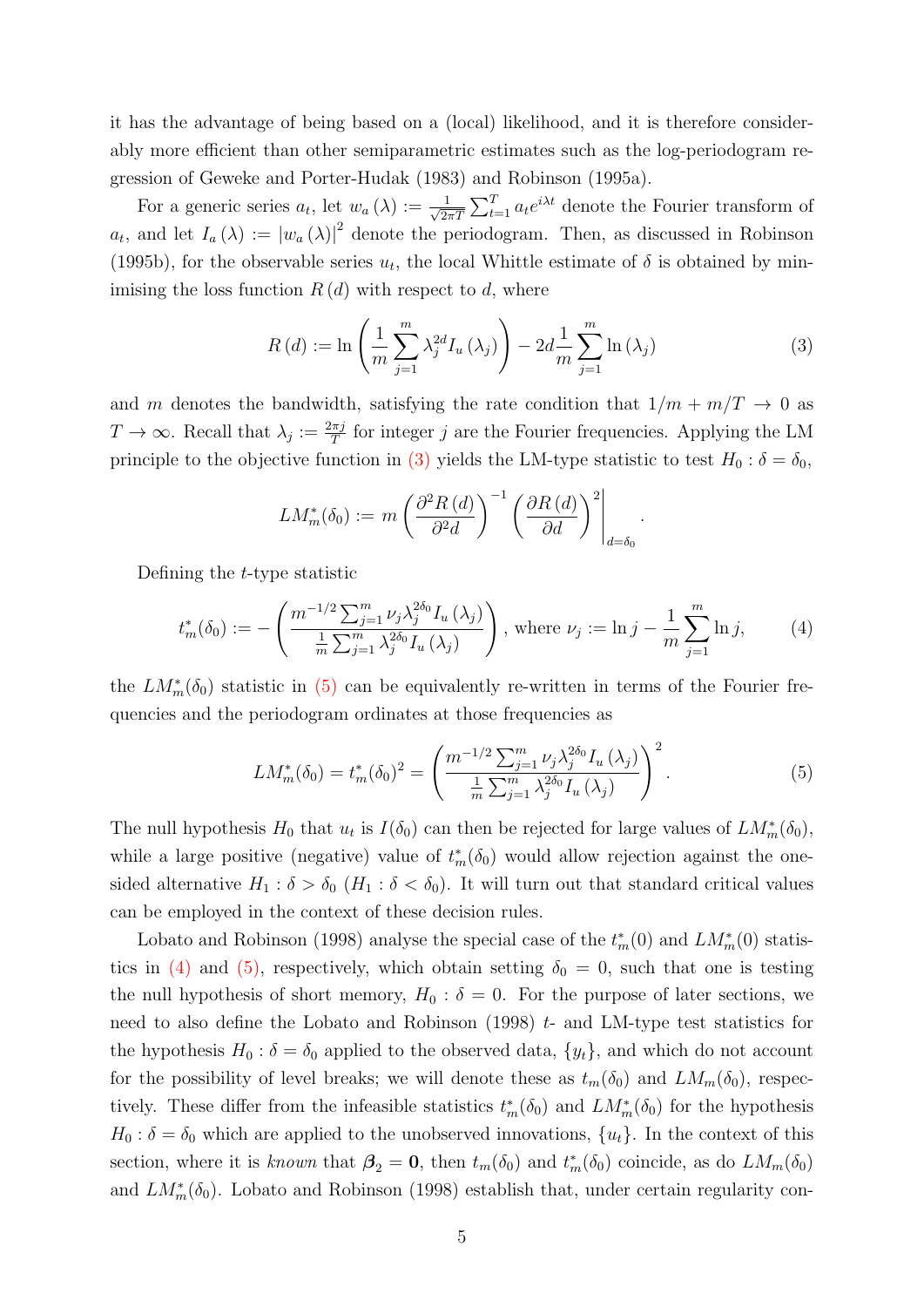ditions (see Assumption 1 below),  $t_m^*(0)$  and  $LM_m^*(0)$  have  $N(0, 1)$  and  $\chi_1^2$  limiting null distributions, respectively. Shao and Wu (2007a) subsequently demonstrate that under local alternatives of the form  $H_c$ :  $\delta = cm^{-1/2}$ , where c is a constant (such that  $H_c$  reduces to  $H_0: \delta = 0$  when  $c = 0$ ,  $t_m^*(0) \stackrel{d}{\to} N(2c, 1)$  and, hence,  $LM_m^*(0) \stackrel{d}{\to} \chi_1^2(4c^2)$ , where  $\chi_1^2(4c^2)$  denotes a non-central  $\chi_1^2$  distribution with non-centrality parameter  $4c^2$ .

Before progressing to consider the case where  $u_t$  is not observable, that is where it is not known for sure that  $\beta_2 = 0$  in (1), we first show that the properties established for the  $LM_m^*(0)$  and  $t_m^*(0)$  statistics in Lobato and Robinson (1998) and Shao and Wu (2007a) carry over to the general case of the  $LM_m^*(\delta_0)$  statistic in (5) and corresponding  $t_m^*(\delta_0)$ statistic in (4) for testing  $H_0$ :  $\delta = \delta_0$  for any  $\delta_0 \in (-0.5, 0.5)$ . To do so we first introduce sufficient conditions for establishing these large sample justifications. We will discuss two sets of possible assumptions under which our large sample results obtain. The first set, given in Assumption 1, coincides with the conditions adopted by Robinson (1995b). The second set, given in Assumption 2, coincides with those employed by Shao and Wu (2007a).

#### Assumption 1.

- (i)  $\eta_t := \sum_{j=0}^{\infty} \psi_j \varepsilon_{t-j}$  and  $\varepsilon_t$  is a martingale difference sequence with  $E(\varepsilon_t | \mathcal{F}_{t-1}) = 0$ ,  $E\left(\varepsilon_t^2|\mathcal{F}_{t-1}\right)=1, E\left(\varepsilon_t^3|\mathcal{F}_{t-1}\right)=\kappa_3 < \infty, E\left(\varepsilon_t^4|\mathcal{F}_{t-1}\right)=\kappa_4 < \infty, \text{ a.s., where } \mathcal{F}_t \text{ is }$ the  $\sigma$ -field of events generated by  $\varepsilon_s$ ,  $s \leq t$ .
- (ii) The weights  $\psi_j$  are such that  $\sum_{j=0}^{\infty} \psi_j^2 < \infty$ .
- (iii) The spectral density of  $\eta_t$ ,  $f(\lambda)$ , is twice boundedly differentiable in a neighbourhood of  $\lambda = 0$  and satisfies, as  $\lambda \to 0^+$ , that  $f(\lambda) = G(1+O(\lambda^2))$  and  $\frac{\partial}{\partial \lambda} \ln f(\lambda) = O(\lambda^{-1})$ for some  $G \in (0, \infty)$ .
- (iv) The bandwidth, m, is such that  $\frac{1}{m} + \frac{m^5(\ln m)^2}{T^4} \to 0$  as  $T \to \infty$ .

**Remark 3.1.** The conditions on  $\eta_t$  detailed in Assumption 1 coincide with those given in Robinson (1995b) and are slightly stronger than those in Lobato and Robinson (1998). A full discussion of these conditions is given in Robinson (1995b, pp. 1634 and 1641) and Lobato and Robinson (1998, p. 478). Assumption 1 includes all stationary and invertible finite-order ARMA models for  $\eta_t$ . Assumption 1 allows for non-linearity via the martingale difference assumption on the innovations, but is otherwise linear. Notice also that Assumption 1 requires  $f(\lambda)$  to be smooth only around  $\lambda = 0$  and so does not rule out long memory behaviour at frequencies other than  $\lambda = 0$  (although this needs to be strengthened in Assumption 3 to obtain results for our feasible tests).  $\diamondsuit$ 

The assumption of conditional homoskedasticity imposed by part (i) of Assumption 1 may be considered unacceptable for many data applications, in particular those involving financial data. Shao and Wu  $(2007a,b)$  show that this can be weakened to allow for a wide class of stationary, causal non-linear processes. To that end, suppose that

$$
\eta_t = F(\ldots, \varepsilon_{t-1}, \varepsilon_t), \tag{6}
$$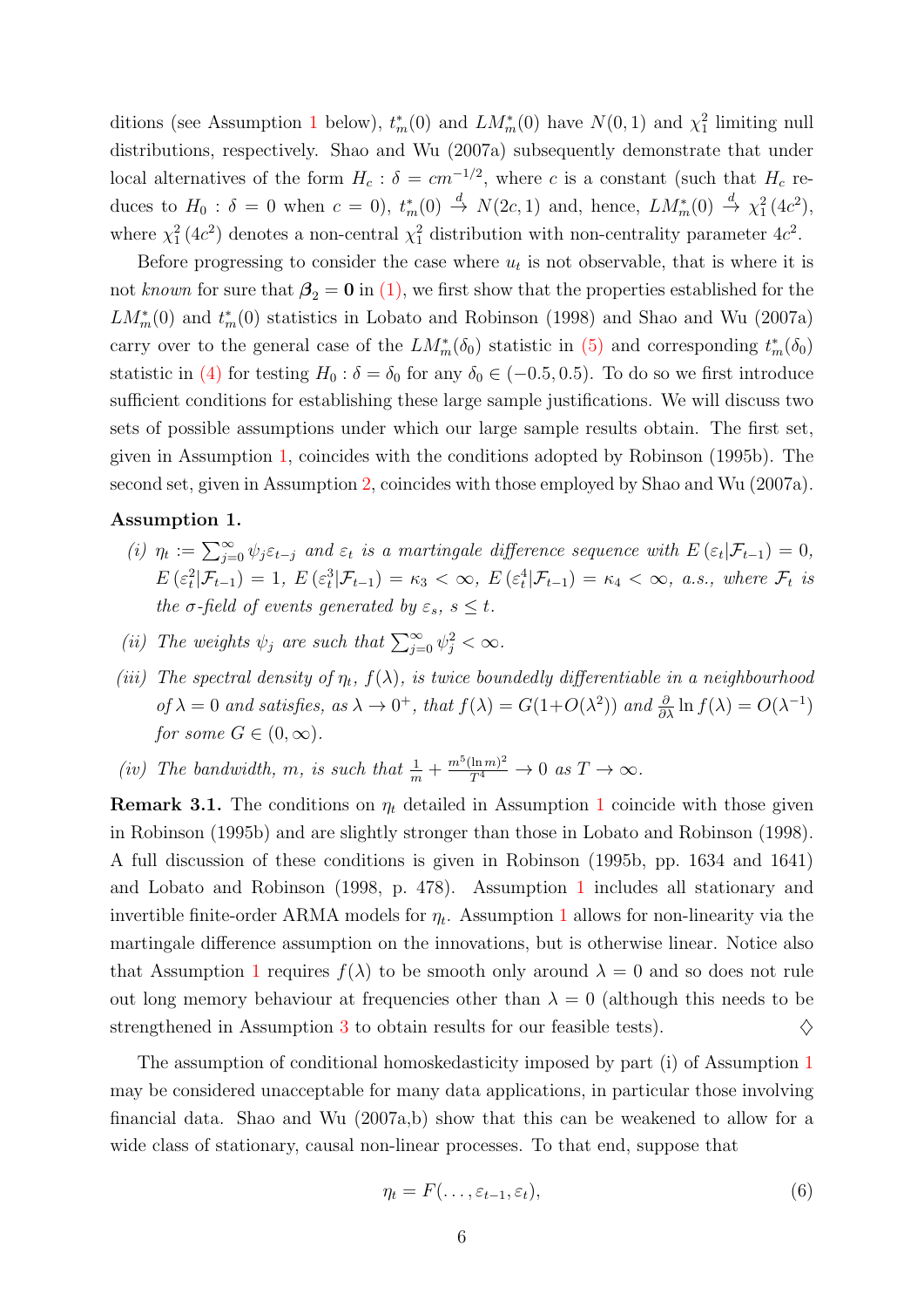where  $\varepsilon_t$  are independent and identically distributed (IID) random variables and F is a measurable function such that  $\eta_t$  is well defined as a stationary, causal, ergodic process. For a random variable  $\xi$  and  $p > 0$ , write  $\xi \in \mathcal{L}^p$  if  $\|\xi\|_p := (E(|\xi|^p))^{1/p} < \infty$ . Let  $\{\varepsilon'_t\}$ ,  $t \in \mathbb{Z}$ , be an IID copy of  $\{\varepsilon_t\}$ ,  $\mathcal{F}_t = (\ldots, \varepsilon_{t-1}, \varepsilon_t)$ ,  $\mathcal{F}_k^* := (\mathcal{F}_{-1}, \varepsilon_0)$ ,  $\eta'_k = F(\mathcal{F}_0^*, \varepsilon_1, \ldots, \varepsilon_t)$ and  $\vartheta_q(k) = \|\eta_k - \eta'_k\|_q$ .

**Assumption 2.** For  $\eta_t$  and F defined as in (6) and for some  $q > 4$ :

- (i)  $\eta_t \in \mathcal{L}^q$  and  $\sum_{k_1,k_2,k_3} cum(\eta_0, \eta_{k_1}, \eta_{k_2}, \eta_{k_3}) < \infty$ , where cum(·) denotes the joint cumulant of the arguments.
- (ii)  $\sum_{k=1}^{\infty} k \vartheta_q(k) < \infty$ .
- (iii) The spectral density of  $\eta_t$ ,  $f(\lambda)$ , satisfies  $f(\lambda) = G(1 + O(\lambda^2))$  as  $\lambda \to 0^+$  for some  $G\in(0,\infty).$
- (iv) The bandwidth, m, is such that  $\frac{(\ln T)^3}{m} + \frac{m}{T^{2/3}} \to 0$  as  $T \to \infty$ .

Remark 3.2. Assumption 2 includes a number of widely used nonlinear time series models for  $\eta_t$  such as bilinear models, threshold models, GARCH and ARMA-GARCH models; see Shao and Wu (2007a, p. 254) and Shao and Wu (2007b) and the references therein for further discussion of this assumption and further examples of classes of nonlinear processes which satisfy it. While Assumption 2 weakens, *inter alia*, the conditional homoskedasticity restriction of Assumption 1, this comes at the cost of a stronger assumption on the bandwidth, that is restricted to be such that  $m = o(T^{2/3})$ . Moreover, as discussed in Shao and Wu (2007b, Remark 3.1), Assumption 2(ii) implies continuous differentiability of  $f(\lambda)$  for all frequencies, whereas, as discussed in Remark 3.1 and Robinson (1995b), Assumption 1 only imposes conditions on  $f(\lambda)$  in a local-to-zero band. There is therefore a clear trade-off between the conditions imposed on  $\eta_t$  by Assumptions 1 and 2.  $\Diamond$ 

In Theorem 1 we now derive the large sample properties of the  $LM_m^*(\delta_0)$  and  $t_m^*(\delta_0)$ statistics, obtained for the case where it is known that  $\beta_2 = 0$  in (1). To facilitate discussion of asymptotic local power, we consider the local alternative  $H_c$ :  $\delta = \delta_0 + cm^{-1/2}$ .

**Theorem 1.** Let  $y_t$  be generated according to (1) with  $\beta_2 = 0$ , and let either Assumption 1 or Assumption 2 hold on  $\eta_t$ . Then, for any  $\delta_0 \in (-0.5, 0.5)$ , under  $H_c : \delta = \delta_0 + cm^{-1/2}$ . (i)  $LM_m^*(\delta_0) \stackrel{d}{\rightarrow} \chi_1^2(4c^2)$ ; and

(*ii*)  $t_m^*(\delta_0) \stackrel{d}{\rightarrow} N(2c, 1)$ .

Remark 3.3. Theorem 1 shows that the results obtained for the limiting null distributions of the  $LM_m^*(0)$  and  $t_m^*(0)$  statistics in Lobato and Robinson (1998) apply more generally to the  $LM_m^*(\delta_0)$  and  $t_m^*(\delta_0)$  statistics for testing the null hypothesis that  $u_t$  is  $I(\delta_0)$  for any  $\delta_0$  in the usual stationary and invertible region. Theorem 1 also shows that tests based on the  $LM_m^*(\delta_0)$  and  $t_m^*(\delta_0)$  statistics posses the same local power functions as tests based on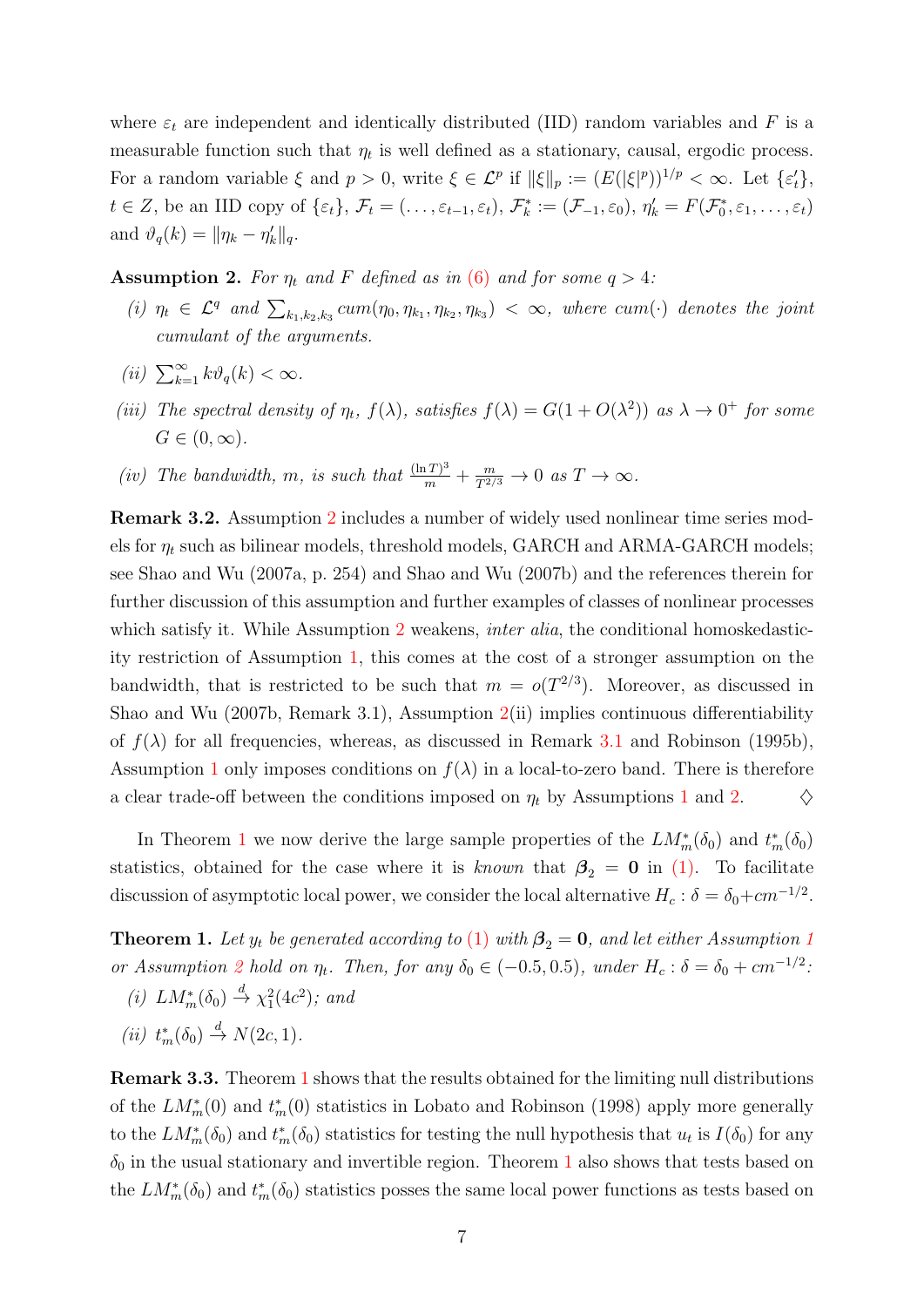the  $LM_m^*(0)$  and  $t_m^*(0)$  statistics. Moreover, these results hold regardless of whether  $u_t$  is conditionally homoskedastic or conditionally heteroskedastic (satisfying Assumption 2). Finally, note that the result in Theorem 1 was anticipated without proof by Marinucci and Robinson (2001, Section 4), at least under  $H_0$  and Assumption 1.  $\diamondsuit$ 

# 4 Feasible Tests of  $H_0: \delta = \delta_0$  Allowing for up to k Level Breaks

Recall that the LM- and t-type tests discussed in Section 3 are based on the assumption that  $\beta_2 = 0$ , such that the  $LM_m(\delta_0)$  and  $t_m(\delta_0)$  statistics calculated on the observed data  $\{y_t\}$  will coincide with the  $LM_m^*(\delta_0)$  and  $t_m^*(\delta_0)$  statistics based on the shocks,  $\{u_t\}$ , even if  $\beta_1 \neq 0$  such that  $\{u_t\}$  are unobservable (because the statistics are invariant to  $\beta_1$ ). However, where  $\beta_2 \neq 0$  this is no longer the case, and we cannot proceed as if the tests were based on the unobservable shocks,  $\{u_t\}$ . Moreover, where  $\beta_2 \neq 0$  the  $LM_m(\delta_0)$  and  $t_m(\delta_0)$  statistics constructed from the observed data,  $\{y_t\}$ , are non-similar tests and will diverge. For example, if  $\delta_0 = 0$  it can be shown that the (exact) rates of divergence are  $LM_m(0) = O_p(m \ln(m)^2)$  and  $t_m(0) = O_p(\sqrt{m} \ln(m))$  under  $H_0$ , so that both statistics will diverge with the sample size, even under the null hypothesis. As a consequence, therefore, the Lobato and Robinson (1998) tests will spuriously reject the null with probability tending to one as the sample size diverges. That is, tests based on  $LM_m(\delta_0)$  or  $t_m(\delta_0)$  are uninformative if it is unknown whether  $\beta_2 = 0$  or not. In this section we will therefore discuss how feasible versions of the tests discussed in Section 3 can be derived for the case where it is not known for certain whether  $\beta_2 = 0$  or not.

In the context of  $(1)$ , the disturbances  $u_t$  are not observable and so they must be estimated. For a generic vector of (putative) break locations,  $\boldsymbol{\tau} = (\tau_1, \dots, \tau_k)'$ , we can use ordinary least squares (OLS) estimators of the parameters  $\beta_1$  and  $\beta_2$  in (1). To that end, let  $\boldsymbol{\beta} := (\beta_1, \beta_2')'$ , and let  $y := (y_1, \ldots, y_T)'$ ,  $x_t(\boldsymbol{\tau}) := (1, DU_t(\tau_1), \ldots, DU_t(\tau_k))'$ , and  $x(\boldsymbol{\tau}) :=$  $(x_1(\tau),...,x_T(\tau))'$ . Then the OLS estimate of  $\beta$  is given by  $\beta(\tau) = (\beta_1(\tau),\beta_2(\tau)')' :=$  $(x(\tau)'x(\tau))^{-1}x(\tau)'y$ . For a given value of  $\tau$  we then have the corresponding estimated residuals  $\widehat{u}_t(\tau) := y_t - \beta(\tau)' x(\tau)$ , with associated periodogram  $I_{\widehat{u}(\tau)}(\lambda_j)$ .

Based on  $I_{\hat{u}(\tau)}(\lambda_j)$ , we can then define analogues of the  $LM_m^*(\delta_0)$  statistic of (5) and the corresponding *t*-type statistic  $t_m^*(\delta_0)$  in (4), for testing  $H_0: \delta = \delta_0$  as follows

$$
t_m(\delta_0; \boldsymbol{\tau}) := -\left(\frac{m^{-1/2} \sum_{j=1}^m \nu_j \lambda_j^{2\delta_0} I_{\widehat{u}(\boldsymbol{\tau})}(\lambda_j)}{\frac{1}{m} \sum_{j=1}^m \lambda_j^{2\delta_0} I_{\widehat{u}(\boldsymbol{\tau})}(\lambda_j)}\right) \tag{7}
$$

$$
LM_m(\delta_0; \boldsymbol{\tau}) := (t_m(\delta_0; \boldsymbol{\tau}))^2. \tag{8}
$$

If the true vector of break fractions,  $\tau^*$ , were known then one would simply evaluate  $LM_m(\delta_0; \tau)$  and  $t_m(\delta_0; \tau)$  at  $\tau = \tau^*$ . Our focus, however, is on the case where  $\tau^*$  is unknown and so will need to be estimated from the data. An obvious candidate is the minimum residual sum of squares (RSS) estimator considered in Lavielle and Moulines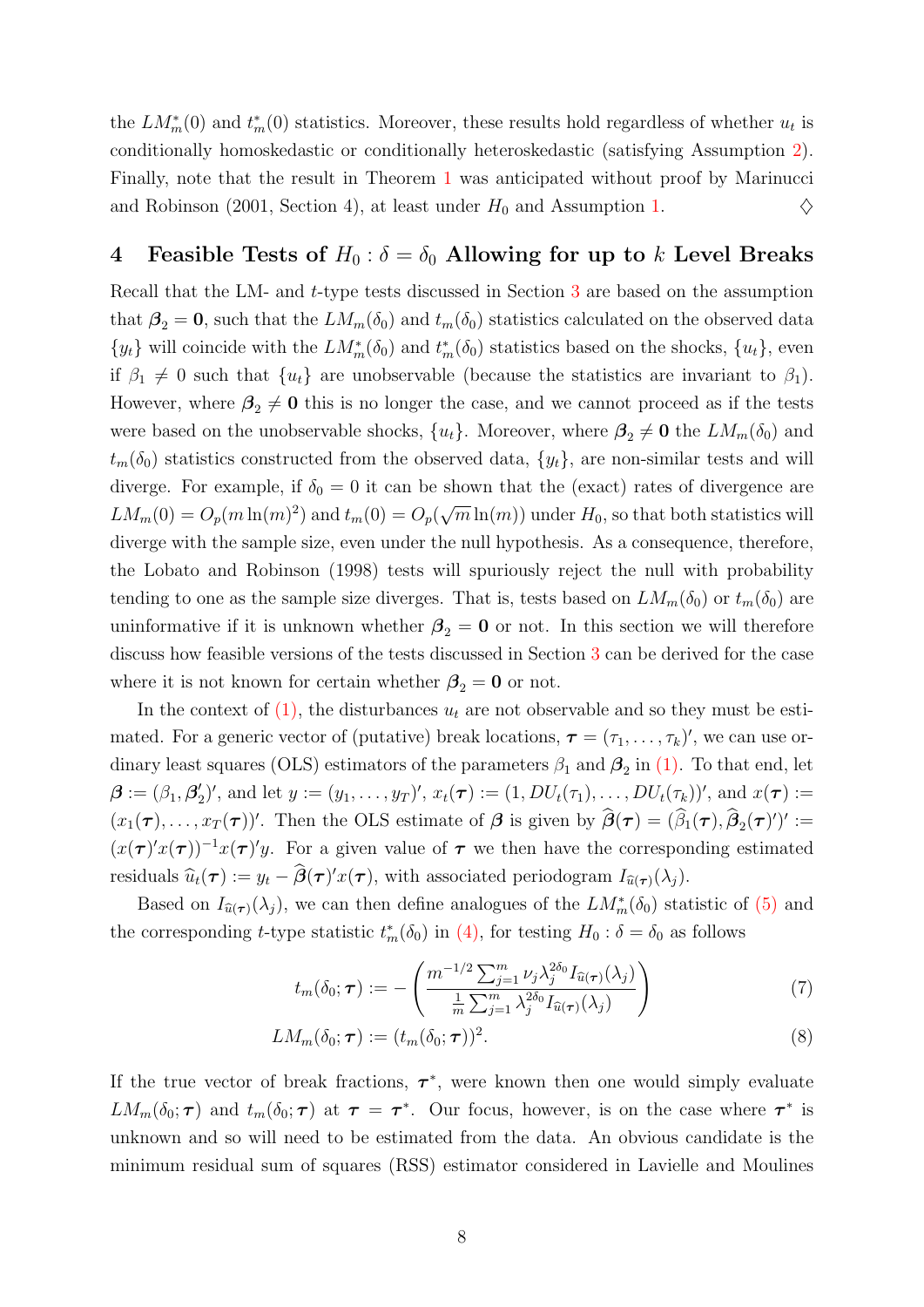$(2000, \text{ pp. } 38-39)$ , which can be written as

$$
\widehat{\boldsymbol{\tau}} = (\widehat{\tau}_1, \dots, \widehat{\tau}_k)' := \arg \min_{\substack{\tau_1, \dots, \tau_k \in [\tau_L, \tau_U] \\ |\tau_i - \tau_j| \ge \lambda > 0 \forall i \neq j}} \sum_{t=1}^T \widehat{u}_t(\boldsymbol{\tau})^2,
$$
\n(9)

where it is recalled that  $\tau_L$  and  $\tau_U$  are trimming parameters such that  $[\tau_L, \tau_U] \subset (0, 1)$ .

Given the RSS estimator  $\hat{\tau}$  in (9), tests for  $H_0 : \delta = \delta_0$  can then be based on  $LM_m(\delta_0; \hat{\tau})$  and  $t_m(\delta_0; \hat{\tau})$ . For these tests to be operational, we will need to establish the large sample behaviour of the  $LM_m(\delta_0; \hat{\tau})$  and  $t_m(\delta_0; \hat{\tau})$  statistics under the null hypothesis,  $H_0: \delta = \delta_0$ , and show that unique asymptotic critical values (in the sense that they do not depend on any nuisance parameters) for the tests can be obtained from these distributions. In fact, we will be able to show in what follows that these statistics have the same limiting null distributions as were obtained for their infeasible counterparts  $LM^*_m(\delta_0)$ and  $t_m^*(\delta_0)$  in Theorem 1. In order to do so, however, we must impose some additional regularity conditions on  $\eta_t$ . In particular, Assumptions 1 and 2 must be strengthened to Assumptions 3 and 4, respectively, as follows:

Assumption 3. Let Assumption 1 hold. Assume further that:

- (i)  $\sup_t E(|\varepsilon_t|^q) < \infty$  for some  $q > 1/(1 + 2\delta)$ .
- (ii) The weights  $\psi_j$  are such that  $\sum_{j=0}^{\infty} j |\psi_j| < \infty$ .
- (iv) For some  $\epsilon > 0$ , the bandwidth, m, is such that  $\frac{T^{\epsilon}}{m} \to 0$  as  $T \to \infty$ .

**Assumption 4.** Let Assumption 2 hold, and define the projection operator  $\wp_k \xi := E(\xi | \mathcal{F}_k)$  $E(\xi|\mathcal{F}_{k-1})$ . Then we assume further that:

(i)  $\eta_t \in \mathcal{L}^q$  and  $\sum_{k=0}^{\infty} ||\wp_0 \eta_k||_q < \infty$  for some  $q > 1/(1+2\delta)$ .

(iv) For some  $\epsilon > 0$ , the bandwidth, m, is such that  $\frac{T^{\epsilon}}{m} \to 0$  as  $T \to \infty$ .

Remark 4.1. Both Assumptions 3 and 4 impose the additional moment condition that  $q > 1/(1+2\delta)$  moments exist. This condition is needed so that we can appeal to the functional central limit theorem [FCLT] for fractional processes for which the moment condition is necessary; see Theorem 2 of Johansen and Nielsen (2012). The fractional FCLT also requires that  $q > 2$ , but this is implied in Assumptions 1 or 2 so is not stated explicitly here. The condition placed on the weights  $\psi_j$  in Assumption 3(ii) is quite standard for the (fractional) FCLT and is met by all stationary and invertible finiteorder ARMA models. This condition also implies continuity of the spectral density of  $\eta_t$  and hence rules out long memory at other frequencies, see Remarks 3.1 and 3.2. The condition that  $0 < \sum_{j=0}^{\infty} \psi_j < \infty$  (and a similar condition for the non-linear process) is again omitted because it is implied by the assumption  $0 < f(0) < \infty$ . The additional condition required to hold on the bandwidth in part (iv) of Assumptions 3 and 4 is not restrictive in practice because much larger bandwidths will typically be used.  $\Diamond$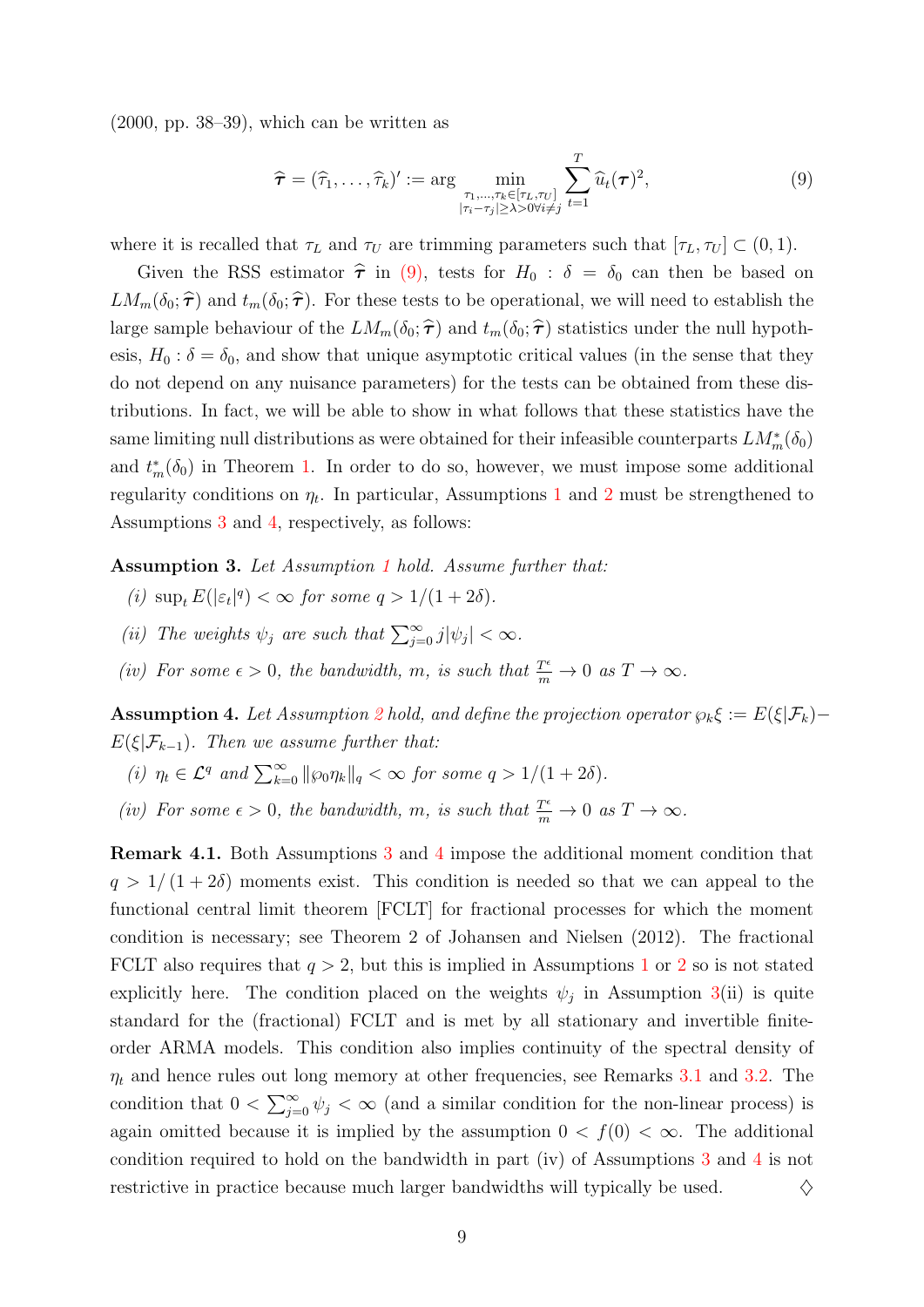We are now in a position to state our main result in Theorem 2 which details the large sample behaviour of the feasible statistics  $LM_m(\delta_0; \hat{\tau})$  and  $t_m(\delta_0; \hat{\tau})$  under local alternatives of the form  $H_c$ :  $\delta = \delta_0 + cm^{-1/2}$ . We will first state our main result and then provide some discussion around this result. We will also provide further insights into this result through the case of  $k = 1$  where results are easier to explain.

**Theorem 2.** Let  $y_t$  be generated according to  $(1)$ , and let either Assumption 3 or Assumption 4 hold on  $\eta_t$ . Then, for any  $\delta_0 \in (-0.5, 0.5)$ , under  $H_c$ :  $\delta = \delta_0 + cm^{-1/2}$ , and regardless of whether  $\beta_2 = 0$  or  $\beta_2 \neq 0$ , it holds that  $LM_m(\delta_0, \hat{\tau}) \stackrel{d}{\rightarrow} \chi_1^2(4c^2)$  and  $t_m(\delta_0, \widehat{\boldsymbol{\tau}}) \stackrel{d}{\rightarrow} N(2c, 1).$ 

Remark 4.2. A comparison of the results in Theorem 2 with those given previously in Theorem 1 yields the following immediate consequence. Regardless of whether any particular element  $\beta_{2,i}$ ,  $i=1,\ldots,k$ , of  $\boldsymbol{\beta}_2$  in (1) is zero or non-zero, the tests based on  $LM_m(\delta_0; \hat{\tau})$  and  $t_m(\delta_0; \hat{\tau})$  attain exactly the same asymptotic local power functions as obtained by the infeasible tests based on  $LM_m^*(\delta_0)$  and  $t_m^*(\delta_0)$ , respectively. Moreover, under  $H_0: \delta = \delta_0$ ,  $LM_m(\delta_0; \hat{\tau}) \stackrel{d}{\rightarrow} \chi_1^2$  and  $t_m(\delta_0; \hat{\tau}) \stackrel{d}{\rightarrow} N(0, 1)$ , so that standard critical values can be used for both tests, again regardless of whether  $\beta_{2,i} = 0$  or  $\beta_{2,i} \neq 0$ ,  $i = 1, \ldots, k$ , holds in (1).

A proof of Theorem 2 is provided in the appendix. The proof strategy is to consider the distances between the feasible statistics  $LM_m(\delta_0; \hat{\tau})$  and  $t_m(\delta_0; \hat{\tau})$  with the infeasible  $LM_m^*(\delta_0)$  and  $t_m^*(\delta_0)$  statistics, respectively, in large samples. Inherent in doing so is to analyse the distance between  $\hat{u}_t$  and  $\hat{u}_t(\hat{\tau})$ , the latter given by  $\hat{u}_t(\tau)$  evaluated at  $\tau = \hat{\tau}$ , and establish how this affects the distance between the feasible and infeasible statistics. The behaviour of both  $LM_m(\delta_0, \hat{\tau})$  and  $t_m(\delta_0, \hat{\tau})$  clearly depend on the large sample properties of the estimates  $\hat{\tau}$  in (9) and  $\hat{\beta}(\hat{\tau})$ , the latter given by  $\hat{\beta}(\tau)$  evaluated at  $\tau = \hat{\tau}$ . For the properties of  $\hat{\tau}$  we apply a result of Lavielle and Moulines (2000), and we combine this with a fractional FCLT for  $u_t$  to obtain results for  $\beta(\hat{\tau})$ .

Remark 4.3. In order to give some insight into the mechanics behind the proof, it is instructive to specialise our discussion to the case where  $k = 1$ . Accordingly, and with an obvious notation, we re-define  $\tau$ ,  $\hat{\tau}$ ,  $\beta_2$ , and  $\hat{\beta}_2$  as  $\tau$ ,  $\hat{\tau}$ ,  $\beta_2$ , and  $\hat{\beta}_2$ , respectively. The proof proceeds by establishing that two key results hold under the conditions of Theorem 2. The first result is that if  $\beta_2 = 0$  (so that no level break occurs), then  $t_m(\delta_0; \tau) - t_m^*(\delta_0) = o_p(1)$ and  $LM_m(\delta_0; \tau) - LM_m^*(\delta_0) = o_p(1)$ , in each case uniformly in  $\tau$ . This result establishes that when no level break occurs, the differences between the statistics based on  $\hat{u}_t$  and  $\hat{u}_t(\tau)$  are asymptotically negligible, and that this holds uniformly in  $\tau$  and, hence, holds for  $\hat{\tau}$ . To prove this, we first establish uniformly in  $\tau$  results for  $\hat{\beta}(\tau)$ . It is at this stage that the fractional FCLT is used. We can then derive properties of the estimated residuals  $\hat{u}_t(\tau)$ and analyse the distance between the Fourier transforms (and hence the periodograms)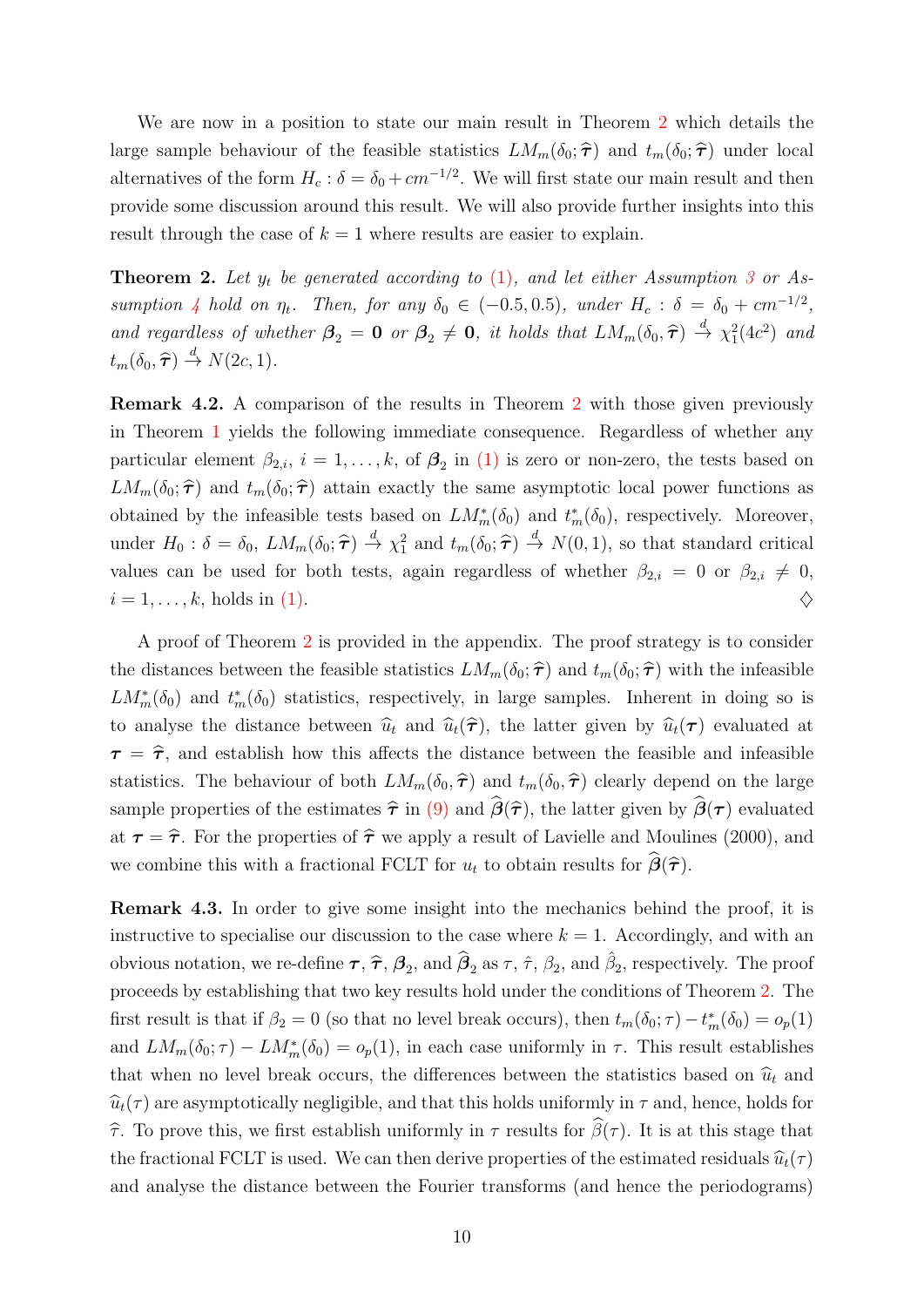of  $\widehat{u}_t(\tau)$  and of  $u_t$ . The second result is that if  $\beta_2 \neq 0$ , then  $t_m(\delta_0; \widehat{\tau}) - t_m^*(\delta_0) = o_p(1)$  and  $LM_m(\delta_0; \hat{\tau}) - LM_m^*(\delta_0) = o_p(1)$ . That is, when  $\beta_2 \neq 0$ , such that a level break occurs, the differences between the statistics based on  $\hat{u}_t$  and  $\hat{u}_t(\hat{\tau})$  are asymptotically negligible. In this case, we first establish the properties of the estimate of the break fraction,  $\hat{\tau}$ , using results from Lavielle and Moulines (2000). These properties allow us to bound the distance between  $\beta(\hat{\tau})$  and  $\beta(\tau^*)$ , and use this to analyse the distance between the Fourier transforms (and the periodograms) of  $\widehat{u}_t(\widehat{\tau})$  and of  $\widehat{u}_t(\tau^*)$ ).  $\diamondsuit$ 

Remark 4.4. As discussed in Remark 4.3, the difference between the feasible and infeasible test statistics is shown to be  $o_p(1)$  in Theorem 2. However, these remainder terms are nonetheless functions of  $\delta_0$ , or equivalently of  $\delta$  because of the local asymptotic framework; see e.g. (26), (33), and (34) in Appendix A.2. This finite sample dependence on  $\delta_0$ can also be observed in the Monte Carlo results; see point (v) in Section 5.  $\diamond$ 

Remark 4.5. The result in Theorem 2 shows that there is no loss in asymptotic local efficiency from allowing for k breaks when the true number of breaks,  $k^*$  say, is smaller than k. However, as the simulation results in Section  $5$  show, the finite sample size and power properties of the feasible LM-type test,  $LM_m(\delta_0; \hat{\tau})$ , deteriorate somewhat if k is chosen to be larger than  $k^*$ . On the other hand, if k is chosen to be smaller than  $k^*$ then we know from the discussion at the start of Section 4 that the  $LM_m(\delta_0; \hat{\tau})$  statistic will diverge, even under the null hypothesis. In practical applications it would therefore seem sensible to select the number breaks used in constructing the  $LM_m(\delta_0; \hat{\tau})$  statistic according to a consistent information criterion. Theorem 9 of Lavielle and Moulines (2000, pp. 49–50) provides the conditions required on the penalty function such that an information criterion-based approach will consistently select the true number of breaks in the context of the DGP in  $(1)$  under the conditions of Theorem 2. Their result shows that, provided the maximum number of breaks allowed,  $k$ , is at least as large as the true number of breaks, k ∗ , then the commonly used Bayes information criterion [BIC] of Schwarz (1978) and Hannan-Quinn information criterion [HQIC] of Hannan and Quinn (1979) will both deliver consistent estimates of  $k^*$ . We recommend the use of the HQIC as this is less parsimonious than the BIC, and hence constitutes a safer choice in practice, given the severe implications of fitting too few level breaks. We will illustrate the use of the BIC and HQIC in the empirical applications in Section 6.  $\Diamond$ 

### 5 Monte Carlo Evidence

We begin this section by investigating how well the large sample predictions of Theorem 2 hold in finite samples for a DGP that has either zero or one level break and we accordingly set  $k = 1$  so that the notation of Remark 4.3 applies. To that end, Figures 1 and 2 graph simulated finite sample power functions of the the feasible LM-type test,  $LM_m(\delta_0; \hat{\tau}),$ proposed in Section 4 and the corresponding Lobato and Robinson (1998) test,  $LM_m(\delta_0)$ ,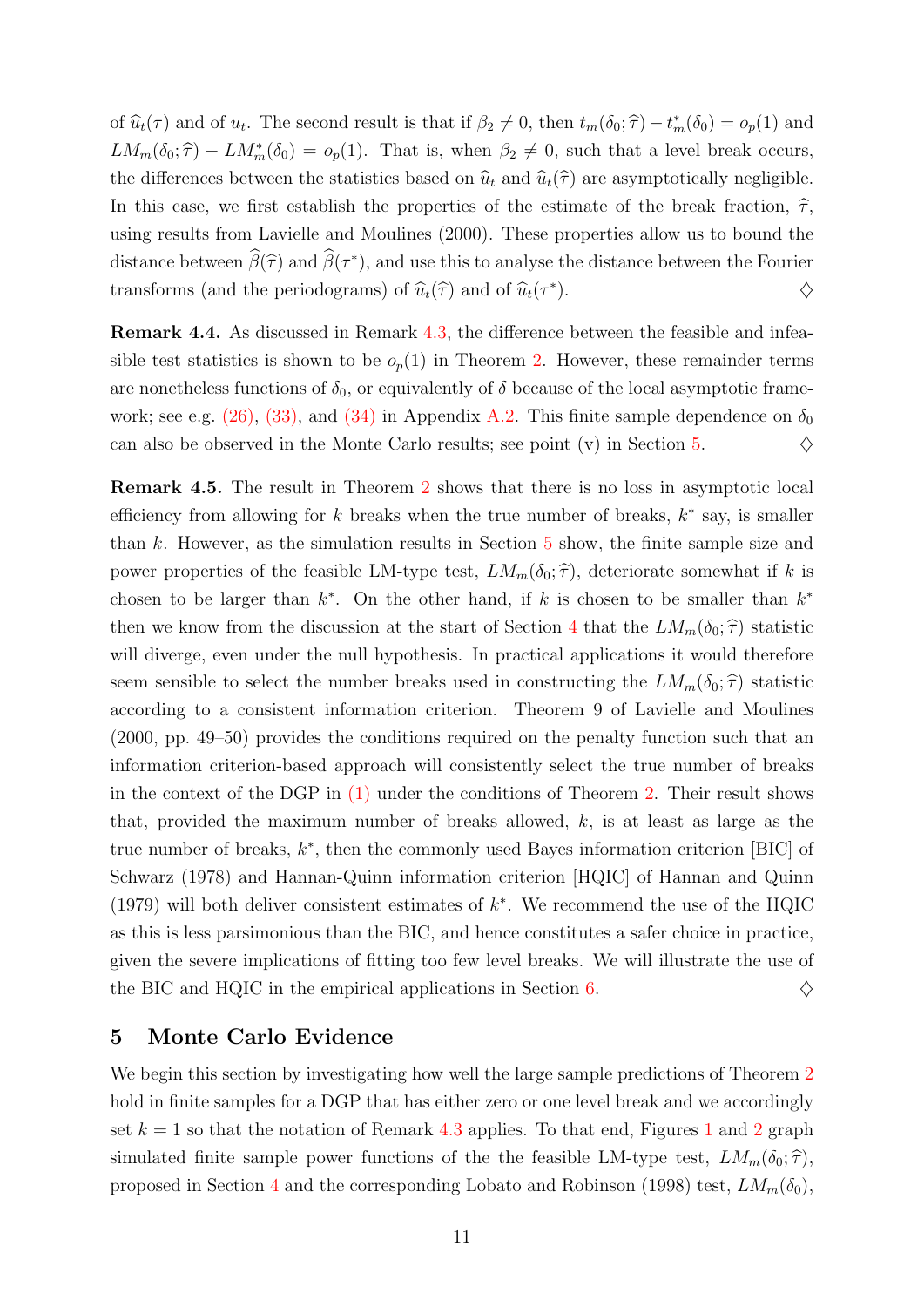

Figure 1: Rejection frequencies,  $\delta_0 = 0$  and  $\beta_2 = 0$ 

that does not allow for the possibility of a level break. In the context of the  $LM_m(\delta_0; \hat{\tau})$ statistic we set the trimming parameters to be  $\tau_L = 0.15$  and  $\tau_U = 0.85$ . Also graphed are the power functions of the corresponding infeasible tests,  $LM_m(\delta_0; \tau^*)$ , defined just under (8), and  $LM_m^*(\delta_0)$  defined in (5). The former assumes knowledge of the true break location,  $\tau^*$ , but not the innovations,  $u_t$ , and the latter assumes knowledge of the innovations.

The simulated data used to construct the power curves in Figures 1 and 2 were generated according to the DGP in  $(1)$ – $(2)$  for  $T = 512$  and  $T = 1024$  setting  $k = 1$  and with  $\eta_t \sim NIID(0, 1)$ , and where  $\beta_1$  was set equal to zero with no loss of generality. All of the reported tests are for testing  $H_0$ :  $\delta = 0$  at the nominal asymptotic 5% level. The graphs depict the simulated power functions of the tests under the local alternative  $H_c$ :  $\delta = cm^{-1/2}$  for a range of values of c and with the corresponding values of  $\delta$  shown on the horizontal axes. Results are reported for two bandwidth choices, namely  $m = \lfloor T^{0.65} \rfloor$ and  $m = \lfloor T^{0.8} \rfloor$ . The results in Figure 1 relate to the case considered in part (i) of Theorem 2 with no level break, i.e.  $\beta_2 = 0$ , while the results in Figure 2 relate to part (ii) of Theorem 2 for the specific case of a level break with  $\beta_2 = 2$  at  $\tau^* = 0.5$ , i.e. a break equal to two standard deviations of the innovation process occurring midway through the sample. The simulated power curves were computed using 10,000 Monte Carlo replications using the RNDN function of Gauss 20. As a benchmark, we also include in each graph the corresponding asymptotic local power curves obtained directly from the non-central  $\chi_1^2(4c^2)$  distribution, where  $c = \delta \sqrt{m}$ .

Consider first the results in Figure 1 for the no break case. Here, given knowledge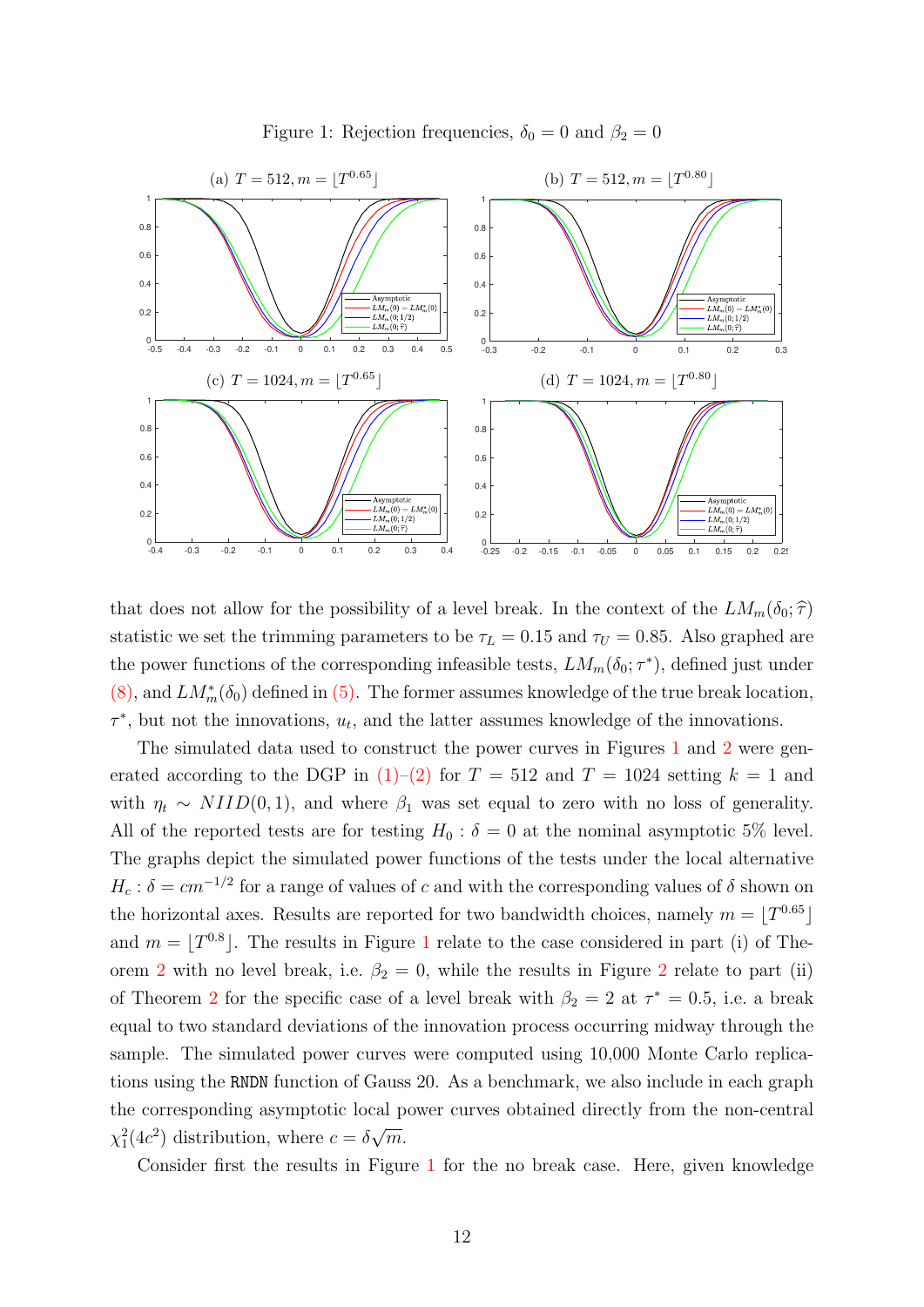that no level break was present, the best possible test to use among the three considered would be the basic Lobato and Robinson (1998) test,  $LM_m(\delta_0) = LM_m^*(\delta_0)$ . Against positive values of  $\delta$  this test has power closest to the asymptotic local power function and is somewhat more powerful than the infeasible  $LM_m(\delta_0; \tau^*)$  test, which in turn is more powerful than the feasible  $LM_m(\delta_0; \hat{\tau})$  test. These differences are, however, reduced for  $T = 1024$  vis-à-vis  $T = 512$  and for  $m = \lfloor T^{0.8} \rfloor$  vis-à-vis  $m = \lfloor T^{0.65} \rfloor$ ; indeed for  $T = 1024$  and  $m = \lfloor T^{0.8} \rfloor$  the differences between the three tests are quite small with all three lying close to the asymptotic local power curve. For negative values of  $\delta$  there are only very slight differences between the three tests. Overall, the large sample predictions from part (i) of Theorem 2 appear to hold reasonably well in finite samples, particularly so for the larger bandwidth considered.

Consider next the the results in Figure 2 for the case where a level break of magnitude  $\beta_2 = 2$  occurs. Here the infeasible  $LM_m^*(\delta_0)$  test no longer coincides with the feasible Lobato and Robinson (1998) test,  $LM_m(\delta_0)$ . In this case the divergence of the  $LM_m(\delta_0)$ test is clearly seen, regardless of whether the null hypothesis holds or not, with the test rejecting essentially 100% of the time even for the smaller sample size considered. The power functions of the infeasible  $LM_m(\delta_0; \tau^*)$  and feasible  $LM_m(\delta_0; \hat{\tau})$  tests essentially coincide regardless of the sample size or bandwidth considered, suggesting that  $\tau^*$  is very accurately estimated by  $\hat{\tau}$  in this case. As with the results for the no break case in Figure 1, for positive values of  $\delta$  the power curve of the feasible  $LM_m(\delta_0; \hat{\tau})$  test lies only slightly below that of the infeasible  $LM_m^*(\delta_0)$  test, which in turn lies close to the asymptotic local power curve, with the differences between the power curves reducing as  $T$  and/or  $m$  is increased. For negative values of  $\delta$  the power curves of the  $LM_m(\delta_0; \hat{\tau})$  and  $LM_m^*(\delta_0)$  tests are almost indistinguishable regardless of  $m$  or  $T$ . Again the large sample predictions from part (ii) of Theorem 2 would appear to hold reasonably well in finite samples.

In the remainder of this section we summarise the results from an large set of Monte Carlo experiments designed to investigate the finite sample size and power properties of the semiparametric long memory tests proposed in Section 4. Specifically, we compare the empirical size and power properties of the  $LM_m(\delta_0; \hat{\tau})$ ,  $LM_m(\delta_0; \tau^*)$  and  $LM_m(\delta_0)$  tests along with the corresponding t-type tests,  $t_m(\delta_0; \hat{\tau})$ ,  $t_m(\delta_0; \tau^*)$  and  $t_m(\delta_0)$ , respectively. Results are reported for DGPs with either zero, one or two level breaks. In the case where a maximum of one level break is allowed, comparison is also made with the KPSS stationarity test, denoted  $KPSS$ , together with the generalisations thereof proposed in Busetti and Harvey (2001, 2003) which allow for a level break at either a known or unknown location, denoted  $KPSS(\tau^*)$  and  $KPSS(\hat{\tau})$ , respectively. The full set of results together with details of the experimental design can be found in the supplementary appendix.

We considered models for  $\{y_t\}$  of the form given in (1) with either  $k = 1$  or  $k = 2$ :

• For the  $k = 1$  (so that up to one level break is allowed) case the DGP had either no level break or a level break at the sample midpoint with magnitude  $\beta_2 \in \{0.5, 1, 2\}.$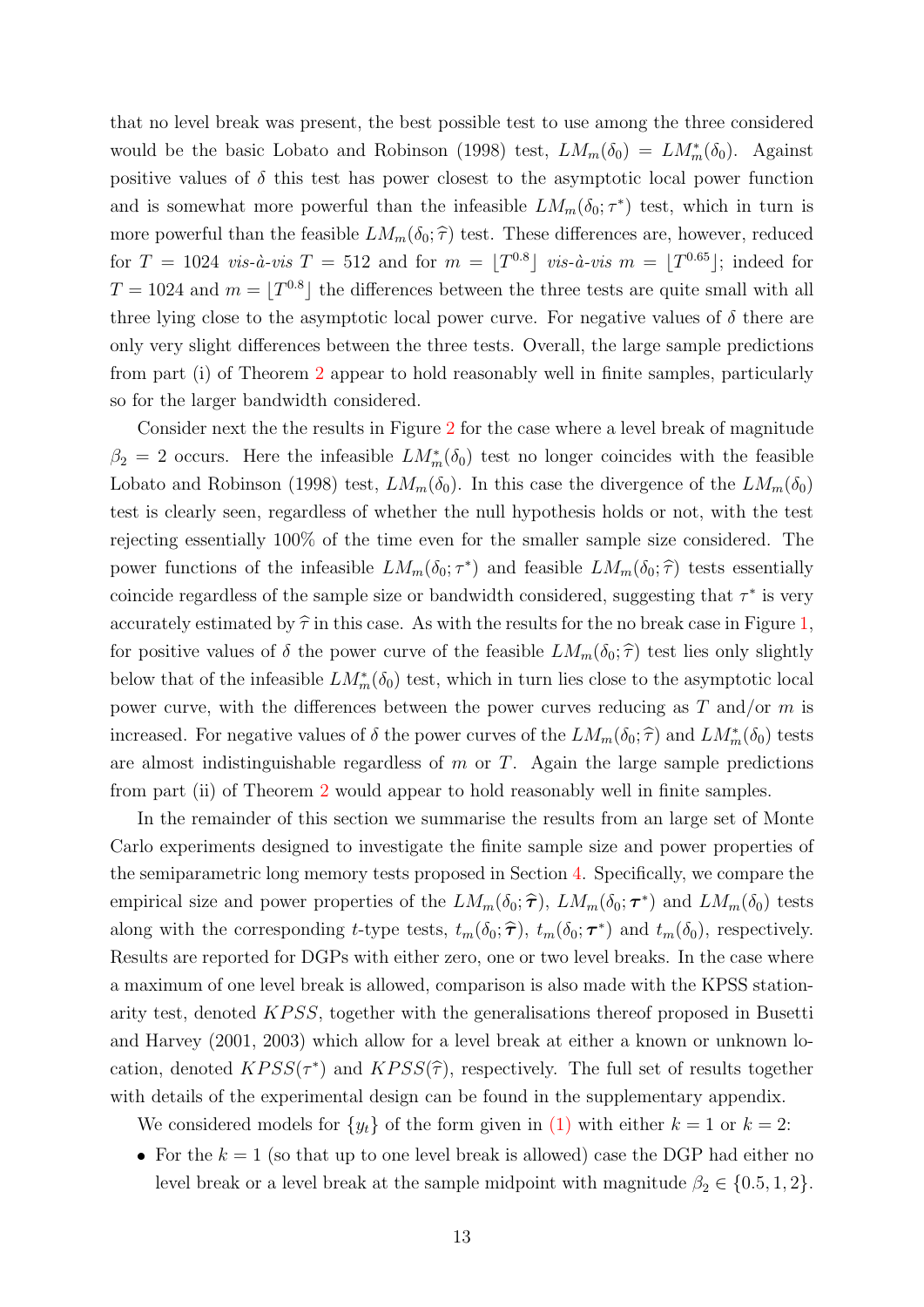

Figure 2: Rejection frequencies,  $\delta_0 = 0$  and  $\beta_2 = 2$ 

Results are reported related to testing  $H_0$ :  $\delta = 0$ ; both where  $\delta = 0$  (empirical size) and where  $\delta \in \{-0.15, 0.15\}$  (empirical power). The empirical size properties of tests for  $H_0$ :  $\delta = 0.3$  and  $H_0$ :  $\delta = -0.3$  were also explored. For the empirical size results the error process  $\eta_t$  was allowed to follow either an IID process, an  $AR(1)$  process or an  $ARCH(1)$  process, while for empirical power IID and  $ARCH(1)$ processes were considered.

• For the  $k = 2$  (so that up to two level breaks are allowed) case the DGP had either no level break or was such that two level breaks occurred with the level shifting from 0 to  $\beta_2$  to  $2\beta_2$  at  $1/3$  and  $2/3$ , respectively, of the way through the sample with  $\beta_2 \in \{0.5, 1, 2\}$ . Results are again reported related to testing  $H_0 : \delta = 0$ ; both where  $\delta = 0$  (empirical size) and where  $\delta \in \{-0.15, 0.15\}$  (empirical power).

All of the tests were implemented for both a range of fixed bandwidths and using datadriven bandwidth rules. Again we set the search set as  $\Lambda = [0.15, 0.85]$ . The principal findings of our Monte Carlo results can be summarised as follows, where comments (i)– (vi) relate to results in Tables S.1–S.18 for the single (putative) level break case, and comment (vii) relates to results in Tables S.19–S.24 for the double (putative) break case:

(i) As with the findings in Lobato and Robinson (1998) our results demonstrate that the bandwidth  $m$  has a significant impact on the finite sample properties of the tests, with a clear trade-off seen between size and power. In particular, for a given sample size, excluding those tests which are non-similar (i.e., excluding the  $LM_m(\delta_0)$  and  $t_m(\delta_0)$  tests when  $\beta_2 \neq 0$ , we observe the following general patterns: (a) for a given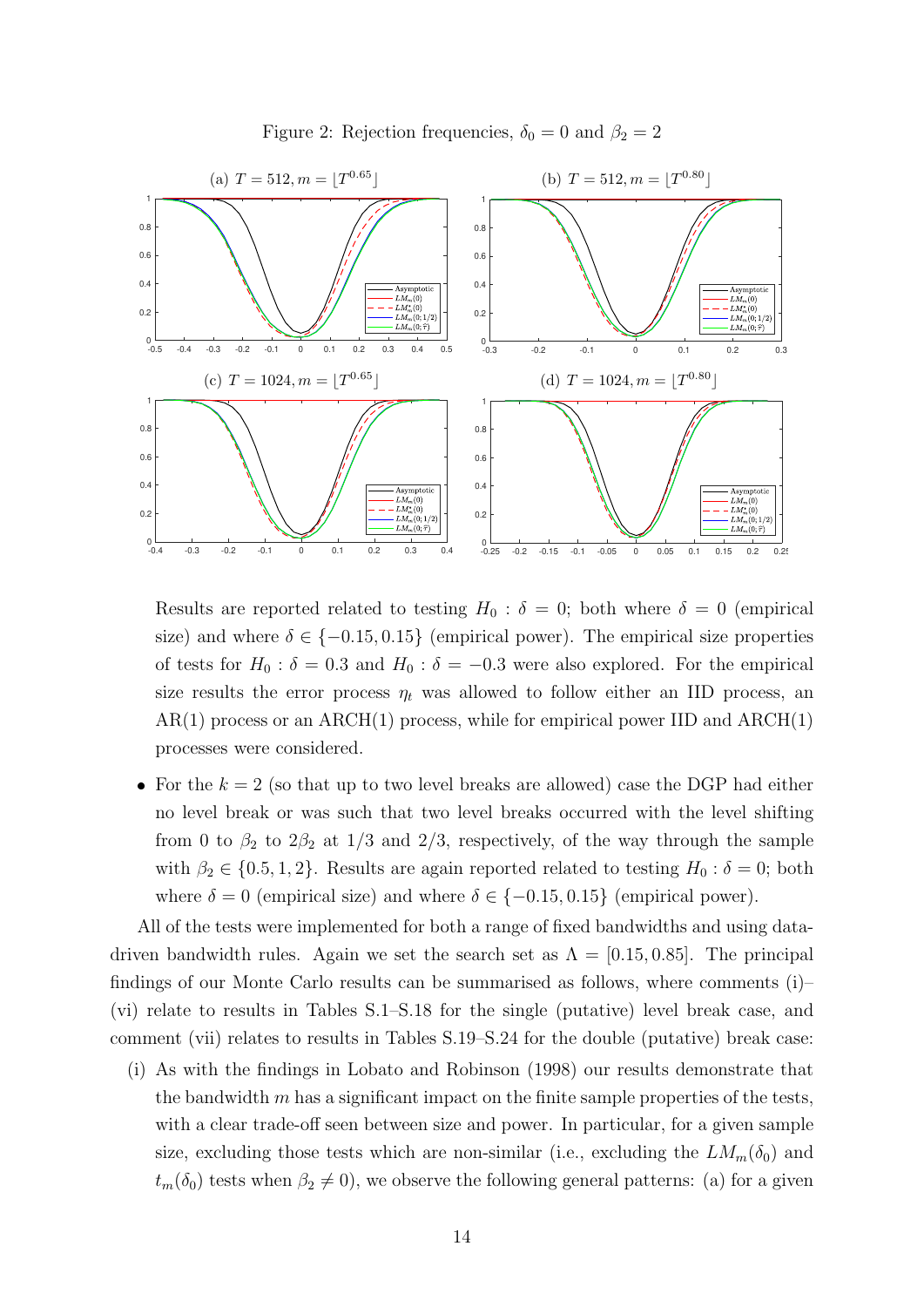pattern of weak dependence and a given bandwidth, m, the observed distortions from the nominal (asymptotic) significance level are greater the larger is m, and (b) empirical power against a given fixed alternative increases as the bandwidth,  $m$ , increases. Generally, a range of bandwidths between  $m = \lfloor T^{0.5} \rfloor$  and  $m = \lfloor T^{0.65} \rfloor$ provides reasonable finite sample size control across the cases considered.

- (ii) Our results suggest that the automatic bandwidth,  $m_{LR}$ , of Lobato and Robinson (1998) delivers a reasonable trade-off between finite sample size and power considerations, at least when the data are conditionally homoskedastic. In the conditionally heteroskedastic ARCH(1) case, the empirical size of tests based on  $m_{LR}$  do not improve, other things equal, as the sample size is increased. This is perhaps not surprising given that the  $m_{LR}$  bandwidth rule is not consistent with the bandwidth rate imposed on m by Assumption 2, and we therefore recommend caution in using the  $m_{LR}$ bandwidth rule with data which are suspected to display conditional heteroskedasticity. For the KPSS-type tests, the automatic bandwidth rule recommended in Lobato and Robinson (1998) also appears to deliver a reasonable size-power trade-off.
- (iii) Overall, our results suggest that it may be helpful in practice to consider the automatic bandwidth,  $m_{LR}$ , together with a range of bandwidths between  $m = \lfloor T^{0.5} \rfloor$ and  $m = \lfloor T^{0.65} \rfloor$ . This is what we will do in the empirical examples in Section 6.
- (iv) As expected, where a level break occurs  $(\beta_2 \neq 0)$ , the non-similar  $LM_m(\delta_0)$ ,  $t_m(\delta_0)$ and KPSS tests are highly unreliable displaying severe oversize (excepting the lefttailed  $t_m(\delta_0)$  test which is correspondingly undersized), and hence spurious evidence of long memory. The observed size distortions seen with these tests are higher, other things equal, the larger is the sample size or the level break magnitude.
- (v) Although asymptotically equivalent under both the null and local alternatives (cf. Theorem 2), differences are observed between the finite sample size and power properties of the pairs of tests  $LM_m(\delta_0; \hat{\tau})$  and  $LM_m(\delta_0; \tau^*)$ , and  $t_m(\delta_0; \hat{\tau})$  and  $t_m(\delta_0; \tau^*)$ . The  $LM_m(\delta_0; \tau^*)$  and  $t_m(\delta_0; \tau^*)$  tests are based on knowledge of whether a level break occurs or not (i.e. whether  $\beta_2 = 0$  or  $\beta_2 \neq 0$ ) and, where a break occurs, also knowledge of the level break location  $\tau^*$ , while  $LM_m(\delta_0; \hat{\tau})$  and  $t_m(\delta_0; \hat{\tau})$  do not assume knowledge of either. The differences between the finite sample properties of these pairs of tests are seen to diminish as either the sample size or, in the case where a level break occurs, the break magnitude increases; indeed, for the largest magnitude considered,  $\beta_2 = 2$ , these differences are largely eliminated even for the smaller of the two sample sizes considered. The observed differences between the empirical power properties of these pairs of tests are seen to be slightly larger, other things equal, in the case where the errors are  $\text{ARCH}(1)$  vis- $\dot{a}$ -vis the IID case. Moreover, the finite sample differences between the pairs of tests are smallest for the tests of  $H_0$ :  $\delta = -0.3$  and largest for the tests of  $H_0$ :  $\delta = 0.3$ ; c.f. Remark 4.4. Where no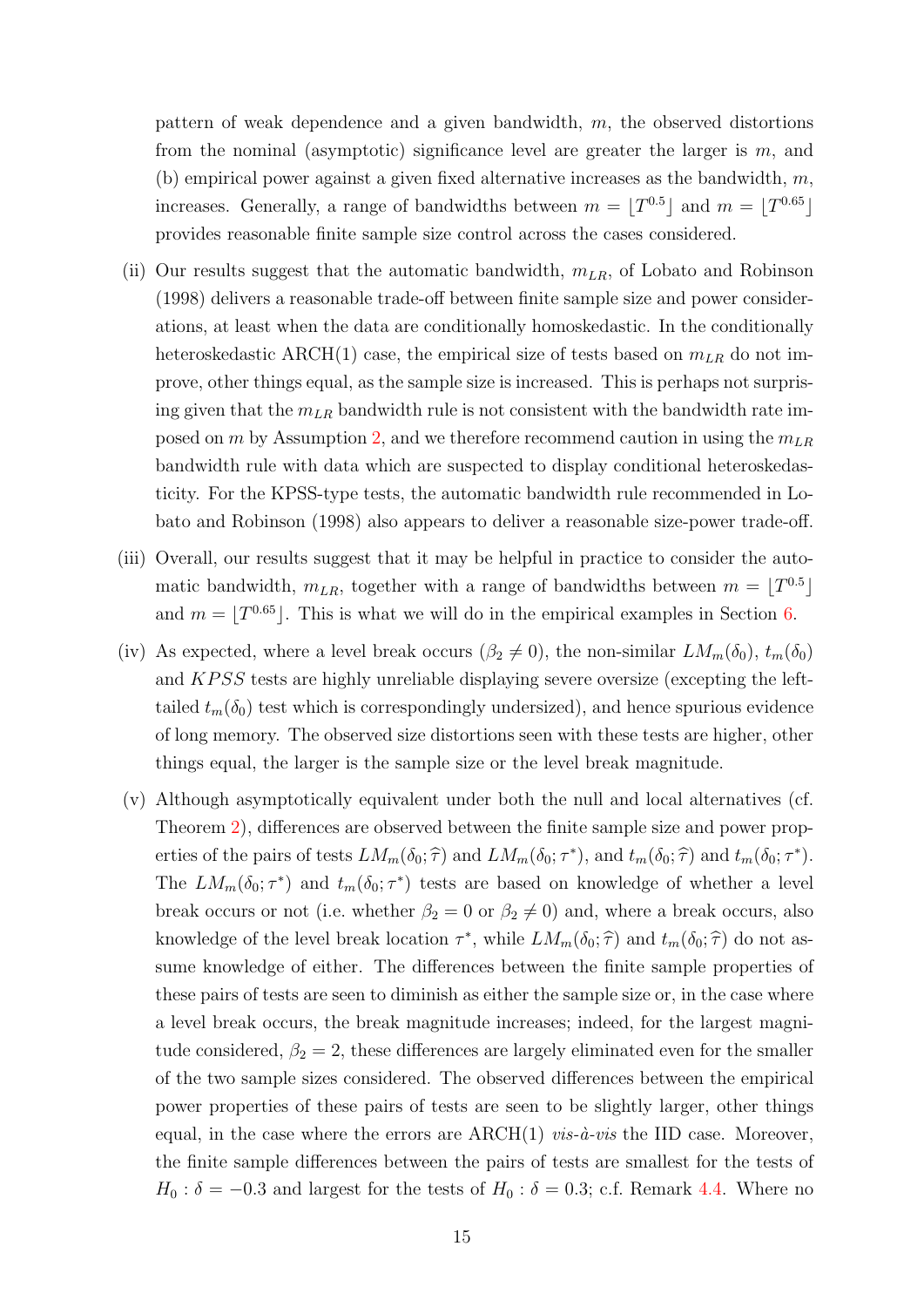level break is present, the finite sample differences between the  $LM_m(\delta_0; \hat{\tau})$  test and  $LM_m(\delta_0)$  (which assume no level break is present) are again relatively small, other things equal, particularly for the larger sample size considered. This is also broadly true for a comparison between the  $t_m(\delta_0; \hat{\tau})$  and  $t_m(\delta_0)$  tests, although the differences are larger than for the LM-type tests. Overall, the asymptotic theory presented in Theorem 2 appears to provide a reasonable prediction of the finite sample behaviour of the  $LM_m(\delta_0; \hat{\tau})$  and  $t_m(\delta_0; \hat{\tau})$  tests.

- (vi) For a given DGP, the one-sided t-tests have more power (in the correct tail) than the corresponding two-sided LM tests, as would be expected. Moreover, and consistent with both the discussion concerning theoretical power rates against local alternatives in Shao and Wu (2007a) and the simulation findings in Lobato and Robinson (1998), the KPSS-type tests have considerably lower power to detect departures from short memory than do the corresponding  $LM$ - and t-based fractional integration tests discussed in this paper, at least provided reasonable bandwidths m are chosen.
- (vii) The results for the case where two putative breaks are allowed for  $(k = 2)$  are qualitatively similar to the corresponding results discussed above for the case of a single (putative) level break. However, as might be expected, the patterns seen for  $k = 1$  are somewhat magnified for  $k = 2$ .

# 6 Empirical Examples

Throughout the empirical examples in this section, we set the trimming parameters equal to the same values as were used in the Monte Carlo experiments in Section 5, that is  $\tau_L = 0.15$  and  $\tau_U = 0.85$ . Where multiple breaks were estimated, we set the minimum spacing parameter  $\lambda$  defined in Section 4 to  $\lambda = 0.10$ , except for the VIX example where we set  $\lambda = 0.05$  to allow larger values of k. For  $k \geq 4$ , a complete enumeration of all possible break date combinations is infeasible, so the break dates are estimated by numerical (integer) optimization of the RSS function using a Matlab program which is available in the supporting material.

#### 6.1 Bitcoin Returns

We apply the semiparametric long memory tests described in this paper to the daily returns of Bitcoin over the period 17 September 2014 to 31 December 2019, giving a total of  $T = 1932$  daily observations. The data were retrieved from Yahoo Finance. The logarithm of the closing price of Bitcoin in USD is graphed in Figure 3 along with the returns series, defined as first differences of the (log) closing price series. A visual inspection of the data suggests the plausibility of changes in slope, implying changes in level at the same point in the returns series, with the most obvious case being at around the beginning of 2018. The red line on the graphs shows the fitted deterministic trend/level of the series allowing for two breaks, the locations of which are estimated by applying the RSS-based estimator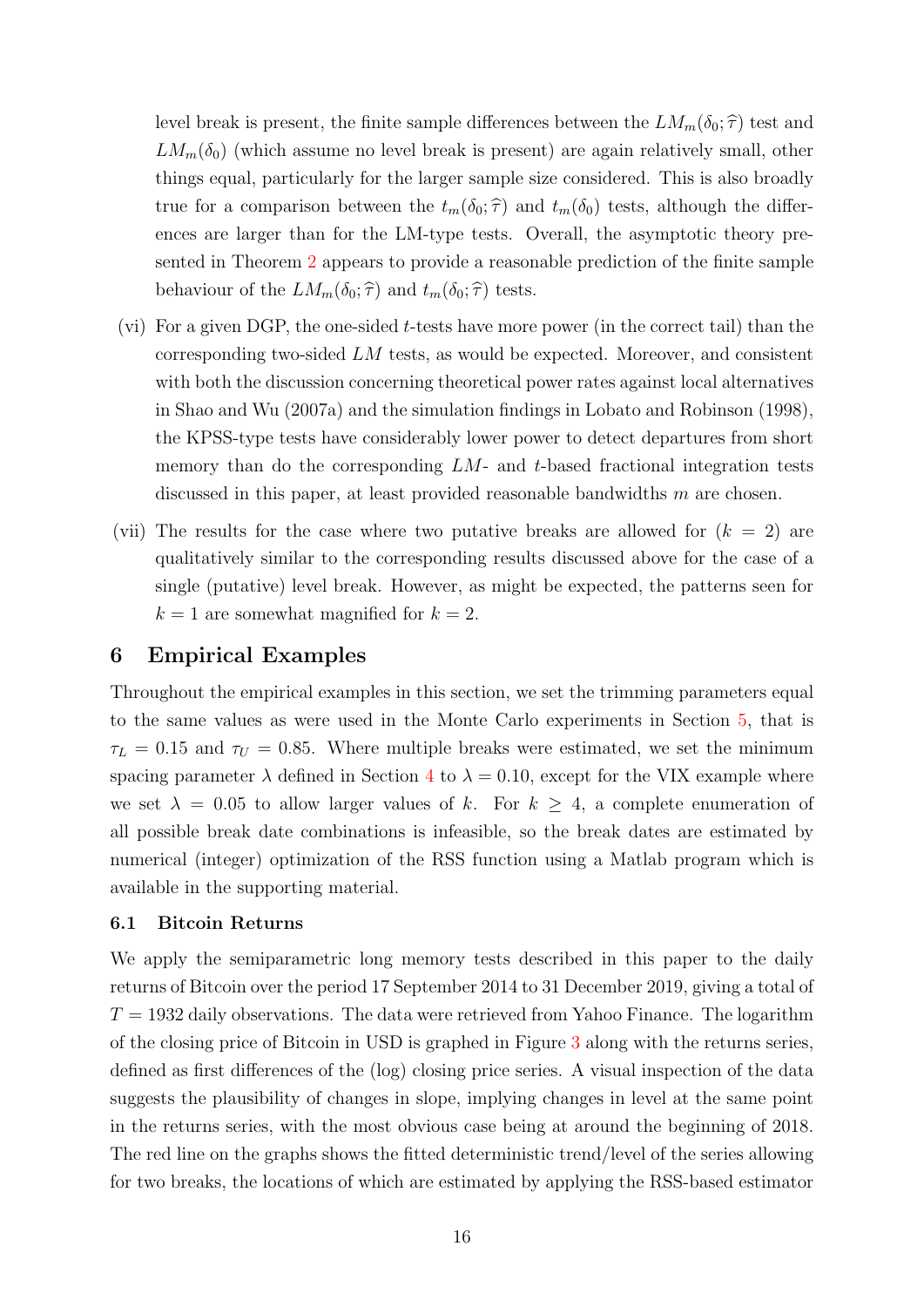

Figure 3: Bitcoin daily data 9/17/2014 to 12/31/2019

|              | m        | $t_m(0)$<br>$k=0^{\operatorname{BIC}}$ | $t_m(0;\hat{\tau})$<br>$k=1$ | $t_m(0;\hat{\boldsymbol{\tau}})$<br>$k=2^{HQ}$ | $t_m(0;\hat{\boldsymbol{\tau}})$<br>$k=3$ |
|--------------|----------|----------------------------------------|------------------------------|------------------------------------------------|-------------------------------------------|
| $ T^{0.50} $ | 43       | 1.19                                   | 0.80                         | $-0.30$                                        | $-0.43$                                   |
|              | 50       | $1.34*$                                | 0.94                         | $-0.21$                                        | $-0.37$                                   |
| $ T^{0.55} $ | 64       | $1.45*$                                | 1.02                         | $-0.11$                                        | $-0.31$                                   |
|              | 75       | $1.99**$                               | $1.51*$                      | 0.31                                           | 0.09                                      |
| $ T^{0.60} $ | 93       | $2.02**$                               | $1.54*$                      | 0.33                                           | 0.10                                      |
|              | 100      | $1.38*$                                | 0.91                         | $-0.27$                                        | $-0.50$                                   |
|              | 125      | $1.57*$                                | 1.08                         | $-0.13$                                        | $-0.40$                                   |
| $ T^{0.65} $ | 137      | 1.09                                   | 0.60                         | $-0.59$                                        | $-0.86$                                   |
|              | $m_{LR}$ | $1.62*$                                | $1.37*$                      | 0.13                                           | $-0.16$                                   |
|              |          | $(m = 510)$                            | $(m = 510)$                  | $(m = 510)$                                    | $(m = 510)$                               |

Table 1: Tests of  $H_0$ :  $\delta = 0$  versus  $H_1$ :  $\delta > 0$  in Bitcoin returns data

Note: <sup>\*</sup>, <sup>\*\*</sup> and <sup>\*\*\*</sup> denote outcomes which are statistically significant at the 10%, 5% and 1% level, respectively, while  $^{HQ}$  and  $^{BIC}$  indicate the number of breaks chosen by the HQIC and BIC, respectively.

discussed in Section 4 to the returns data setting  $k = 2$ . The estimated break dates are 24 March 2017 and 16 December 2017.

Evidence of long memory in returns would of course be in strong violation of the efficient market hypothesis, and so it is of interest in the context of the Bitcoin return data to test  $H_0$ :  $\delta = 0$  against the alternative  $H_1$ :  $\delta > 0$ . We do so using both the test based on the  $t_m(0)$  statistic of Lobato and Robinson (1998), which does not allow for a level break, and the analogues of this test based on the  $t_m(0; \hat{\tau})$  and  $t_m(0; \hat{\tau})$  statistics allowing for the presence of either one or two level breaks, respectively, in each case occurring at unknown points in the sample. Following the recommendations from our Monte Carlo study we computed the statistics for a range of values of the bandwidth parameter,  $m$ , lying between  $[T^{0.5}] = 43$  and  $[T^{0.65}] = 137$ , inclusive, as well as for the automatic bandwidth rule,  $m_{LR}$  of Lobato and Robinson (1998) with the value that this takes reported in parentheses below the outcome of the statistics. The results are summarised in Table 1. Here, and also in Tables 4 and 5, the superscripts <sup>∗</sup> , ∗∗ and ∗∗∗ denote outcomes which are statistically significant at the 10%, 5% and 1% level, respectively, while the superscripts  $^{HQ}$  and  $^{BIC}$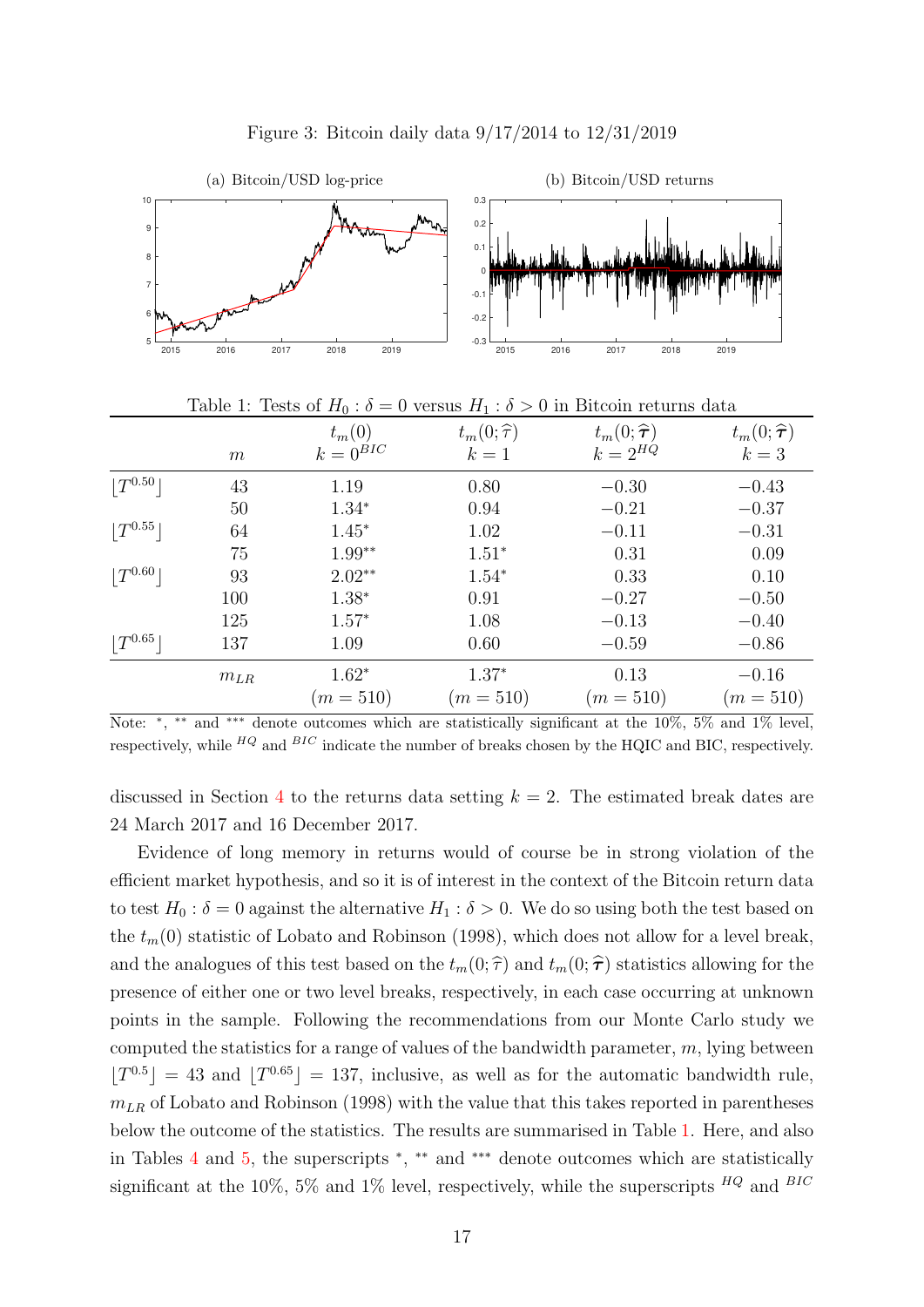Figure 4: VIX daily data 1/1/2000 to 12/31/2019



indicate the number of breaks chosen by the HQIC and BIC, respectively; cf. Remark 4.5.

Using Lobato and Robinson's  $t_m(0)$  test we can reject  $H_0$  at the 10% level when using the data-dependent bandwidth rule,  $m_{LR}$ , and for all but the smallest and largest of the other bandwidths considered. The null can also be rejected at the 5% level for  $m = 75$  and  $m = 93$ . On balance we surmise from the results for the standard Lobato and Robinson test that the short memory null hypothesis is rejected in favour of long memory in the Bitcoin returns data. On the other hand, for the test based on  $t_m(0; \hat{\tau})$ , which fits a level break to the data, the evidence against the null hypothesis is considerably weaker and, in particular,  $H_0$  can only be rejected at the 10% level for bandwidths  $m \in \{75, 93, m_{LR}\}.$ Allowing for two breaks, which is the number chosen by our preferred HQIC, no choice of bandwidth results in a rejection at even the 10% level for the  $t_m(0; \hat{\tau})$  test. This suggests that the finding of long memory in Bitcoin returns by the Lobato and Robinson (1998) test is likely attributable to the presence of at least one level break in the returns data.

#### 6.2 VIX Market Volatility

In the next example we consider market volatility, measured by VIX, using daily data from 1 January 2000 to 31 December 2019 for a total of  $T = 5031$  observations. The data were downloaded from Yahoo Finance and are graphed in Figure 4. The red step function on the graph shows the fitted deterministic level of the series allowing for 10 level breaks.

It has been argued by several authors that long memory in volatility is an important stylized fact; see e.g. Andersen et al. (2001) and references therein. Furthermore, long memory in volatility is relevant in asset pricing. For example, Baillie *et al.* (1996) use asset pricing as motivation for their FIGARCH model, and Christensen and Nielsen (2007) discuss implications of long memory in volatilty in the context of stock pricing. Other authors, however, suggest volatility might be a short memory process with the statistical evidence for long memory disappearing once level shifts in the data are accounted for; see, among others, Granger and Hyung (2004).

To investigate this further, we test the short memory null hypothesis  $H_0$ :  $\delta = 0$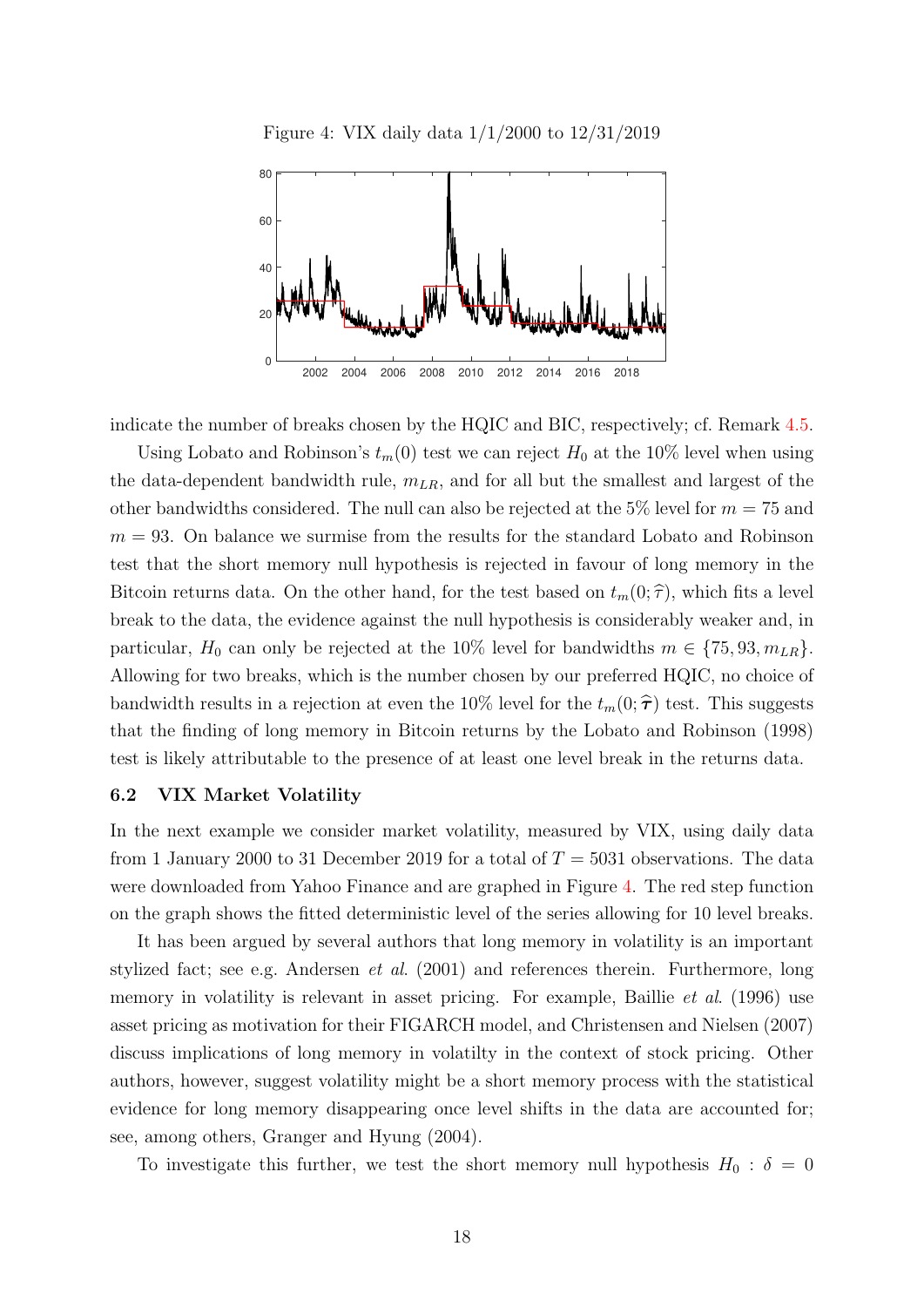|              |          | $t_m(0)$   | $t_m(0;\hat{\tau})$ | $t_m(0;\hat{\boldsymbol{\tau}})$           | $t_m(0;\hat{\boldsymbol{\tau}})$     | $t_m(0;\widehat{\boldsymbol{\tau}})$ | $t_m(0;\widehat{\boldsymbol{\tau}})$ |
|--------------|----------|------------|---------------------|--------------------------------------------|--------------------------------------|--------------------------------------|--------------------------------------|
|              | $\,m$    | $k=0$      | $k=1$               | $k=2$                                      | $k=3$                                | $k=4$                                | $k=5$                                |
| $ T^{0.50} $ | 70       | 13.39      | $11.35\,$           | 10.46                                      | 9.86                                 | 5.63                                 | 3.38                                 |
|              | $75\,$   | 14.39      | 12.27               | 11.35                                      | 10.65                                | 6.34                                 | 4.03                                 |
|              | 100      | 18.98      | 16.51               | 15.26                                      | 13.91                                | 9.27                                 | 6.70                                 |
| $ T^{0.55} $ | 108      | 20.44      | 17.86               | 16.50                                      | 14.96                                | 10.25                                | 7.57                                 |
|              | 125      | 23.43      | 20.63               | 19.14                                      | 17.42                                | 12.33                                | 9.44                                 |
|              | 150      | 27.52      | 24.40               | 22.57                                      | 20.32                                | 14.96                                | 11.85                                |
| $ T^{0.60} $ | 166      | 30.08      | 26.79               | 24.75                                      | 22.30                                | 16.67                                | 13.44                                |
|              | 175      | 31.49      | 28.10               | 25.90                                      | 23.29                                | 17.60                                | 14.27                                |
|              | 200      | 35.40      | 31.76               | 29.38                                      | 26.52                                | 20.48                                | 16.91                                |
|              | $225\,$  | 39.17      | 35.30               | 32.72                                      | 29.62                                | 23.25                                | 19.45                                |
|              | 250      | 42.75      | 38.65               | 35.93                                      | 32.60                                | 25.90                                | 21.88                                |
| $ T^{0.65} $ | 254      | 43.30      | 39.17               | 36.40                                      | 32.98                                | 26.25                                | 22.21                                |
|              | $m_{LR}$ | 10.38      | 8.63                | $8.15\,$                                   | 7.99                                 | 4.08                                 | $2.04^a$                             |
|              |          | $(m = 54)$ | $(m = 54)$          | $(m = 54)$                                 | $(m = 54)$                           | $(m = 54)$                           | $(m = 54)$                           |
|              |          |            |                     |                                            |                                      |                                      |                                      |
|              |          | $t_m(0)$   | $t_m(0;\hat{\tau})$ | $t_m(0;\widehat{\boldsymbol{\tau}})$       | $t_m(0;\widehat{\boldsymbol{\tau}})$ | $t_m(0;\hat{\boldsymbol{\tau}})$     |                                      |
|              | m        | $k=6$      | $k=7$               | $k=8$                                      | $k = 9^{BIC}$                        | $k = 10^{HQ}$                        |                                      |
| $ T^{0.50} $ | 70       | 3.21       | $3.15\,$            | 2.48                                       | 2.33                                 | 2.63                                 |                                      |
|              | 75       | 3.86       | 3.79                | 3.09                                       | 2.91                                 | 3.23                                 |                                      |
|              | 100      | 6.51       | 6.41                | 5.64                                       | 5.46                                 | 5.81                                 |                                      |
| $ T^{0.55} $ | 108      | 7.38       | 7.28                | 6.46                                       | 6.26                                 | 6.63                                 |                                      |
|              | 125      | 9.23       | 9.12                | 8.29                                       | 8.08                                 | 8.44                                 |                                      |
|              | 150      | 11.62      | 11.50               | 10.54                                      | 10.34                                | 10.74                                |                                      |
| $ T^{0.60} $ | 166      | 13.19      | 13.07               | 12.05                                      | 11.82                                | 12.25                                |                                      |
|              | 175      | 14.02      | 13.90               | 12.86                                      | 12.60                                | 13.03                                |                                      |
|              | 200      | 16.64      | 16.52               | 15.42                                      | 15.13                                | 15.58                                |                                      |
|              | 225      | 19.17      | 19.03               | 17.87                                      | 17.54                                | 18.03                                |                                      |
|              | 250      | 21.59      | 21.44               | 20.21                                      | 19.85                                | 20.38                                |                                      |
| $ T^{0.65} $ | 254      | 21.92      | 21.77               | 20.53                                      | 20.17                                | 20.70                                |                                      |
|              | $m_{LR}$ | $1.89^a$   | $1.86^a$            | 1.25 <sup>c</sup><br>$(m = 54)$ $(m = 54)$ | 1.11 <sup>c</sup><br>$(m = 54)$      | $1.40^{b}$<br>$(m = 54)$             |                                      |

Table 2: Tests of  $H_0$ :  $\delta = 0$  versus  $H_1$ :  $\delta > 0$  in VIX volatility data

Note: All statistics in this table are significant at the 1% level, excepting those with a superscript a which are significant at the 5% level, those with a superscript b which are significant at the  $10\%$  level, and those with a superscript c which are not significant at the 10% level. Superscripts  $^{HQ}$  and  $^{BIC}$  indicate the number of breaks chosen by the HQIC and BIC, respectively.

against the long memory alternative  $H_1 : \delta > 0$  in the VIX data. We report the outcomes of the  $t_m(0)$  statistic, the  $t_m(0; \hat{\tau})$  statistic which allows for the presence of up to one level break, and the  $t_m(0; \hat{\tau})$  statistic which allows for up k level breaks and do this for each of  $k = 2, \ldots, 10$ . We again computed these statistics for a range of values of the bandwidth parameter, m, between  $[T^{0.5}] = 70$  and  $[T^{0.65}] = 254$ , inclusive, together with the automatic bandwidth rule,  $m_{LR}$ . The results are summarised in Table 2. Following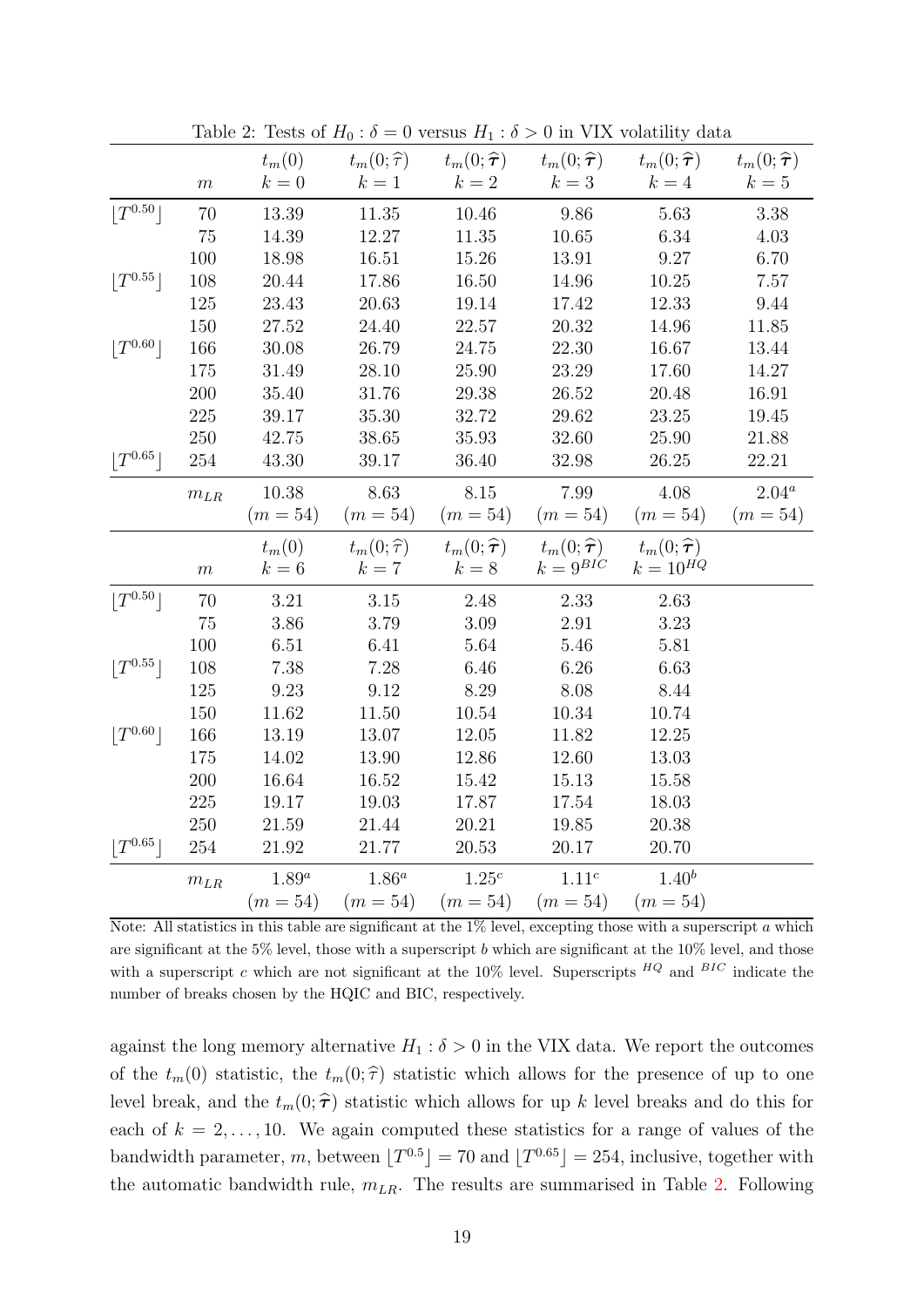Andersen *et al.* (2001), we also conducted the analysis using logarithmically transformed VIX data, and the results were nearly identical to those reported in Table 2.

It is seen from the results in Table 2 that the short memory null hypothesis is easily rejected at the 1% significance level for all of the bandwidths considered, other than  $m_{LR}$ , regardless of how many level breaks we fit to the data. The tests based on  $m_{LR}$  provide weaker evidence of long memory in the VIX data where 5 or more levels breaks are fitted; for example the HQIC selects 10 breaks and here the  $t_m(0; \hat{\tau})$  test is only able to reject at the 10% level when using  $m_{LR}$ . In conclusion, though, the results of these tests strongly suggest that long memory is a feature of the VIX data, and that this would not appear to be spurious long memory due to unmodelled level breaks.

Table 3 repeats the analysis of Table 2, but testing null hypothesis  $H_0$ :  $\delta = 0.4$  against the two-sided alternative  $H_1$ :  $\delta \neq 0.4$ . The value  $\delta = 0.4$  is very commonly found to characterize volatility data in empirical work, e.g. Andersen et al. (2001) and Christensen and Nielsen (2007), and thus seems like a natural null hypothesis. For bandwidths  $m \geq$ 125, including  $m_{LR}$ , the null hypothesis is rejected at the 1% level regardless of the number of breaks allowed for. However, for  $m \leq 108$  the evidence against the null hypothesis becomes weaker. Using the number of breaks selected by either HQIC or BIC, the null cannot be rejected at the 10% level for any  $m \leq 100$ , but can be rejected for larger m. On balance, unless a relatively small bandwidth is used, we conclude that the VIX is more persistent than an  $I(0.4)$  series (because rejection is in the right tail). The latter finding is in line with some recent empirical work; e.g. Frederiksen, Nielsen and Nielsen (2012).

### 6.3 U.S. CPI Inflation

We next consider U.S. CPI inflation, defined as the first differences of the logarithm of the price index. Specifically, we used the series CPIAUCSL from the FRED database, which is the CPI for all items, Urban consumers, seasonally adjusted, base year 1984. We used monthly observations spanning January 1970 to December 2019, for  $T = 599$ observations on the first differences. The log-CPI data along with the inflation data, the latter multiplied by 1200 to return a measure that is compatible with the commonly reported inflation rate, are both plotted in Figure 5. U.S. inflation is widely argued to have gone through several different policy regimes over the sample period considered here, most notably the Great Inflation period of the 1970s, the subsequent Volcker-Greenspan era of inflation rate targeting by the U.S. Federal Reserve starting in the early 1980s, and the response to the financial crisis of 2008. Figure 5 is indeed suggestive of the possibility of several level breaks in the inflation data. The red step line on the graphs again shows the fitted deterministic trend/level of the series allowing for up to four breaks. The estimated break dates are August 1977, July 1982, January 1991, and July 2008, broadly consistent with the regimes discussed above.

We again test the short memory null hypothesis,  $H_0$ :  $\delta = 0$ , against the alternative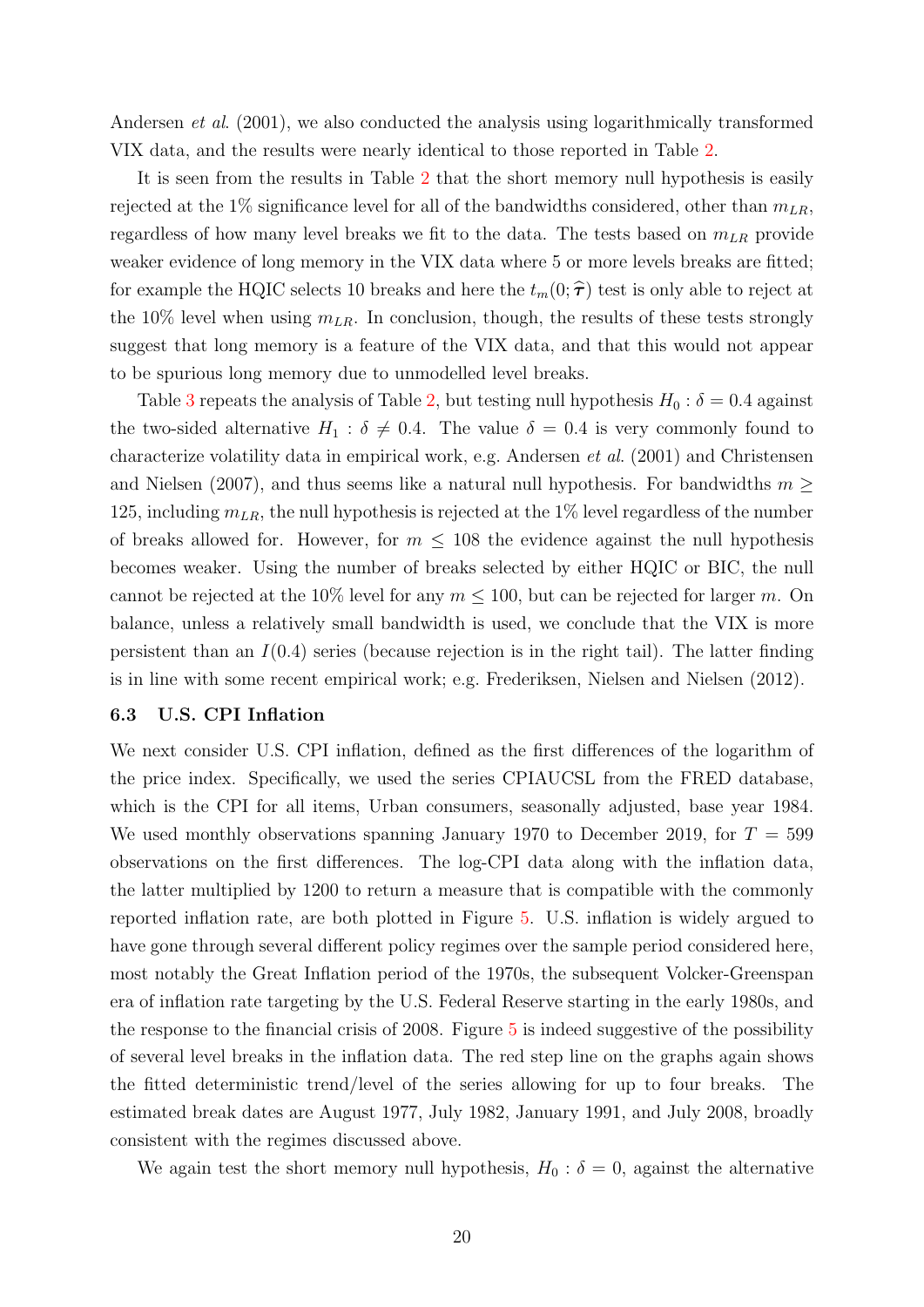|                            |          | $t_m(0)$          | $t_m(0;\hat{\tau})$ | $t_m(0;\widehat{\boldsymbol{\tau}})$ | $t_m(0;\boldsymbol{\widehat{\tau}})$ | $t_m(0;\widehat{\boldsymbol{\tau}})$ | $t_m(0;\widehat{\boldsymbol{\tau}})$ |
|----------------------------|----------|-------------------|---------------------|--------------------------------------|--------------------------------------|--------------------------------------|--------------------------------------|
|                            | $\,m$    | $k=0$             | $k=1$               | $k=2$                                | $k=3$                                | $k=4$                                | $k=5$                                |
| $ T^{0.50} $               | 70       | 4.34              | 3.49                | $1.94^a$                             | $0.35^c$                             | $0.25^c$                             | $-0.53^{c}$                          |
|                            | 75       | 4.92              | 4.04                | $2.47^a$                             | $0.73^c$                             | $0.71^c$                             | $-0.05^c$                            |
|                            | 100      | 7.08              | 6.14                | 4.13                                 | $1.66^{b}$                           | $2.00^a$                             | $1.37^c$                             |
| $\lfloor T^{0.55} \rfloor$ | 108      | 7.90              | 6.88                | 4.72                                 | $1.99^a$                             | $2.50^a$                             | $1.86^{b}$                           |
|                            | 125      | 9.47              | 8.39                | 6.08                                 | 3.20                                 | 3.63                                 | 2.94                                 |
|                            | 150      | 11.07             | 9.87                | 7.05                                 | 3.64                                 | 4.37                                 | 3.79                                 |
| $ T^{0.60} $               | 166      | 12.26             | 10.99               | 7.84                                 | 4.32                                 | $5.01\,$                             | 4.52                                 |
|                            | 175      | 12.87             | 11.57               | 8.10                                 | 4.45                                 | 5.30                                 | 4.79                                 |
|                            | 200      | 14.98             | 13.60               | 9.93                                 | $6.04\,$                             | 6.99                                 | 6.44                                 |
|                            | 225      | 16.96             | 15.52               | 11.58                                | 7.51                                 | 8.53                                 | 7.93                                 |
|                            | 250      | 18.44             | 16.94               | 13.03                                | 8.79                                 | 9.84                                 | 9.18                                 |
| $ T^{0.65} $               | 254      | 18.60             | 17.09               | 13.13                                | 8.74                                 | 9.82                                 | 9.21                                 |
|                            | $m_{LR}$ | 11.54             | 10.63               | 8.06                                 | 4.99                                 | 5.85                                 | 5.47                                 |
|                            |          | $(m = 157)$       | $(m = 160)$         | $(m = 174)$                          | $(m = 183)$                          | $(m = 183)$                          | $(m = 185)$                          |
|                            |          | $t_m(0)$          | $t_m(0;\hat{\tau})$ | $t_m(0;\widehat{\boldsymbol{\tau}})$ | $t_m(0;\hat{\boldsymbol{\tau}})$     | $t_m(0;\widehat{\boldsymbol{\tau}})$ |                                      |
|                            |          |                   |                     |                                      |                                      |                                      |                                      |
|                            | m        | $k=6$             | $k=7$               | $k=8$                                | $k=9^{\mathit{BIC}}$                 | $k = 10^{HQ}$                        |                                      |
|                            | 70       | $-0.57^c$         | $-0.65^{c}$         | $-0.78^{c}$                          | $-0.72^{c}$                          | $-0.67^c$                            |                                      |
| $\lfloor T^{0.50} \rfloor$ | 75       | $-0.09^c$         | $-0.18^c$           | $-0.32^c$                            | $-0.29c$                             | $-0.23^c$                            |                                      |
|                            | 100      | 1.34 <sup>c</sup> | 1.21 <sup>c</sup>   | $1.10^c$                             | $1.15^c$                             | 1.21 <sup>c</sup>                    |                                      |
| $ T^{0.55} $               | 108      | $1.83^{b}$        | $1.71^{b}$          | $1.55^c$                             | $1.59^c$                             | $1.65^b$                             |                                      |
|                            | 125      | 2.91              | 2.79                | 2.72                                 | 2.76                                 | 2.75                                 |                                      |
|                            | 150      | 3.75              | 3.64                | 3.45                                 | 3.55                                 | 3.56                                 |                                      |
| $\lfloor T^{0.60} \rfloor$ | 166      | 4.48              | 4.37                | 4.16                                 | 4.19                                 | 4.22                                 |                                      |
|                            | 175      | 4.76              | 4.66                | 4.46                                 | 4.43                                 | 4.45                                 |                                      |
|                            | 200      | 6.41              | 6.32                | 6.13                                 | 6.07                                 | 6.08                                 |                                      |
|                            | 225      | 7.90              | 7.78                | 7.62                                 | 7.49                                 | 7.50                                 |                                      |
|                            | 250      | 9.15              | 9.03                | 8.83                                 | 8.68                                 | 8.76                                 |                                      |
| $ T^{0.65} $               | 254      | 9.17              | 9.06                | 8.87                                 | 8.72                                 | 8.77                                 |                                      |
|                            | $m_{LR}$ | 5.44              | 5.40                | 5.14<br>$(m = 185)$                  | 5.22                                 | 5.33                                 |                                      |

Table 3: Tests of  $H_0$ :  $\delta = 0.4$  versus  $H_1$ :  $\delta \neq 0.4$  in VIX volatility data

Note: All statistics in this table are significant at the  $1\%$  level, excepting those with a superscript a which are significant at the 5% level, those with a superscript b which are significant at the  $10\%$  level, and those with a superscript c which are not significant at the 10% level. Superscripts  $^{HQ}$  and  $^{BIC}$  indicate the number of breaks chosen by the HQIC and BIC, respectively.

of (positive) long memory in the U.S. inflation data. We consider both the test based on the  $t_m(0)$  statistic of Lobato and Robinson (1998), and the corresponding tests based on the  $t_m(0; \hat{\tau})$  and  $t_m(0; \hat{\tau})$  statistics allowing for the presence of up to  $k = 1, ..., 4$  level breaks, in each case at unknown points in the sample. The results are reported in Table 4 again for a range of values of the bandwidth parameter, m, lying between  $[T^{0.5}] = 24$ and  $[T^{0.65}] = 63$ , inclusive, and the data-dependent bandwidth rule,  $m_{LR}$ .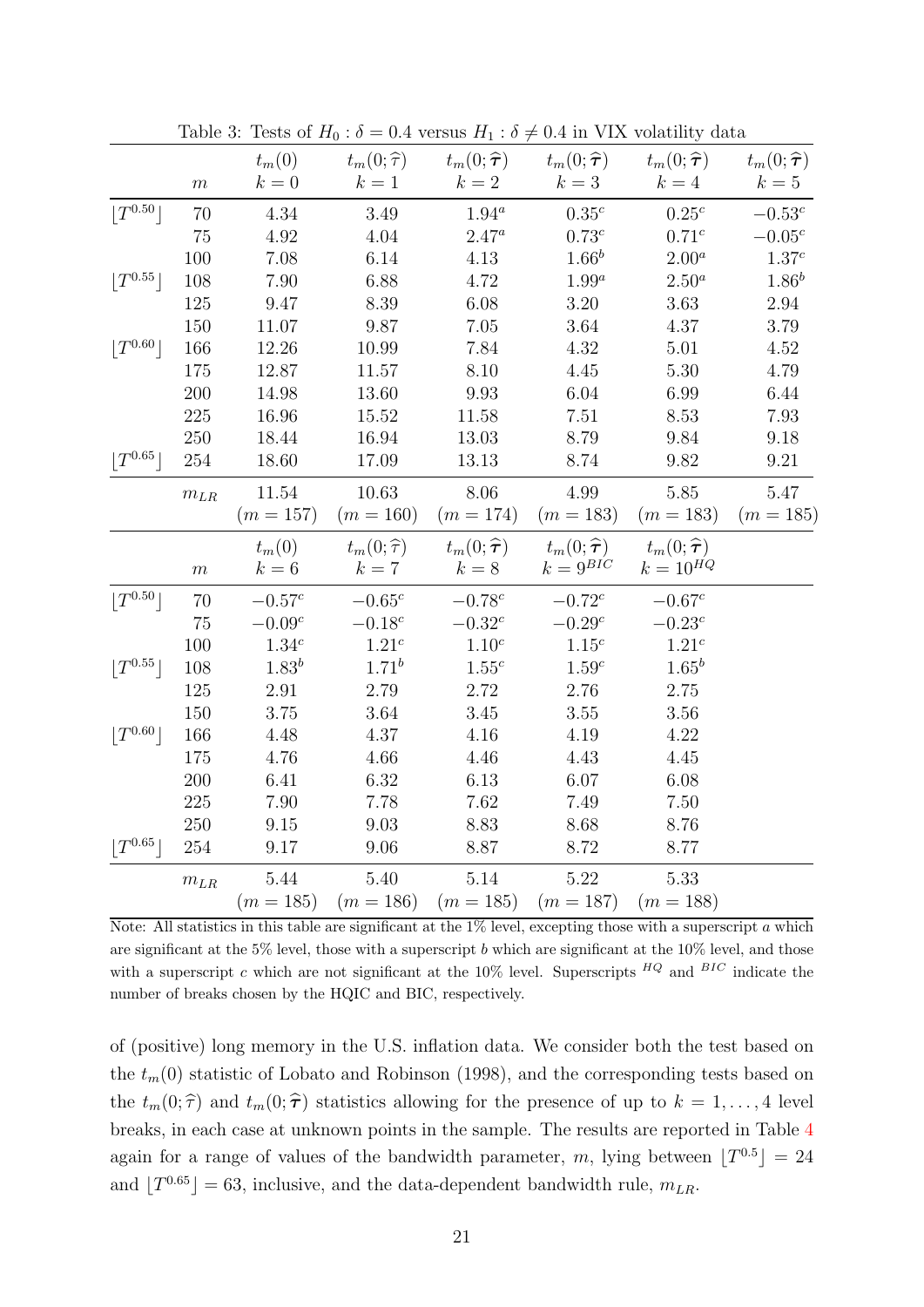

Figure 5: U.S. CPI monthly data Jan. 1970 to Dec. 12/2019

Lobato and Robinson's  $t_m(0)$  test overwhelmingly rejects short memory at any conventional significance level for all of the bandwidths considered. Allowing for the presence of level breaks considerably reduces the magnitude of the test statistics. The test outcomes are generally still strongly significant when allowing for one or two level breaks, but when three level breaks are allowed for (the number chosen by BIC), the null cannot be rejected at the 5% level for bandwidths up to  $m = 40$ . When allowing for four level breaks (the number chosen by HQIC) only the tests based on bandwidths of  $m = 50$  and  $m = 63$  are significant at the 5% level. Consequently, while the standard Lobato and Robinson (1998) test presents very strong evidence in favour of long memory in the U.S. inflation rate, tests which allows for different policy regimes within the sample period are more suggestive that U.S. inflation is a short memory series.

### 6.4 Real U.S. GDP Growth Rate

Finally we consider U.S. GDP growth rates obtained as the first difference of the logarithm of real U.S. quarterly GDP (seasonally adjusted) over the period 1947Q1 to 2019Q4

 $m_{LR}$  7.66\*\*\* 4.46\*\*\* 2.99\*\*\* 2.05\*\* 1.62\* 1.77\*\*  $(m = 28)$   $(m = 41)$   $(m = 45)$   $(m = 47)$   $(m = 48)$   $(m = 48)$ Note: <sup>\*</sup>, <sup>\*\*</sup> and <sup>\*\*\*</sup> denote outcomes which are statistically significant at the 10%, 5% and 1% level, respectively, while  $^{HQ}$  and  $^{BIC}$  indicate the number of breaks chosen by the HQIC and BIC, respectively.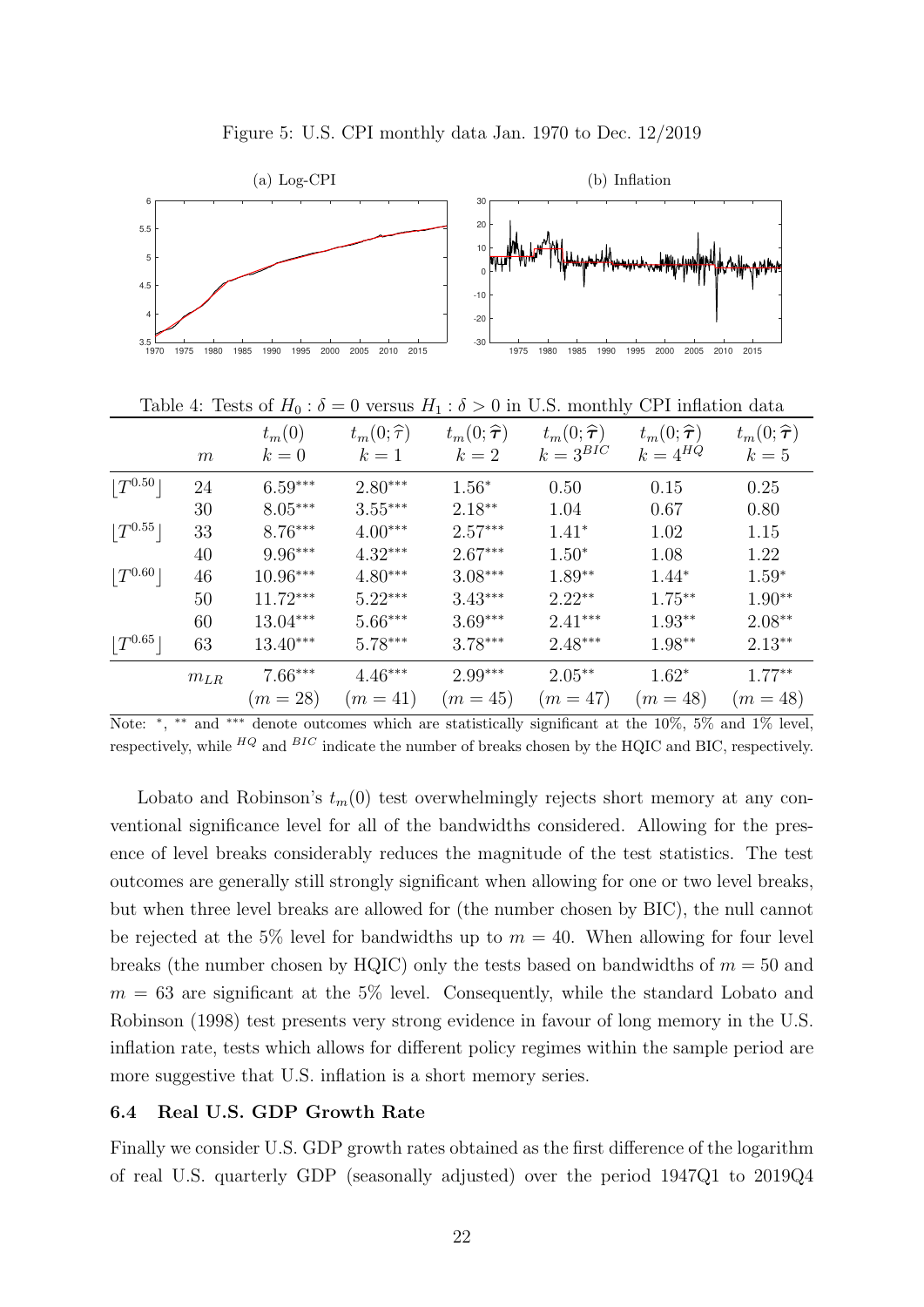

Figure 6: U.S. GDP quarterly data 1947Q1 to 2019Q4

Note: \*, \*\* and \*\*\* denote outcomes which are statistically significant at the 10%, 5% and 1% level, respectively, while  $^{HQ}$  and  $^{BIC}$  indicate the number of breaks chosen by the HQIC and BIC, respectively.

obtained from the FRED database (series GDPC1), for a total of  $T = 292$  quarterly observations. The data for U.S. (log) GDP and the GDP growth rates are both graphed in Figure 6. The red line on the graphs again shows the fitted deterministic trend/level of the series allowing for up to three breaks. The estimated break dates are 1973Q2, 1982Q3 and 2000Q2, broadly consistent with the first oil crisis, changes in the Fed policy (discussed in the context of the U.S. CPI data in Section 6.3) and the end of the dot-com bubble.

In particular we will test the null hypothesis that growth rates are short memory,  $H_0$ :  $\delta = 0$ , such that the log-level of GDP follows an  $I(1)$  process, against the alternative of negative long memory (antipersistence) in growth rates,  $H_1 : \delta < 0$ , such that the loglevel of GDP is less persistent than an  $I(1)$  process. As in the previous examples, we consider the test of Lobato and Robinson (1998) based on the  $t_m(0)$  statistic, and the corresponding tests based on the  $t_m(0; \hat{\tau})$  and  $t_m(0; \hat{\tau})$  statistics allowing for up to  $k =$ 1, 2, 3 level breaks, in each case at unknown points in the sample. The results are reported in Table  $5$ , again for a range of values of the bandwidth parameter,  $m$ , lying between  $[T^{0.5}] = 17$  and  $[T^{0.65}] = 40$ , inclusive, and the data-dependent bandwidth rule,  $m_{LR}$ .

With only a few exceptions, the tests reported are unable to reject the null hypothesis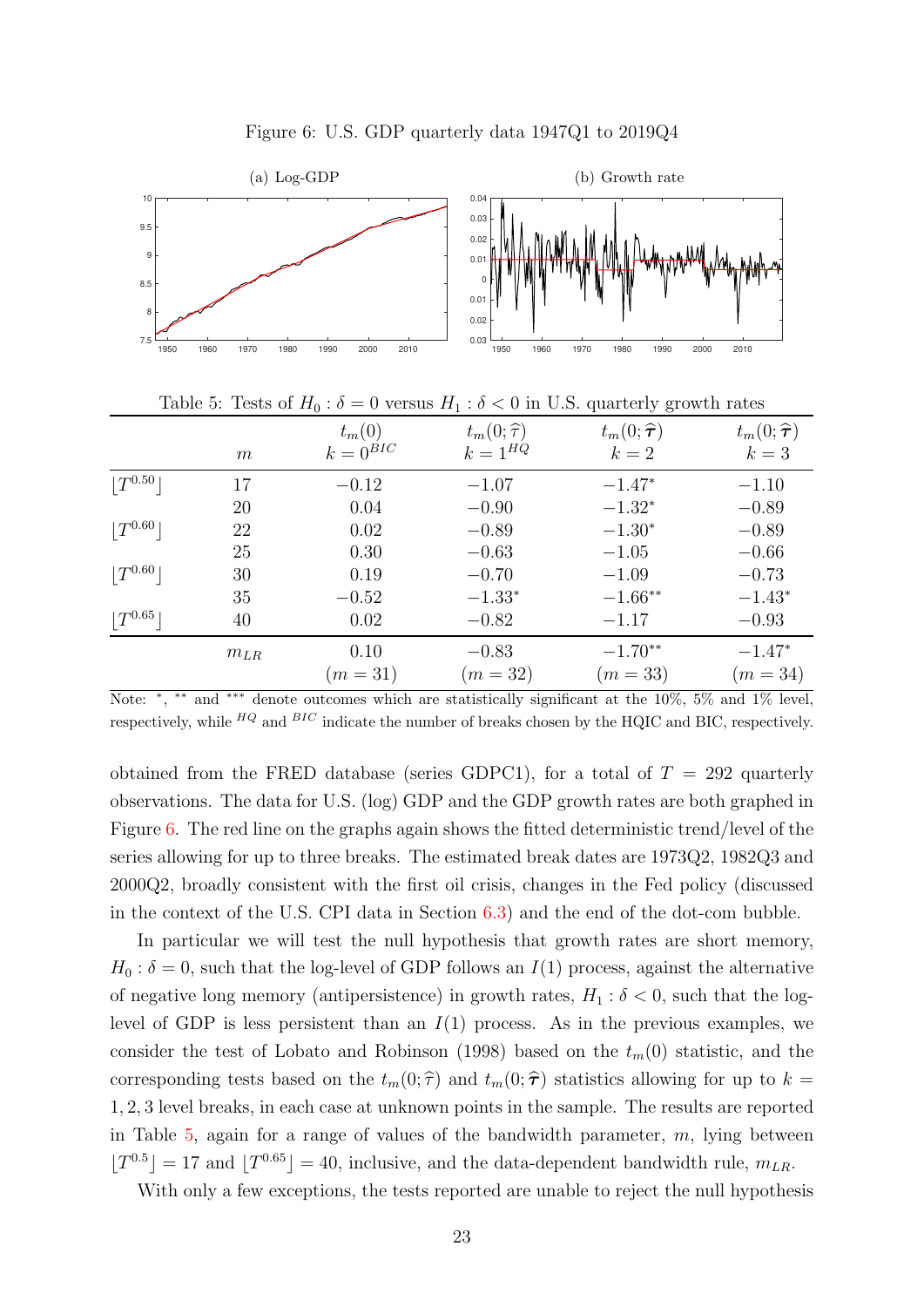that GDP growth rates are short memory against  $H_1 : \delta < 0$  at conventional significance levels. The results from these tests do not therefore appear to support the conjecture of Perron (1989) that U.S. GDP is  $I(0)$  about a broken linear trend, particularly when recalling that our test is of the null hypothesis that U.S. GDP is  $I(1)$  around a broken trend.

# 7 Conclusions

We have developed semiparametric tests, based on the Lagrange multiplier testing principle, for the fractional order of integration of a univariate time series which may be subject to the presence of level breaks. This is of significant practical importance as it is well known that long memory and level breaks can be mistaken for one another, with unmodelled level breaks rendering standard fractional integration tests highly unreliable. Our approach generalises the tests for the null hypothesis of weak dependence  $(I(0))$  developed in Lobato and Robinson (1998). These tests are based on the local Whittle approach, and therefore do not require the user to specify a parametric model for any weak autocorrelation present in the data, which is a considerable practical advantage where the confounding effects of long memory and level breaks are present. We also show how, as conjectured in Lobato and Robinson (1998, p. 478), their testing approach can be generalised to develop tests of the null hypothesis that a series is  $I(\delta)$  for any  $\delta$  lying in the usual stationary and invertible region of the parameter space, not just  $\delta = 0$ . In spite of these generalisations, our tests are shown to attain the same standard asymptotic null distributions and asymptotic local power functions as the corresponding tests in Lobato and Robinson (1998); hence, there is no loss of asymptotic local power from allowing for level breaks, even where no level breaks are present. Monte Carlo simulations suggest that the tests perform well and that the predictions from the asymptotic theory appear to hold reasonably well in finite samples. The practical relevance of our proposed tests was highlighted with a number of empirical examples relating to macroeconomics and finance.

# Acknowledgements

We are grateful to the Editor, Jianqing Fan, an Associate Editor and two referees for their helpful and constructive comments on an earlier version of this paper. Nielsen thanks the Canada Research Chairs program, the Social Sciences and Humanities Research Council of Canada, and the Center for Research in Econometric Analysis of Time Series (CREATES, funded by the Danish National Research Foundation, DNRF78) for financial support. Replication files for the numerical work in the paper are available from the authors.

# Appendix A Mathematical Proofs

In this appendix we provide proofs of Theorems 1 and 2.

### A.1 Proof of Theorem 1

We use the notation  $\delta_c := cm^{-1/2}$ , so that, under  $H_c$ , we have  $\delta = \delta_0 + \delta_c$ .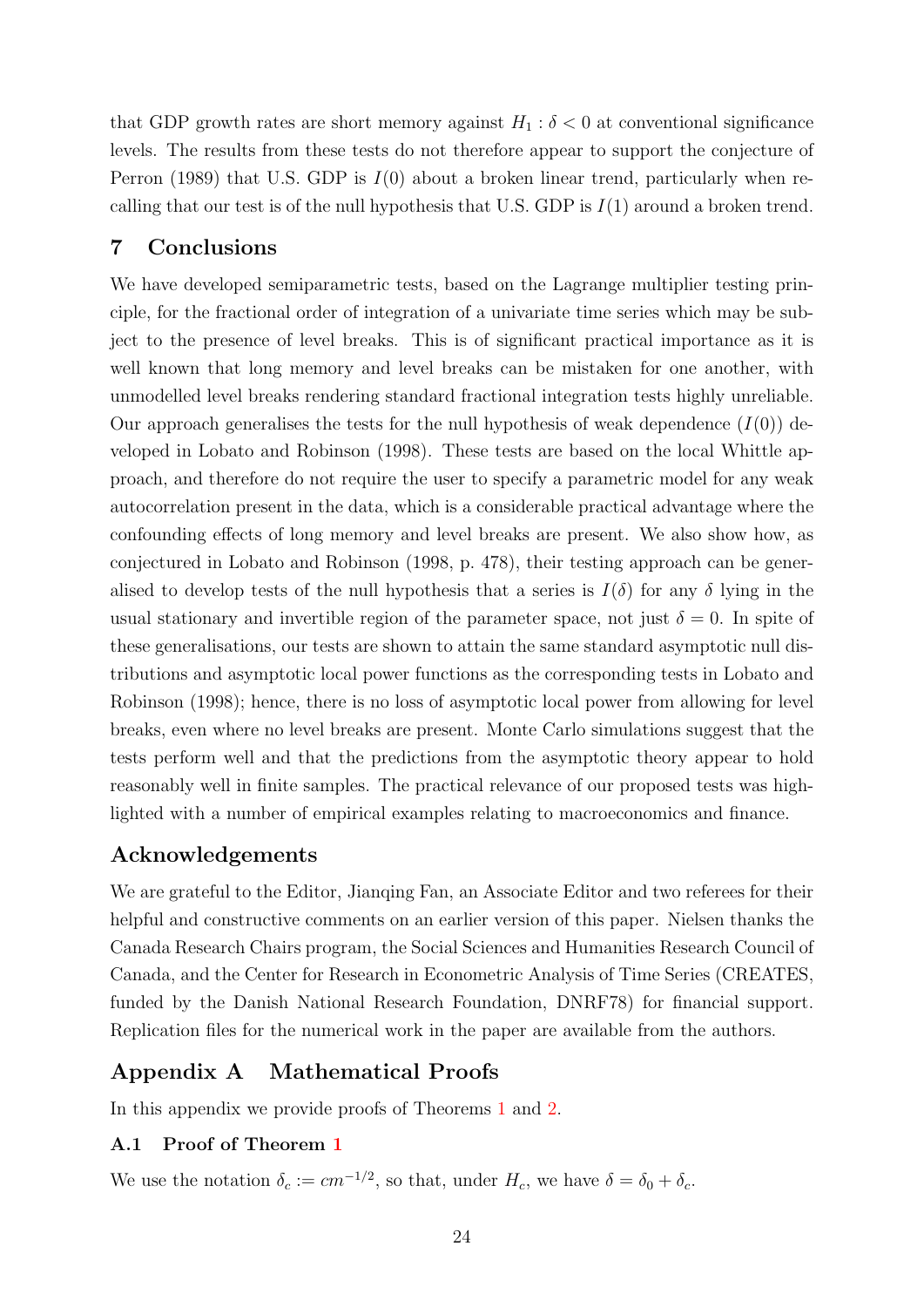Consider first the proof under Assumption 1. We re-write  $t_m^*(\delta_0)$  in (4) as

$$
t_m^*(\delta_0) = \frac{-m^{-1/2}G^{-1}\sum_{j=1}^m \nu_j \lambda_j^{2\delta} j^{-2\delta_c} I_u(\lambda_j)}{m^{-1}G^{-1}\sum_{j=1}^m \lambda_j^{2\delta} j^{-2\delta_c} I_u(\lambda_j)}.
$$
(10)

The numerator of  $t_m^*(\delta_0)$  in  $(10)$  is

$$
-m^{-1/2} \sum_{j=1}^{m} \nu_j G^{-1} \lambda_j^{-2\delta_c} \lambda_j^{2\delta} I_u(\lambda_j) = -m^{-1/2} \sum_{j=1}^{m} \nu_j j^{-2\delta_c} \left( G^{-1} \lambda_j^{2\delta} I_u(\lambda_j) - 2\pi I_c(\lambda_j) \right) (11)
$$

$$
-m^{-1/2}\sum_{j=1}^{m}\nu_j 2\pi I_{\varepsilon}(\lambda_j)
$$
\n(12)

$$
-m^{-1/2}\sum_{j=1}^{m}\nu_j(j^{-2\delta_c}-1)2\pi I_{\varepsilon}(\lambda_j).
$$
 (13)

Letting  $I_{\varepsilon}(\lambda_j)$  denote the periodogram of  $\varepsilon_t$ , (4.8) of Robinson (1995b) shows that, for  $r \leq m$ ,

$$
\sum_{j=1}^{r} \left( \frac{I_u(\lambda_j)}{G \lambda_j^{-2\delta}} - 2\pi I_{\varepsilon}(\lambda_j) \right) = O_p \left( r^{1/3} (\ln(r))^{2/3} + r^3 T^{-2} + r^{1/2} T^{-1/4} \right). \tag{14}
$$

Then, letting  $b_j := \nu_j j^{-2\delta_c}$  and proceeding as in Robinson (1995b) it follows that the remainder term (11) is  $o_p(1)$ . This involves using summation by parts, (14), and the bound  $|b_j - b_{j+1}| = O(j^{-1})$ , which follows by elementary calculations. From (4.11) of Robinson (1995b) it follows directly that  $(12)$  converges in distribution to  $N(0, 1)$ .

Next, by a Taylor series expansion and by definition of  $\delta_c$ ,  $j^{-2\delta_c} = 1 - 2cm^{-1/2}(\ln j) +$  $2c^2m^{-1}(\ln j)^2j^{-2\delta_{mvt}}$  for  $|\delta_{mvt}| \leq |\delta_c|$ , so that (13) is

$$
2cm^{-1} \sum_{j=1}^{m} \nu_j(\ln j) 2\pi I_{\varepsilon}(\lambda_j) + 2c^2 m^{-3/2} \sum_{j=1}^{m} \nu_j(\ln j)^2 j^{-2\delta_{mvt}} 2\pi I_{\varepsilon}(\lambda_j).
$$
 (15)

Writing  $\ln j = \nu_j + m^{-1} \sum_{k=1}^m \ln k$ , the first term of (15) is

$$
2cm^{-1}\sum_{j=1}^m\nu_j^2 2\pi I_\varepsilon(\lambda_j) + 2cm^{-1}\left(m^{-1}\sum_{k=1}^m \ln k\right)\sum_{j=1}^m \nu_j 2\pi I_\varepsilon(\lambda_j).
$$

Noting that  $2cm^{-1}\sum_{j=1}^m \nu_j^2 2\pi E(I_\varepsilon(\lambda_j)) = 2cm^{-1}\sum_{j=1}^m \nu_j^2 \to 2c$ , the first term converges in probability to  $2c$  by a law of large numbers. Using the result for  $(12)$  and the fact that  $m^{-1} \sum_{k=1}^{m} \ln k = O(\ln m)$ , the second term is  $O_p(m^{-1/2} \ln m) = o_p(1)$ . Next, the expectation of the absolute value of the second term of (15) is

$$
O\left(m^{-3/2}\sum_{j=1}^m\nu_j(\ln j)^2j^{2|\delta_c|}\right) = O\left(m^{-1/2}(\ln m)^3m^{2|\delta_c|}\right) = o(1),
$$

where the last equality follows because  $m^{1/2} \ge \ln m$ , which implies  $m^{2|\delta_c|} \le m^{2|c|/\ln m} =$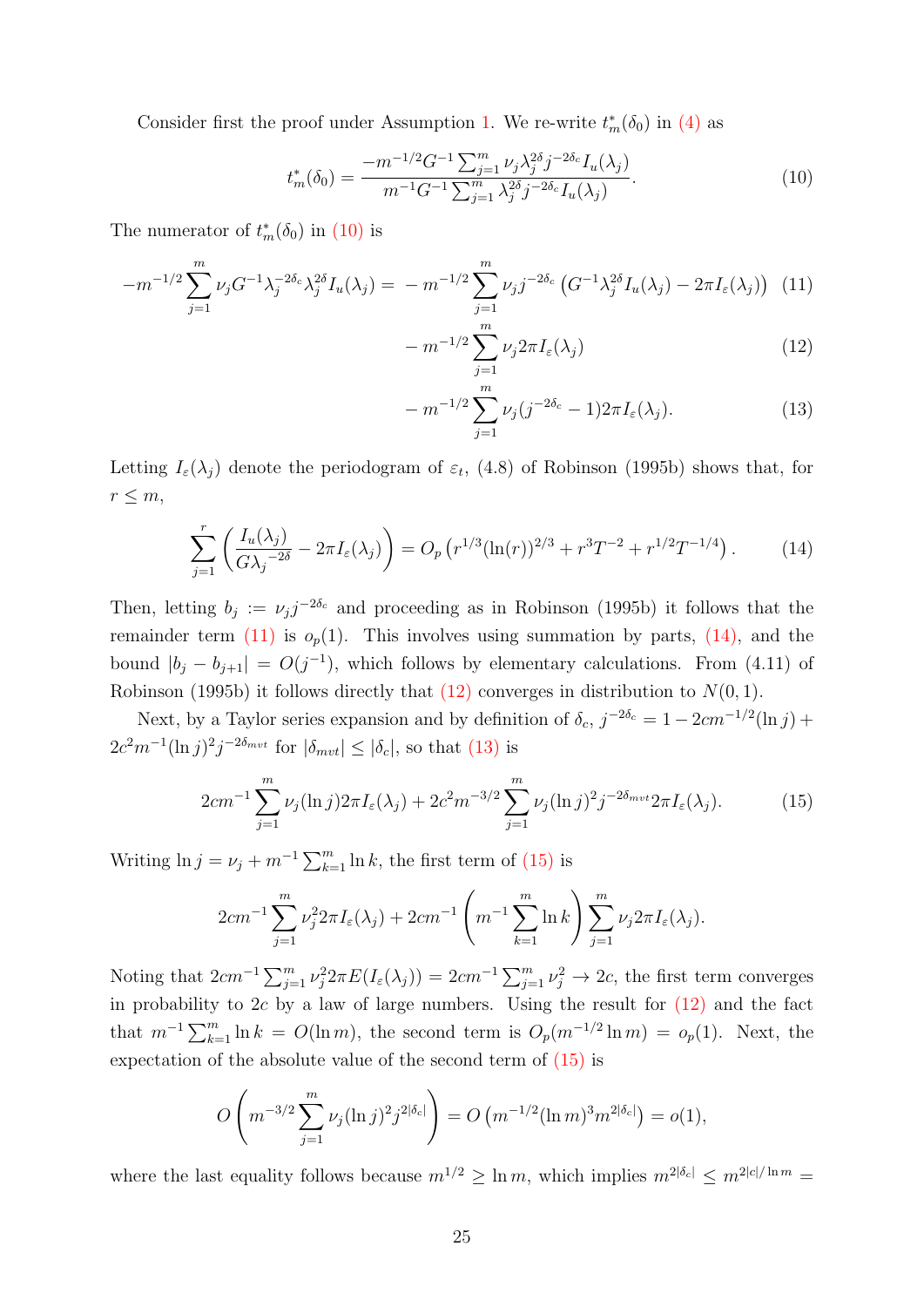$e^{2|c|}$ . This shows that the second term of (15) converges to zero in  $L_1$ -norm and hence in probability.

The denominator of  $t_m^*(\delta_0)$  in (10) may be analyzed in the same way to establish the result that  $m^{-1} \sum_{j=1}^m \lambda_j^{2\delta} j^{-2\delta_c} 2\pi I_u(\lambda_j) \to_p G$ . The claim of Theorem 1 under Assumption 1 follows by combining these results.

Next, we prove the theorem under Assumption 2. Instead of the bound (14) from (4.8) of Robinson (1995b), we let  $\alpha_T(\lambda) := (1 - e^{i\lambda})^{-(\delta_0 + \delta_c)}$  and use Lemma 4 of Shao and Wu (2007a), where it is shown that, under Assumption 2,

$$
\sum_{j=1}^{r} \left( \frac{I_u(\lambda_j)}{|\alpha_T(\lambda_j)|^2 f(\lambda_j)} - \frac{I_\eta(\lambda_j)}{f(\lambda_j)} \right) = O_p\left(r^{1/4} (\ln r)^{1/2} + r^{1/2} T^{-1/4}\right). \tag{16}
$$

Denoting  $\alpha(\lambda_j) := (1 - e^{i\lambda})^{-\delta_0}$  and  $\alpha_c(\lambda_j) := (1 - e^{i\lambda})^{-\delta_c}$ , so that  $\alpha_T(\lambda_j) = \alpha(\lambda_j)\alpha_c(\lambda_j)$ , the (scaled negative) numerator of  $t_m^*(\delta_0)$  in (4) is

$$
G^{-1} \sum_{j=1}^{m} \nu_{j} \lambda_{j}^{2\delta_{0}} I_{u}(\lambda_{j}) = \sum_{j=1}^{m} \nu_{j} G^{-1} \lambda_{j}^{-2\delta_{c}} \lambda_{j}^{2\delta} I_{u}(\lambda_{j})
$$
  
\n
$$
= \sum_{j=1}^{m} \nu_{j} G^{-1} \lambda_{j}^{-2\delta_{c}} |\alpha_{c}(\lambda_{j})|^{-2} f(\lambda_{j})^{-1} |\alpha_{c}(\lambda_{j})|^{2} f(\lambda_{j}) |\alpha_{T}(\lambda_{j})|^{2} |\alpha_{T}(\lambda_{j})|^{-2} \lambda_{j}^{2\delta} I_{u}(\lambda_{j})
$$
  
\n
$$
= \sum_{j=1}^{m} \nu_{j} |\alpha_{c}(\lambda_{j})|^{2} |\alpha_{T}(\lambda_{j})|^{-2} f(\lambda_{j})^{-1} I_{u}(\lambda_{j}) + o_{p}(m^{1/2}), \qquad (17)
$$

where the last equality follows by using bounds for the low-frequency approximation of the ratio of  $f(\lambda_j)$  to G, see Assumption 2(iii), and of  $|\alpha_T(\lambda_j)|^2$  to  $\lambda_j^{-2\delta}$  as in Robinson (1995b).

For the leading term in (17), we let  $b_j := \nu_j |\alpha_c(\lambda_j)|^2$  (with slight abuse of notation), and re-write it as

$$
\sum_{j=1}^{m} b_j \left( |\alpha_T(\lambda_j)|^{-2} f(\lambda_j)^{-1} I_u(\lambda_j) - f(\lambda_j)^{-1} I_\eta(\lambda_j) \right) \tag{18}
$$

$$
+\sum_{j=1}^{m} b_j f(\lambda_j)^{-1} I_{\eta}(\lambda_j).
$$
 (19)

As in the analysis of  $(11)$  it holds that  $(18)$  is  $o_p(1)$  using  $(16)$ . The term  $(19)$  is asymptotically normal as shown in Shao and Wu (2007a). As in the previous case, the same arguments also give  $m^{-1} \sum_{j=1}^m \lambda_j^{2\delta} 2\pi I_u(\lambda_j) \to_p G$ , and the claim of Theorem 1 under Assumption 2 follows combining these results.

#### A.2 Proof of Theorem 2

Let  $W(\tau; d)$  denote a type I fractional Brownian motion; that is, with  $E(W(s; d)^2) =$  $s^{2(d-1/2)}$ , and  $W(s; 0)$  a standard Brownian motion. Also let  $\kappa(d) := \frac{A(d)}{\Gamma(d+1)}$ , where  $A(d) :=$  $\left(\frac{1}{1+2\delta} + \int_0^\infty ((1+s)^d - s^d)^2 ds\right)^{1/2}$ . Then we have the following result.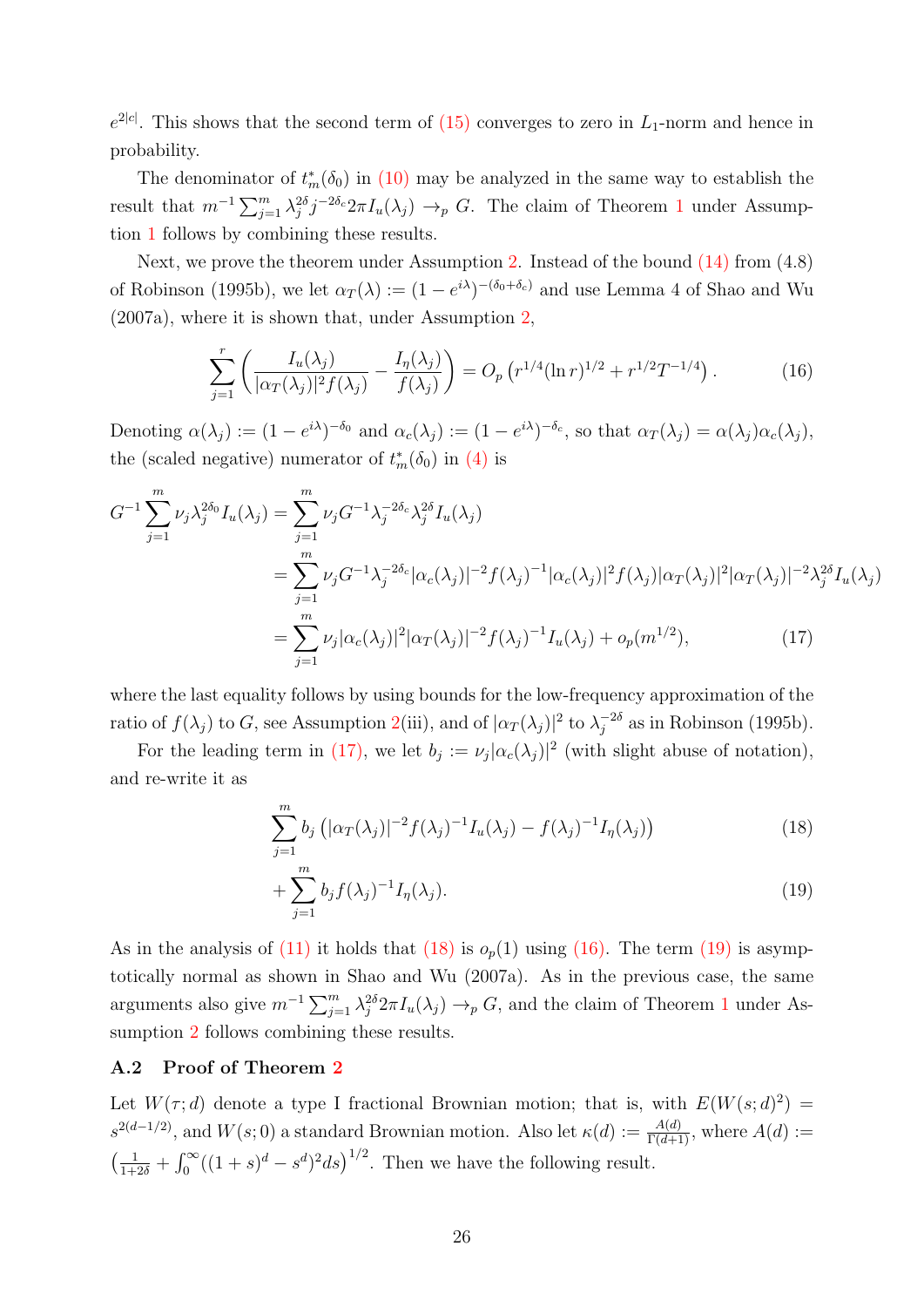**Lemma 1.** Under  $H_c$  and either Assumption 3 or Assumption 4,  $T^{-(1/2+\delta_0)} \sum_{t=1}^{T} u_t \Rightarrow$  $\kappa(\delta_0)(2\pi f(0))^{1/2}W(\tau;\delta_0)$  as a càdlàg process indexed by  $\tau \in \Lambda$ .

**Proof of Lemma 1.** Given that  $\delta_0 < 1/2$ , for m large enough there is  $\overline{\delta} = 1/2 - \epsilon$  such that  $\delta_0 < \overline{\delta}$  and  $\delta < \overline{\delta}$ . Using a mean value theorem expansion,

$$
u_t = \Delta^{-\delta} \eta_t = \Delta^{-\delta_0} \eta_t + (cm^{-1/2})(-\ln \Delta) \Delta^{-\delta_0} \eta_t
$$
  
+ 1/2(cm<sup>-1/2</sup>)<sup>2</sup>(- ln  $\Delta$ )<sup>2</sup> $\Delta^{-\delta_0} \eta_t + ... + 1/(k!)(cm^{-1/2})^k(-\ln \Delta)^k \Delta^{-\delta_{mvt}} \eta_t$ , (20)

where  $|\delta_{mvt} - \delta_0| < |\delta - \delta_0|$  and k is an integer to be chosen.

From the fractional FCLT, the first term on the right-hand side of (20) satisfies

$$
T^{-(1/2+\delta_0)}\sum_{t=1}^{\lfloor \tau T \rfloor} \Delta^{-\delta_0} \eta_t \Rightarrow \kappa(\delta_0) (2\pi f(0))^{1/2} W(\tau; \delta_0)
$$

in the Skorohod metric; see, e.g., Hosoya (2005) and Wu and Shao (2006). Moreover, because the jumps in the partial sums take place at fixed points in time, and the limit  $W(\tau; \delta)$  is a.s. continuous, the weak convergence also takes place in the uniform metric.

By the same argument, including a slowly varying function, it follows that

$$
\frac{1}{\ln(T)} T^{-(1/2+\delta_0)} \sum_{t=1}^{\lfloor \tau T \rfloor} (-\ln \Delta) \Delta^{-\delta_0} \eta_t = O_p(1),
$$

and hence  $cm^{-1/2}T^{-(1/2+\delta_0)}\sum_{t=1}^{\lfloor \tau T \rfloor}(-\ln \Delta)\Delta^{-\delta_0}\eta_t = o_p(1)$ ; in both cases uniformly in  $\tau$ . The k–2 remaining terms in the expansion of  $\Delta^{-\delta}\eta_t$  in (20) can be analyzed the same way.

For the last term on the right-hand side of (20), notice that

$$
E((-\ln \Delta)^{k} \Delta^{-\delta_{mvt}} \eta_t)^2 = \int_{-\pi}^{\pi} |1 - e^{i\lambda}|^{-2\delta_{mvt}} (\ln |1 - e^{i\lambda}|)^{2k} f(\lambda) d\lambda
$$
  

$$
\leq \int_{-\pi}^{\pi} |1 - e^{i\lambda}|^{-2\delta} (\ln |1 - e^{i\lambda}|)^{2k} f(\lambda) d\lambda < \infty,
$$

where we recall that  $f(\lambda)$  is the spectral density of  $\eta_t$ , which is bounded, uniformly in  $\lambda$ , under either Assumption 3 or Assumption 4. Then, by the Cauchy-Schwarz inequality,

$$
\sum_{t=1}^{\lfloor \tau T \rfloor} (-\ln \Delta)^k \Delta^{-\delta_{mvt}} \eta_t \le \left( \sum_{t=1}^T ((-\ln \Delta)^k \Delta^{-\delta_{mvt}} \eta_t)^2 \right)^{1/2} T^{1/2} = O_p(T),
$$

and note that this is uniform in  $\tau$ . So, upon choosing k finite but sufficiently large,  $T^{-(1/2+\delta_0)}m^{-k/2}T \to 0$  by Assumption 3(iv) or Assumption 4(iv), and consequently

$$
T^{-(1/2+\delta_0)}\frac{(cm^{-1/2})^k}{k!} \sum_{t=1}^{\lfloor \tau T \rfloor} (\ln \Delta)^k \Delta^{-\delta_{mvt}} \eta_t = o_p(1).
$$

Combining these arguments we obtain the desired result.

 $\Box$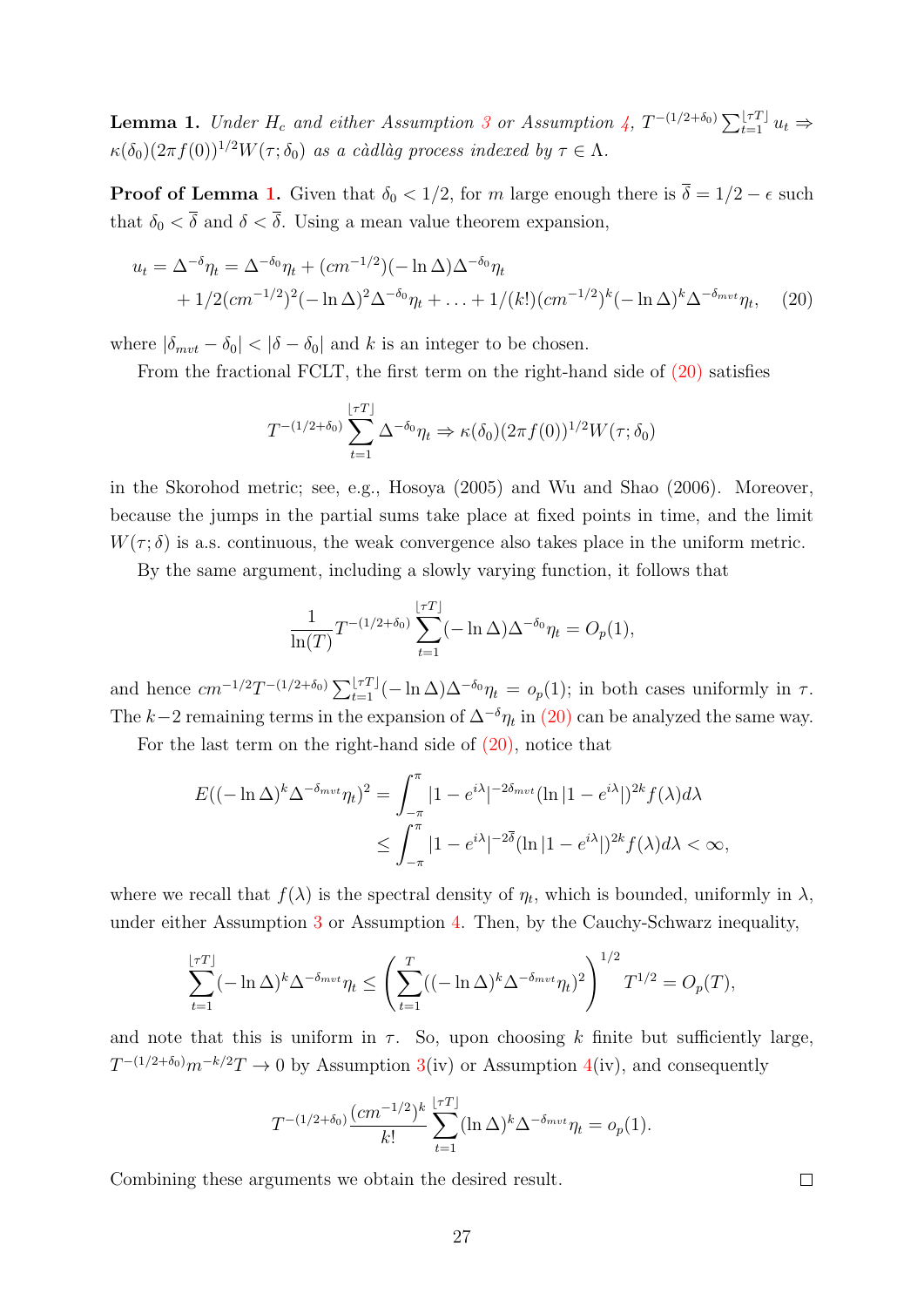An important consequence of Lemma 1 is that Assumption  $H1(\phi)$  of Lavielle and Moulines (2000) holds with  $\phi = 1 + 2\delta_0 < 2$  under the conditions of Lemma 1. In what follows, results for stochastic functionals of  $\tau$  are to be considered as uniform in  $\tau$ , unless otherwise specified. We omit the the reference to uniformity in  $\tau$  for brevity.

We divide the remainder of the proof into three parts for readability. Recall that  $k^*$ is the true number of breaks, i.e. the number of non-zero elements of  $\beta_2$ .

### A.2.1 Proof of Theorem 2 When  $k > k^* = 0$

In this case  $\beta_{2,i} = 0$  for all  $i = 1, \ldots, k$ . To lighten the notation, we give the proof for the case with  $k = 1$  and  $k^* = 0$ ; see also the notation in Remark 4.3. The proof for the general case is the same, but with vectors and matrices replacing scalar quantities. Thus, we prove that, when  $\beta_2 = 0$ ,  $t_m(\delta_0; \tau) - t_m^*(\delta_0) = o_p(1)$  uniformly in  $\tau$ . It is sufficient to show that

$$
m^{-1/2} \sum_{j=1}^{m} \nu_j \lambda_j^{2\delta_0} I_{\widehat{u}(\tau)}(\lambda_j) - m^{-1/2} \sum_{j=1}^{m} \nu_j \lambda_j^{2\delta_0} I_u(\lambda_j) = o_p(1),
$$
\n(21)

$$
m^{-1} \sum_{j=1}^{m} \lambda_j^{2\delta_0} I_{\widehat{u}(\tau)}(\lambda_j) - m^{-1} \sum_{j=1}^{m} \lambda_j^{2\delta_0} I_u(\lambda_j) = o_p(1).
$$
 (22)

We give only the proof of  $(21)$ . The proof of  $(22)$  is almost identical leaving out the factor  $\nu_j$  and noting the different normalization.

We first note that

$$
w_{\widehat{u}(\tau)}(\lambda_j) = (\beta - \widehat{\beta}(\tau))' w_{x(\tau)}(\lambda_j) + w_u(\lambda_j) = -\widehat{\beta}_2(\tau) w_{DU(\tau)}(\lambda_j) + w_u(\lambda_j),
$$
  

$$
I_{\widehat{u}(\tau)}(\lambda_j) = \widehat{\beta}_2(\tau)^2 I_{DU(\tau)}(\lambda_j) + I_u(\lambda_j) - 2 \operatorname{Re} (w_{DU(\tau)}(\lambda_j) w_u(-\lambda_j)) \widehat{\beta}_2(\tau).
$$

The absolute value of the left-hand side of (21) is then

$$
\left| m^{-1/2} \sum_{j=1}^{m} \nu_j \lambda_j^{2\delta_0} I_{DU(\tau)}(\lambda_j) \widehat{\beta}_2(\tau)^2 - 2m^{-1/2} \sum_{j=1}^{m} \nu_j \lambda_j^{2\delta_0} \operatorname{Re} \left( w_{DU(\tau)}(\lambda_j) w_u(-\lambda_j) \right) \widehat{\beta}_2(\tau) \right|
$$
  
 
$$
\leq m^{-1/2} \sum_{j=1}^{m} |\nu_j| \lambda_j^{2\delta_0} I_{DU(\tau)}(\lambda_j) \widehat{\beta}_2(\tau)^2
$$
 (23)

$$
+ Cm^{-1/2} \sum_{j=1}^{m} |\nu_j| \lambda_j^{2\delta_0} \left| \text{Re} \left( w_{DU(\tau)}(\lambda_j) w_u(-\lambda_j) \right) \right| |\widehat{\beta}_2(\tau)|. \tag{24}
$$

From Iacone (2010) we have the bound

$$
I_{DU(\tau)}(\lambda_j) \le C(j/T)^{-1}j^{-1},\tag{25}
$$

and the bound  $\hat{\beta}_2(\tau) = O_p(T^{\delta_0 - 1/2})$  follows from an application of Lemma 1 to the regres-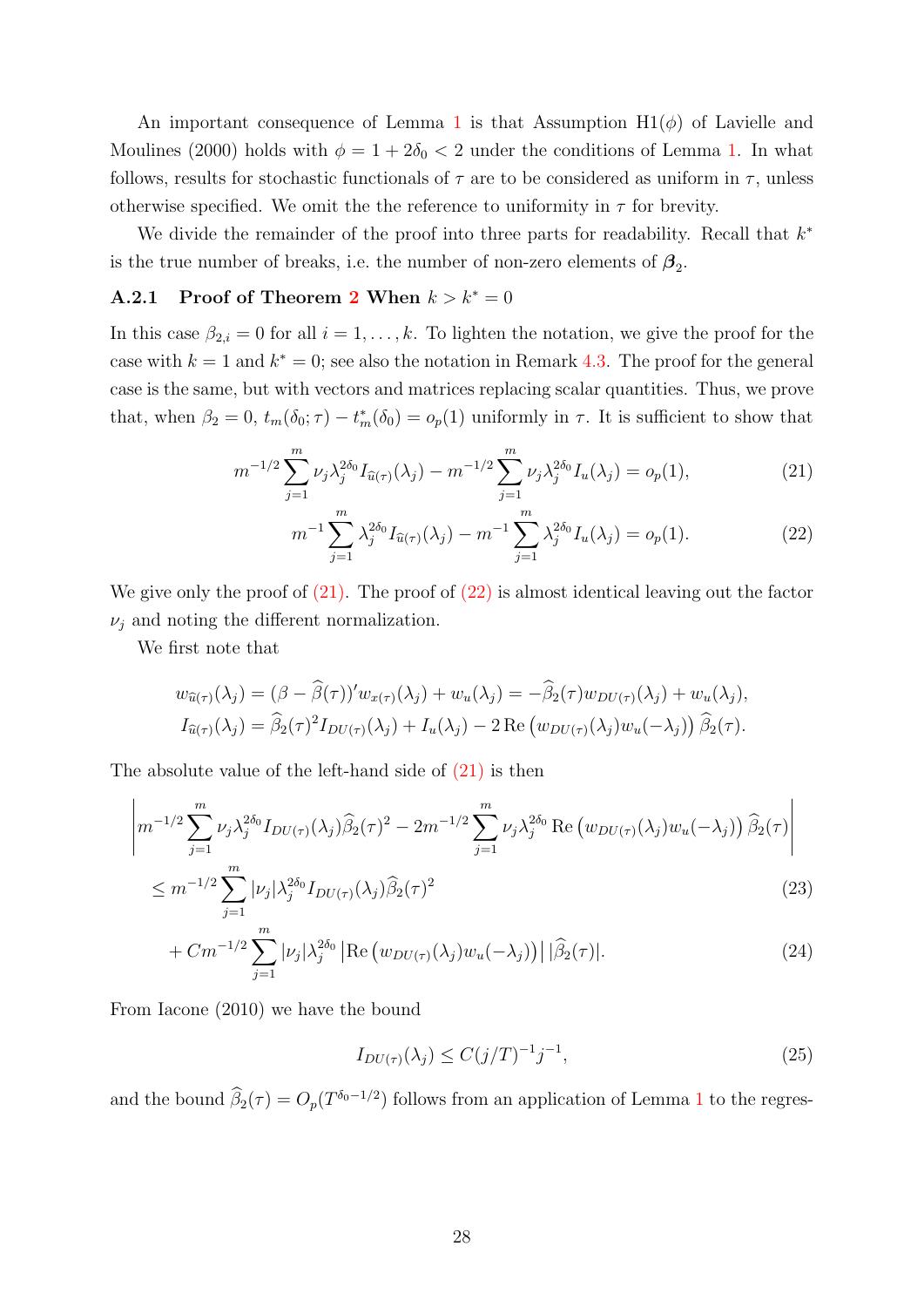sion estimate. Applying also the simple bound  $|\nu_j| = O(\ln m)$ , the term (23) is

$$
m^{-1/2} \sum_{j=1}^{m} |\nu_j| \lambda_j^{2\delta_0} I_{DU(\tau)}(\lambda_j) \widehat{\beta}_2(\tau)^2 = O_p \left( (\ln m) m^{-1/2} \sum_{j=1}^{m} \left( \frac{j}{T} \right)^{2\delta_0} \left( \frac{j}{T} \right)^{-1} j^{-1} T^{2\delta_0 - 1} \right)
$$
  
= 
$$
O_p \left( (\ln m) m^{-1/2} \sum_{j=1}^{m} j^{2\delta_0 - 2} \right) = O_p \left( (\ln m) m^{-1/2} \right) = o_p(1).
$$

For the term (24), first note that  $E\left[\lambda_j^{2\delta}I_u(\lambda_j)\right] < C$ ; see Lemma 3 of Shao and Wu  $(2007a)$ , the proof of which also applies under Assumption 3 or 4. Thus,  $(24)$  is bounded by

$$
Cm^{-1/2} \sum_{j=1}^{m} |\nu_j| \lambda_j^{2\delta_0} \left| \text{Re} \left( w_{DU(\tau)}(\lambda_j) w_u(-\lambda_j) \right) \right| |\widehat{\beta}_2(\tau)|
$$
  
= 
$$
O_p \left( (\ln m) m^{-1/2} \sum_{j=1}^{m} \left( \frac{j}{T} \right)^{2\delta_0} \left( \frac{j}{T} \right)^{-1/2} j^{-1/2} \left( \frac{j}{T} \right)^{-\delta} T^{\delta_0 - 1/2} \right)
$$
  
= 
$$
O_p \left( (\ln m) m^{-1/2} T^{\delta - \delta_0} \sum_{j=1}^{m} j^{(\delta_0 - 1) + (\delta_0 - \delta)} \right).
$$

Note that, by mean value expansion,  $T^{\delta-\delta_0} = 1 + cm^{(-1/2)}(\ln T)T^{\delta_{mvt}-\delta_0}$ , where  $|\delta_{mvt} - \delta_0|$  $|\delta_0| \leq |\delta - \delta_0|$ . Thus, for T large enough,  $|T^{\delta_0-\delta} - 1| < cm^{(-1/2)}(\ln T)T^{\epsilon}$  for any  $\epsilon > 0$ arbitrarily small. Thus,  $T^{\delta_0-\delta} \to 1 = O(1)$ . The term  $j^{\delta_0-\delta}$  can be discussed in the same way. Therefore, the stochastic order of (24) is

$$
O_p\left((\ln m)m^{-1/2}\sum_{j=1}^m j^{\delta_0-1}\right) = O_p\left((\ln m)^2m^{-1/2}m^{\max(\delta_0,0)}\right),\tag{26}
$$

which is  $o_p(1)$  recalling that  $\delta_0 < 1/2$ .

### **A.2.2** Proof of Theorem 2 When  $k = k^* > 0$

In this case  $\beta_{2,i} \neq 0$  for all  $i = 1, \ldots, k$ . Again, we give the proof for the case with  $k = k^* = 1$  to lighten the notation, with the general proof being nearly identical. Thus, we prove that, when  $\beta_2 \neq 0$ ,  $t_m(\delta_0; \hat{\tau}) - t_m^*(\delta_0) = o_p(1)$ . Because  $\beta_2 \neq 0$ , we have to account for the difference between  $\hat{\tau}$  and  $\tau^*$ . From Theorem 7 of Lavielle and Moulines (2000) it holds that, for any  $|\delta| < 1/2$ ,

$$
\widehat{\tau} - \tau^* = O_p(T^{-1}).\tag{27}
$$

Proceeding as Bai (1994) and Iacone *et al.* (2019), we also establish that  $\hat{\beta}_2(\hat{\tau}) - \beta_2 =$  $O_p(T^{\delta_0-1/2})$ . Notice here that the key step of the proof in Iacone *et al.* (2019) exploits the rate in  $(27)$ , the Hájek-Rényi-type inequality in  $(8)$  of Lavielle and Moulines  $(2000)$ , and the fractional FCLT.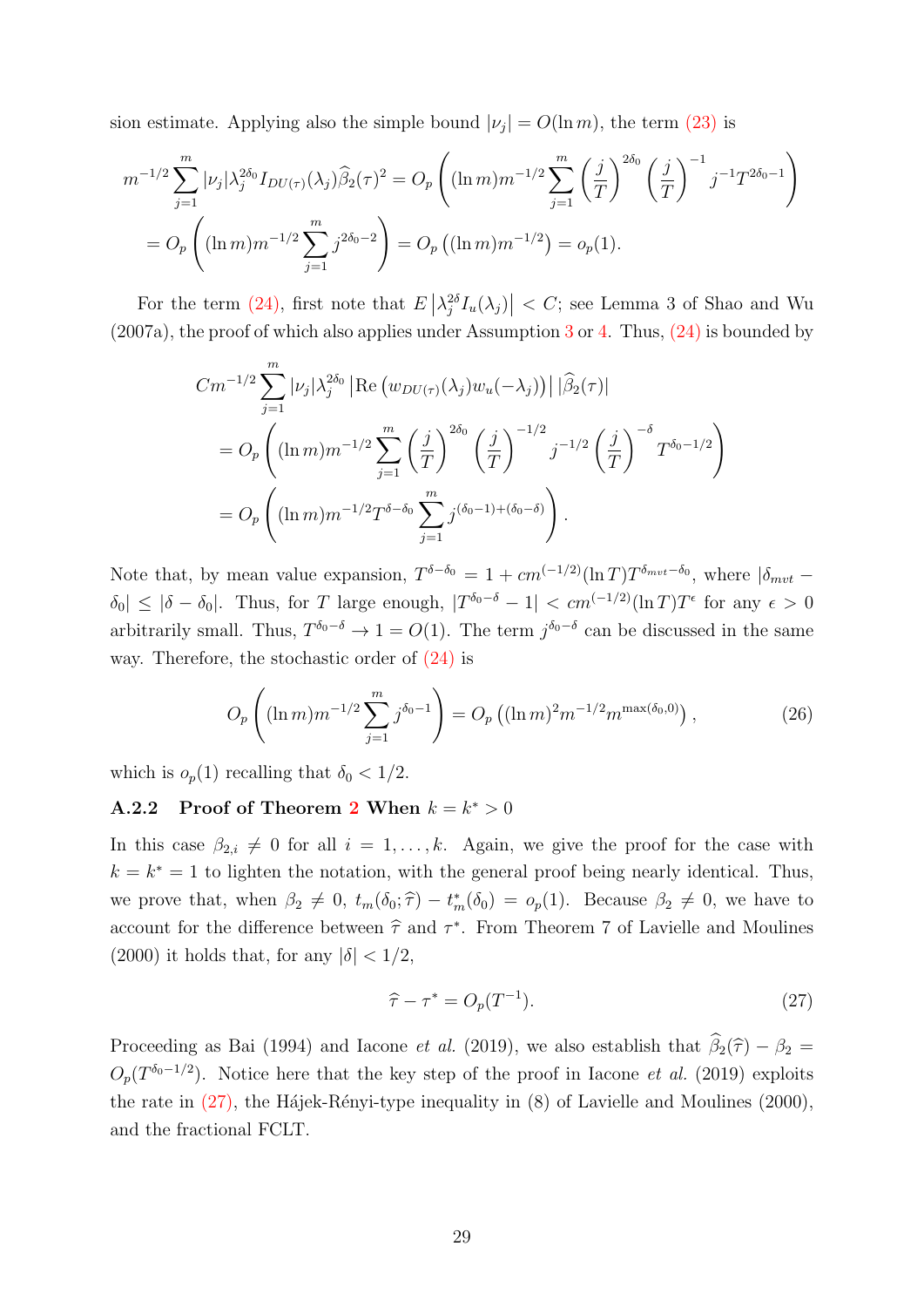We now re-write

$$
\begin{split}\n\widehat{u}_{t}(\widehat{\tau}) &= \beta_{1} + \beta_{2}DU_{t}(\tau^{*}) + u_{t} - \widehat{\beta}_{1}(\widehat{\tau}) - \widehat{\beta}_{2}(\widehat{\tau})DU_{t}(\widehat{\tau}) \\
&= \beta_{1} + \beta_{2}DU_{t}(\tau^{*}) - \widehat{\beta}_{2}(\widehat{\tau})DU_{t}(\tau^{*}) + \widehat{\beta}_{2}(\widehat{\tau})DU_{t}(\tau^{*}) + u_{t} - \widehat{\beta}_{1}(\widehat{\tau}) - \widehat{\beta}_{2}(\widehat{\tau})DU_{t}(\widehat{\tau}) \\
&= (\beta_{1} - \widehat{\beta}_{1}(\widehat{\tau})) + (\beta_{2} - \widehat{\beta}_{2}(\widehat{\tau}))DU_{t}(\tau^{*}) + u_{t} + \widehat{\beta}_{2}(\widehat{\tau})(DU_{t}(\tau^{*}) - DU_{t}(\widehat{\tau})),\n\end{split}
$$

and thus, for  $j \neq 0$ ,

$$
I_{\widehat{u}(\widehat{\tau})}(\lambda_j) = I_u(\lambda_j) + (\beta_2 - \widehat{\beta}_2(\widehat{\tau}))^2 I_{DU(\tau^*)}(\lambda_j) + \widehat{\beta}_2(\widehat{\tau})^2 I_{(DU(\tau^*)-DU(\widehat{\tau}))}(\lambda_j)
$$
  
+ 2 Re (w<sub>DU(\tau^\*)</sub>(\lambda\_j) w\_u(-\lambda\_j)) (\beta\_2 - \widehat{\beta}\_2(\widehat{\tau}))  
+ 2(\beta\_2 - \widehat{\beta}\_2(\widehat{\tau})) Re (w\_{DU(\tau^\*)}(\lambda\_j) w\_{DU\_t(\tau^\*)-DU\_t(\widehat{\tau})}(-\lambda\_j)) \widehat{\beta}\_2(\widehat{\tau})  
+ 2 Re (w\_u(\lambda\_j) w\_{DU\_t(\tau^\*)-DU\_t(\widehat{\tau})}(-\lambda\_j)) \widehat{\beta}\_2(\widehat{\tau}).

Proceeding as in Appendix  $A.2.1$ , we need to show that

$$
m^{-1/2}(\ln m) \sum_{j=1}^{m} \lambda_j^{2\delta_0} \left| (\beta_2 - \widehat{\beta}_2(\widehat{\tau}))^2 I_{DU(\tau^*)}(\lambda_j) \right| = o_p(1), \tag{28}
$$

$$
m^{-1/2}(\ln m)\sum_{j=1}^{m}\lambda_j^{2\delta_0}\left|2\operatorname{Re}\left(w_{DU(\tau^*)}(\lambda_j)w_u(-\lambda_j)\right)(\beta_2-\widehat{\beta}_2(\widehat{\tau}))\right|=o_p(1),\qquad(29)
$$

and

$$
m^{-1/2}(\ln m) \left| \sum_{j=1}^{m} \hat{\beta}_2(\hat{\tau})^2 \lambda_j^{2\delta_0} I_{(DU(\tau^*)-DU(\hat{\tau}))}(\lambda_j) \right| = o_p(1),\tag{30}
$$

$$
m^{-1/2}(\ln m)\sum_{j=1}^{m}|\beta_2 - \widehat{\beta}_2(\widehat{\tau})|\lambda_j^{2\delta_0}|\operatorname{Re}\left(w_{DU(\tau^*)}(\lambda_j)w_{DU(\tau^*)-DU(\widehat{\tau})}(-\lambda_j)\right)|\widehat{\beta}_2(\widehat{\tau})| = o_p(1),\tag{31}
$$

$$
m^{-1/2}(\ln m) \sum_{j=1}^{m} \lambda_j^{2\delta_0} \left| \text{Re} \left( w_u(\lambda_j) w_{DU(\tau^*) - DU(\widehat{\tau})}(-\lambda_j) \right) \right| |\widehat{\beta}_2(\widehat{\tau})| = o_p(1). \tag{32}
$$

The bounds in  $(28)$  and  $(29)$  follow as in the discussion of  $(23)$  and  $(24)$ , respectively.

Next, assuming without loss of generality that  $\hat{\tau} < \tau^*$ ,

$$
w_{(DU(\tau^*)-DU(\hat{\tau}))}(\lambda) = \frac{1}{\sqrt{2\pi T}} \sum_{t=\lfloor \hat{\tau}T \rfloor}^{\lfloor \tau^*T \rfloor + 1} e^{i\lambda},
$$
  

$$
|w_{(DU(\tau^*)-DU(\hat{\tau}))}(\lambda)| \le \frac{1}{\sqrt{2\pi T}} (\lfloor \tau^*T \rfloor - \lfloor \hat{\tau}T \rfloor) = O_p(T^{-1/2}),
$$

and hence  $I_{DU(\tau^*)-DU(\hat{\tau})}(\lambda_j) = O_p(T^{-1})$ . Thus, since  $\hat{\beta}_2(\hat{\tau}) \to_p \beta_2$ , (30) is of order

$$
O_p\left(m^{-1/2}(\ln m)\sum_{j=1}^m j^{2\delta_0}T^{-2\delta_0}T^{-1}\right) = O_p\left(m^{-1/2}(\ln m)T^{-2\delta_0-1}m^{2\delta_0+1}\right) = o_p(1).
$$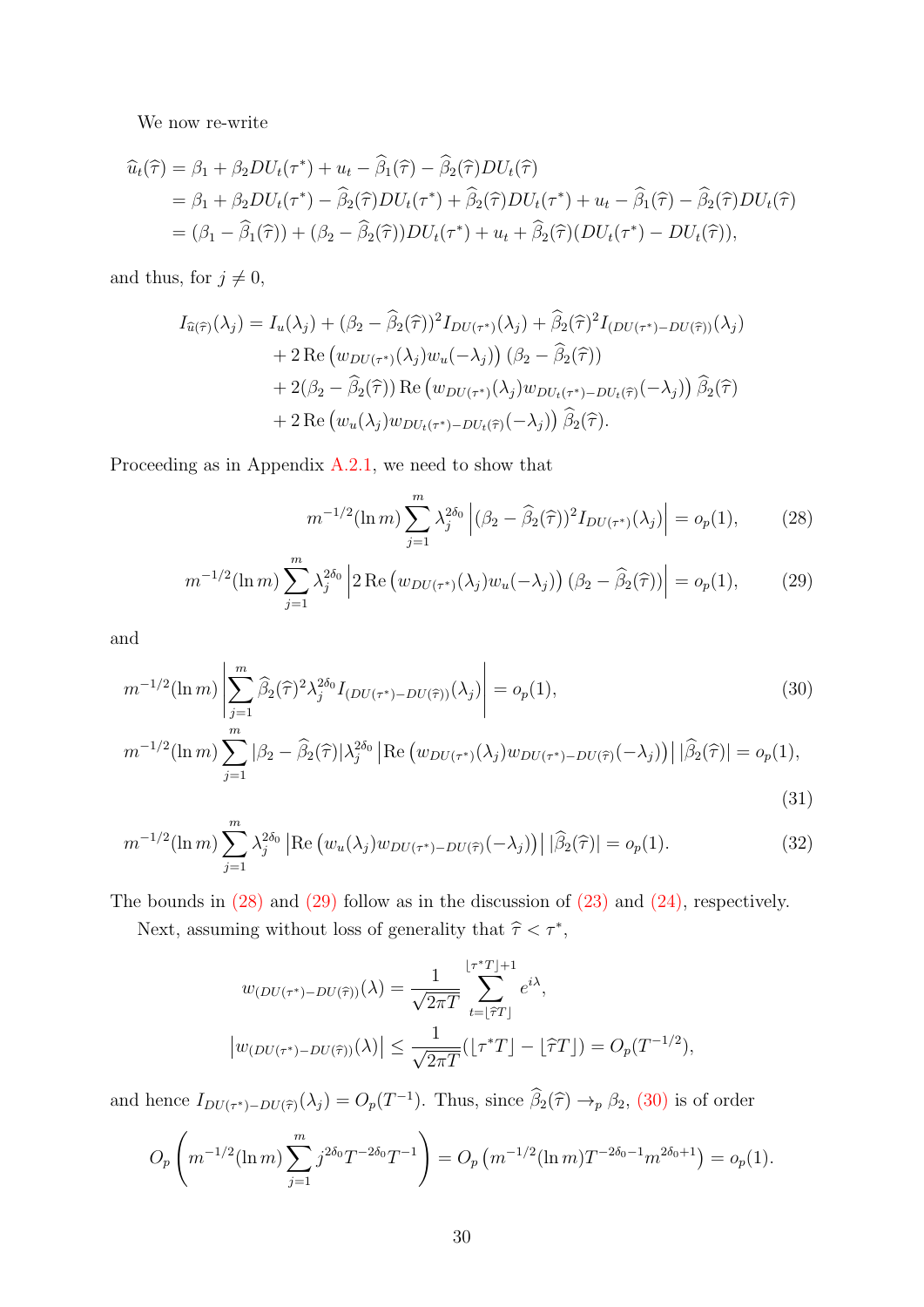The term  $(31)$  is, using  $(25)$ ,

$$
O_p\left(m^{-1/2}(\ln m)T^{\delta_0 - 1/2} \sum_{j=1}^m j^{2\delta_0} T^{-2\delta_0} (T^{1/2}j^{-1}T^{-1/2})\right)
$$
  
= 
$$
O_p\left(m^{-1/2}(\ln m)T^{-\delta_0 - 1/2} \sum_{j=1}^m j^{2\delta_0 - 1}\right) = O_p\left(m^{-1/2}(\ln m)^2 T^{-\delta_0 - 1/2} m^{\max(2\delta_0, 0)}\right),
$$
 (33)

which is  $o_p(1)$ . Finally,  $(32)$  is of order

$$
O_p\left(m^{-1/2}(\ln m)\sum_{j=1}^m j^{\delta_0 + (\delta_0 - \delta)} T^{-\delta_0 - (\delta_0 - \delta)} T^{-1/2}\right) = O_p\left(m^{\delta_0 + 1/2}(\ln m) T^{-\delta_0 - 1/2}\right) = o_p(1).
$$
\n(34)

### A.2.3 Proof of Theorem 2 When  $k > k^* > 0$

In this case we partition the k-vectors  $\beta_2, \tau, \tau^*, \hat{\tau}$ , and  $DU_t(\tau)$  according to whether  $\beta_{2,i} = 0$  or  $\beta_{2,i} \neq 0$  for  $i = 1, ..., k$ . Once more, we give the proof for the case with  $k = 2$ and  $k^* = 1$  to lighten the notation. We assume without loss of generality that  $\beta_{2,1} \neq 0$ and  $\beta_{2,2} = 0$ , and partition  $\beta_2, \tau, \tau^*, \hat{\tau}$ , and  $DU_t(\tau)$  accordingly.

We write

$$
t_m(\delta_0; (\hat{\tau}_1, \tau_2)') - t_m^*(\delta_0) = t_m(\delta_0; (\hat{\tau}_1, \tau_2)') - t_m(\delta_0; (\tau_1^*, \tau_2)')
$$
\n(35)

$$
+ t_m(\delta_0; (\tau_1^*, \tau_2)') - t_m^*(\delta_0), \tag{36}
$$

and prove that each of the two terms on the right-hand side are  $o_p(1)$  uniformly in  $\tau_2$ . The result for (36) follows directly from the result for  $k > k^* = 0$  in Appendix A.2.1.

Thus, we prove that the right-hand side of  $(35)$  is  $o_p(1)$  uniformly in  $\tau_2$ , and to this end we need to take into account the estimation of  $\tau_1$  and  $\beta_2$ . We have  $\beta_2(\tau)$  =  $(\beta_{2,1}(\tau_1), \beta_{2,2}(\tau_2))'$ . From Lemma 4.1 and (17) of Lavielle and Moulines (2000) we find that, for either  $j = 1$  or  $j = 2$ , it holds that  $\hat{\tau}_j - \tau_1^* = O_p(T^{-1})$ ; see also (27). Since the labelling of the coefficients does not matter for the proof, we will assume without loss of generality that this property holds for  $j = 1$ . Then, as in Appendix A.2.2,  $\beta_{2,1}(\hat{\tau}_1) - \beta_{2,1} = O_p(T^{-1})$ . Furthermore, as in Appendix A.2.1,  $\beta_{2,2}(\tau_2) = O_p(T^{\delta_0 - 1/2})$  uniformly in  $\tau_2$ .

With the above notation, the DGP in (1) is

$$
y_t = \beta_1 + \beta_{2,1} DU_t(\tau_1^*) + u_t, \quad t = 1, \dots, T.
$$
 (37)

Then we can write, for generic  $(\tau_1, \tau_2)$ ,

$$
\widehat{u}_t(\tau_1, \tau_2) = \beta_1 + \beta_{2,1} DU_t(\tau_1^*) + u_t - \widehat{\beta}_1(\tau_1, \tau_2) - \widehat{\beta}_{2,1}(\tau_1) DU_t(\tau_1) - \widehat{\beta}_{2,2}(\tau_2) DU_t(\tau_2).
$$
 (38)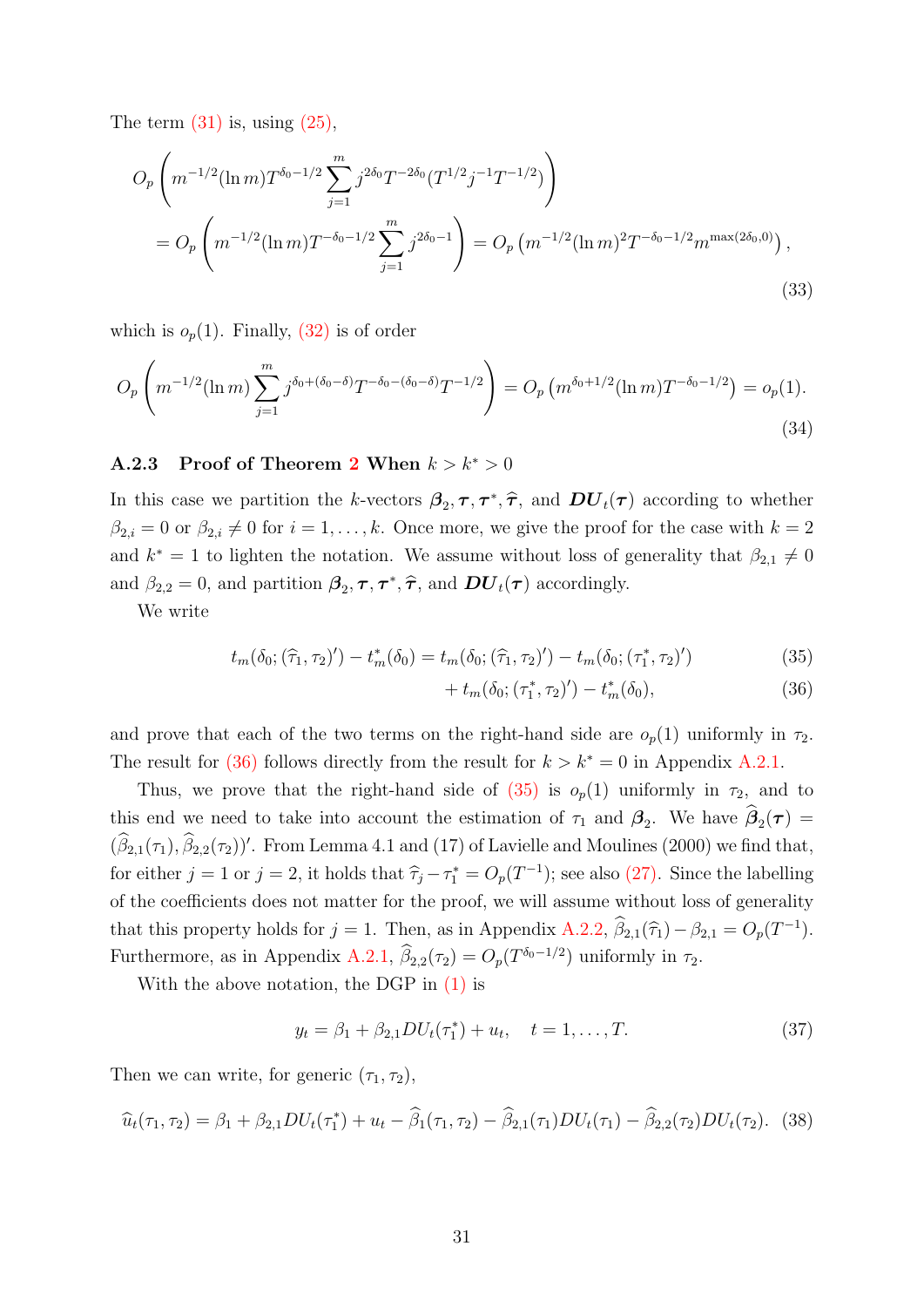Evaluating this expression at  $\tau_1 = \hat{\tau}_1$  and  $\tau_1 = \tau_1^*$ , respectively, we find that

$$
\hat{u}_t(\hat{\tau}_1, \tau_2) = \hat{u}_t(\tau_1^*, \tau_2) + \hat{\beta}_1(\tau_1^*, \tau_2) - \hat{\beta}_1(\hat{\tau}_1, \tau_2) + (\hat{\beta}_{2,1}(\tau_1^*) - \hat{\beta}_{2,1}(\hat{\tau}_1))DU_t(\tau_1^*) + \hat{\beta}_{2,1}(\hat{\tau}_1)(DU_t(\tau_1^*) - DU_t(\hat{\tau}_1)),
$$

and consequently, for  $j \neq 0$ ,

$$
I_{\widehat{u}(\widehat{\tau}_{1},\tau_{2})}(\lambda_{j}) = I_{\widehat{u}(\tau_{1}^{*},\tau_{2})}(\lambda_{j}) + (\widehat{\beta}_{2,1}(\tau_{1}^{*}) - \widehat{\beta}_{2,1}(\widehat{\tau}_{1}))^{2} I_{DU(\tau_{1}^{*})}(\lambda_{j}) + \widehat{\beta}_{2,1}(\widehat{\tau}_{1})^{2} I_{(DU(\tau_{1}^{*}) - DU(\widehat{\tau}_{1}))}(\lambda_{j}) + 2(\widehat{\beta}_{2,1}(\tau_{1}^{*}) - \widehat{\beta}_{2,1}(\widehat{\tau}_{1})) \operatorname{Re}(w_{DU(\tau_{1}^{*})}(\lambda_{j}) w_{\widehat{u}(\tau_{1}^{*},\tau_{2})}(-\lambda_{j})) + 2(\widehat{\beta}_{2,1}(\tau_{1}^{*}) - \widehat{\beta}_{2,1}(\widehat{\tau}_{1})) \operatorname{Re}(w_{DU(\tau_{1}^{*})}(\lambda_{j}) w_{(DU(\tau_{1}^{*}) - DU(\widehat{\tau}_{1}))}(-\lambda_{j})) \widehat{\beta}_{2,1}(\widehat{\tau}_{1}) + 2\widehat{\beta}_{2,1}(\widehat{\tau}_{1}) \operatorname{Re}(w_{(DU(\tau_{1}^{*}) - DU(\widehat{\tau}_{1}))}(\lambda_{j}) w_{\widehat{u}(\tau_{1}^{*},\tau_{2})}(-\lambda_{j})).
$$

Proceeding as in Appendices A.2.1 and A.2.2, we need to show that

$$
m^{-1/2}(\ln m) \sum_{j=1}^{m} \lambda_j^{2\delta_0} \left| (\widehat{\beta}_{2,1}(\tau_1^*) - \widehat{\beta}_{2,1}(\widehat{\tau}_1))^2 I_{DU(\tau_1^*)}(\lambda_j) \right| = o_p(1),\tag{39}
$$

$$
m^{-1/2}(\ln m) \left| \sum_{j=1}^{m} \widehat{\beta}_{2,1}(\widehat{\tau}_1)^2 \lambda_j^{2\delta_0} I_{(DU(\tau_1^*)-DU(\widehat{\tau}_1))}(\lambda_j) \right| = o_p(1),\tag{40}
$$

$$
m^{-1/2}(\ln m) \sum_{j=1}^{m} \lambda_j^{2\delta_0} \left| 2 \operatorname{Re} \left( w_{DU(\tau_1^*)}(\lambda_j) w_{\widehat{u}(\tau_1^*, \tau_2)}(-\lambda_j) \right) (\widehat{\beta}_{2,1}(\tau_1^*) - \widehat{\beta}_{2,1}(\widehat{\tau}_1)) \right| = o_p(1), \tag{41}
$$

$$
m^{-1/2}(\ln m) \sum_{j=1}^{m} |\widehat{\beta}_{2,1}(\tau_1^*) - \widehat{\beta}_{2,1}(\widehat{\tau}_1)| \lambda_j^{2\delta_0} \left| \operatorname{Re} \left( w_{DU(\tau_1^*)}(\lambda_j) w_{DU(\tau_1^*) - DU(\widehat{\tau}_1)}(-\lambda_j) \right) \right| |\widehat{\beta}_{2,1}(\widehat{\tau}_1)| = o_p(1)
$$

$$
^{2}(\ln m)\sum_{j=1}^{\infty}\left|\beta_{2,1}(\tau_{1}^{*})-\beta_{2,1}(\widehat{\tau}_{1})\right|\lambda_{j}^{200}\left|\text{Re}\left(w_{DU(\tau_{1}^{*})}(\lambda_{j})w_{DU(\tau_{1}^{*})-DU(\widehat{\tau}_{1})}(-\lambda_{j})\right)\right|\left|\beta_{2,1}(\widehat{\tau}_{1})\right|=o_{p}(1),\tag{42}
$$

$$
m^{-1/2}(\ln m) \sum_{j=1}^{m} \lambda_j^{2\delta_0} \left| \text{Re} \left( w_{\widehat{u}(\tau_1^*, \tau_2)}(\lambda_j) w_{DU(\tau_1^*) - DU(\widehat{\tau}_1)}(-\lambda_j) \right) \right| |\widehat{\beta}_{2,1}(\widehat{\tau}_1)| = o_p(1).
$$
 (43)

By the same argument as in Appendix A.2.2, we find that  $\beta_{2,1}(\tau_1^*) - \beta_{2,1}(\hat{\tau}_1) = O_p(T^{-1}),$ and the proofs for  $(39)$  and  $(42)$  are then identical to those of  $(28)$  and  $(31)$ , respectively. The proof for  $(40)$  is identical to that of  $(30)$ .

Finally, to prove the results in (41) and (43), we use (38) to find that, for  $j \neq 0$ ,

$$
w_{\widehat{u}(\tau_1^*,\tau_2)}(\lambda_j) = w_u(\lambda_j) + (\beta_{2,1} - \widehat{\beta}_{2,1}(\tau_1^*))w_{DU(\tau_1^*)} - \widehat{\beta}_{2,2}(\tau_2)w_{DU(\tau_2)}.
$$

Using this expression, the required result for  $(41)$  follows by identical arguments to those for  $(23)$ ,  $(28)$ , and  $(29)$ . Similarly, the result for  $(43)$  follows by identical arguments to those for  $(23)$ ,  $(31)$ , and  $(32)$ .

# References

Andersen, T.G., Bollerslev, T., Diebold, F.X., and Ebens, H. (2001). The distribution of realized stock return volatility. Journal of Financial Economics 61, 43–76.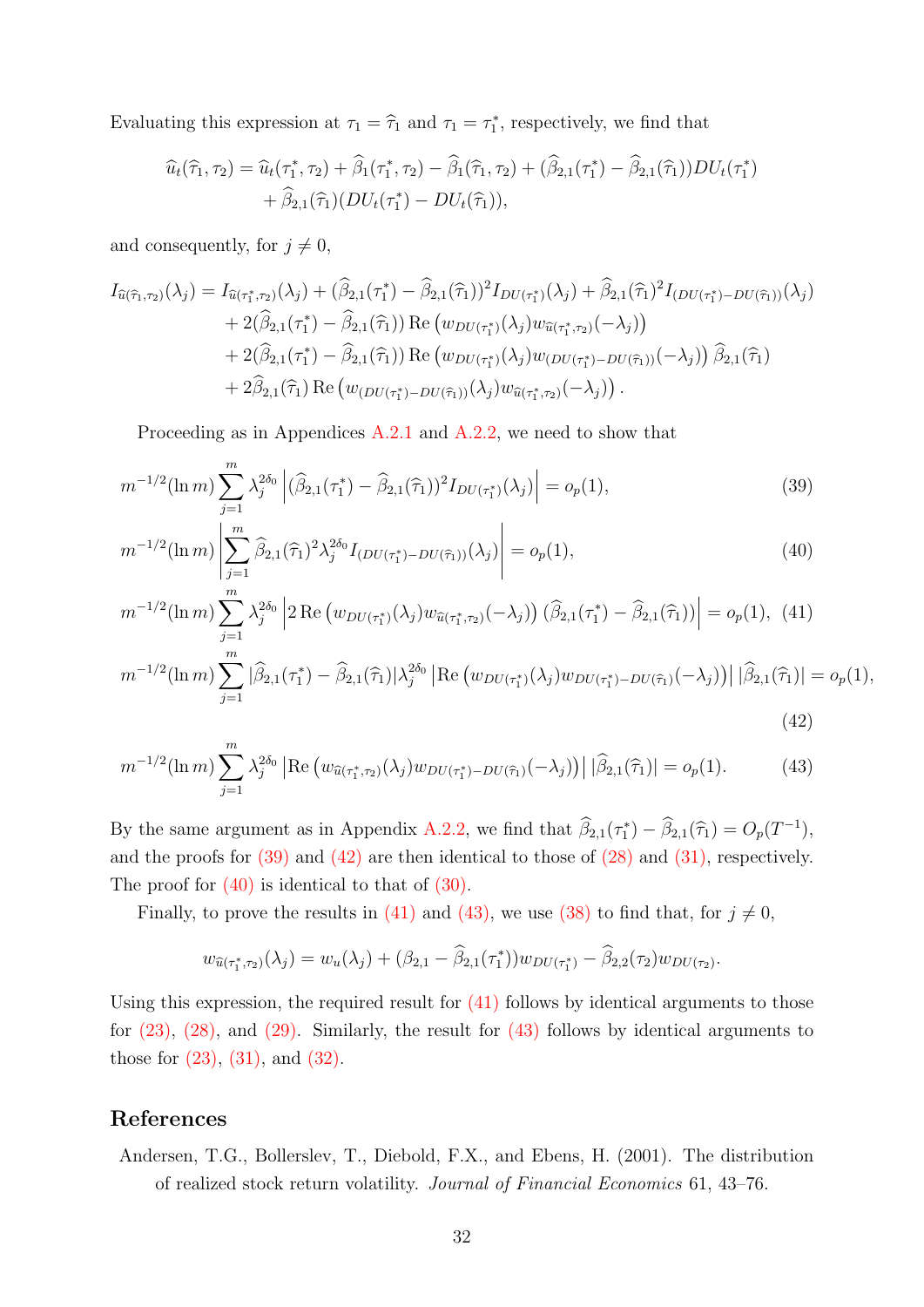- Bai, J. (1994). Least squares estimation of a shift in linear processes. Journal of Time Series Analysis 15, 453–472.
- Baillie, R.T., Bollerslev, T., and Mikkelsen H.O. (1996). Fractionally integrated generalized autoregressive conditional heteroskedasticity. Journal of Econometrics 74, 3–30.
- Busetti, F., and Harvey, A. (2001). Testing for the presence of a random walk in series with structural breaks. *Journal of Time Series Analysis* 22, 127–150.
- Busetti, F., and Harvey, A. (2003). Further comments on stationarity tests in series with structural breaks at unknown points. Journal of Time Series Analysis 24, 137–140.
- Christensen, B.J., and Nielsen, M.Ø. (2007). Effect of long memory in volatility on stock market fluctuations. Review of Economics and Statistics 89, 684–700.
- Diebold, F.X., and Inoue, A. (2001). Long memory and regime switching. *Journal of* Econometrics 105, 131–159.
- Frederiksen, P., Nielsen, F.S., and Nielsen, M.Ø. (2012). Local polynomial Whittle estimation of perturbed fractional processes. Journal of Econometrics 167, 426–447.
- Geweke, J., and Porter-Hudak, S. (1983). The estimation and application of long memory time series models. Journal of Time Series Analysis 4, 221–238.
- Granger, C.W.J., and Hyung, N. (2004). Occasional structural breaks and long memory with an application to the S&P500 absolute stock returns. *Journal of Empirical* Finance 11, 399–421.
- Hannan, E.J., and Quinn, B.G. (1979). The Determination of the order of an autoregression. Journal of the Royal Statistical Society, Series B 41, 190–195.
- Hosoya, Y. (2005). Fractional invariance principle. Journal of Time Series Analysis 26, 463–486.
- Iacone, F. (2010). Local Whittle estimation of the memory parameter in presence of deterministic components. Journal of Time Series Analysis 31, 37–49.
- Iacone, F., Leybourne, S.J., and Taylor, A.M.R. (2013). Testing for a break in trend when the order of integration is unknown. *Journal of Econometrics* 176, 30–45.
- Iacone, F., Leybourne, S.J., and Taylor, A.M.R. (2019). Testing the order of fractional integration of a time series in the possible presence of a trend break at an unknown point. Econometric Theory 35, 1201–1233.
- Johansen, S., and Nielsen, M.Ø. (2012). A necessary moment condition for the fractional functional central limit theorem. Econometric Theory 28, 671–679.
- Künsch, H. (1987). Statistical aspects of self-similar processes. *Proceedings of the First* World Congress of the Bernoulli Society, vol. 1, 67–74.
- Kwiatkowski, D., Phillips, P.C.B., Schmidt, P., and Shin, Y. (1992). Testing the null hypothesis of stationarity against the alternative of a unit root. Journal of Econometrics 54, 159–178.
- Lavielle, M., and Moulines, E. (2000). Least-squares estimation of an unknown number